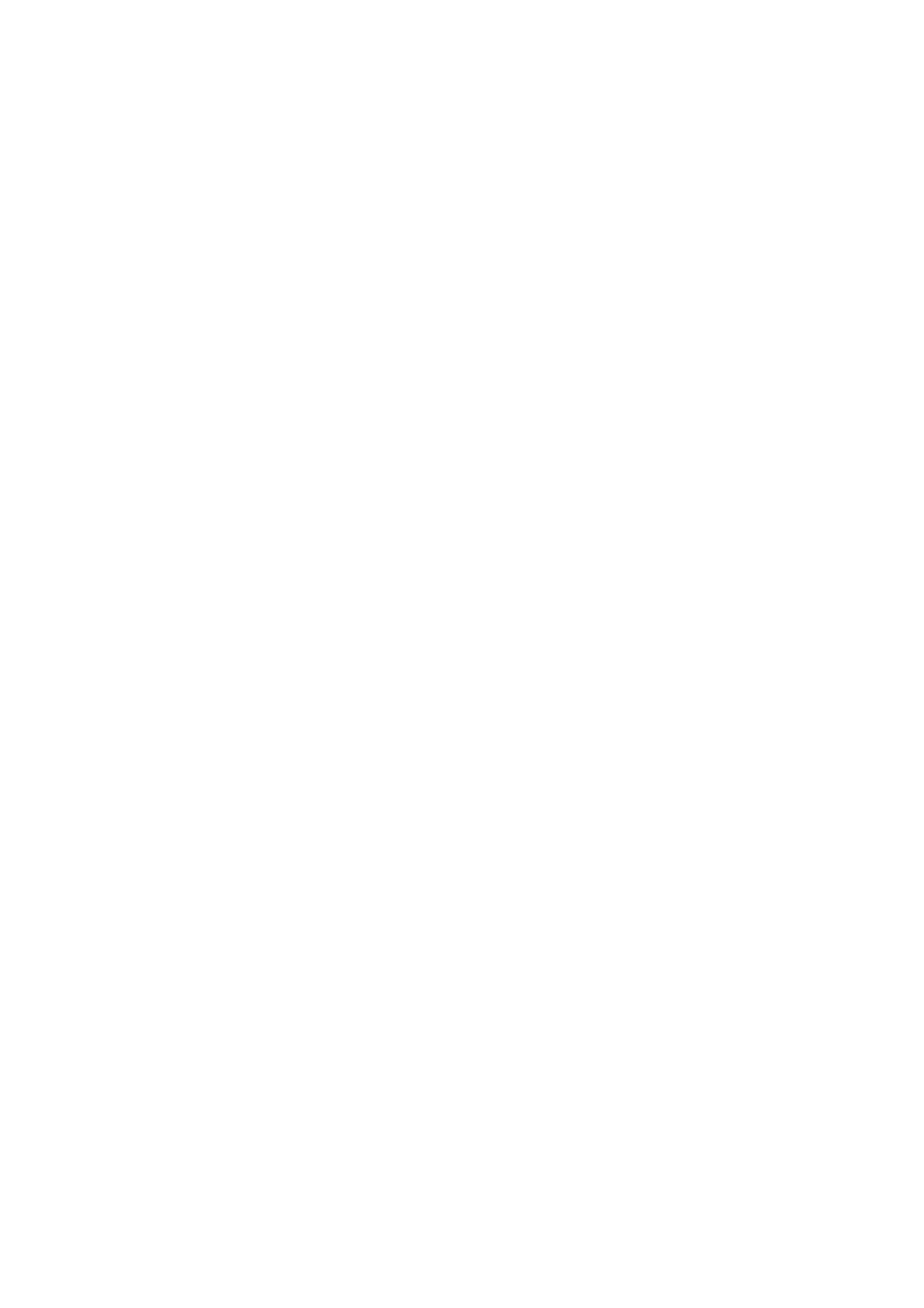Manage Fuse applications with the Fuse Console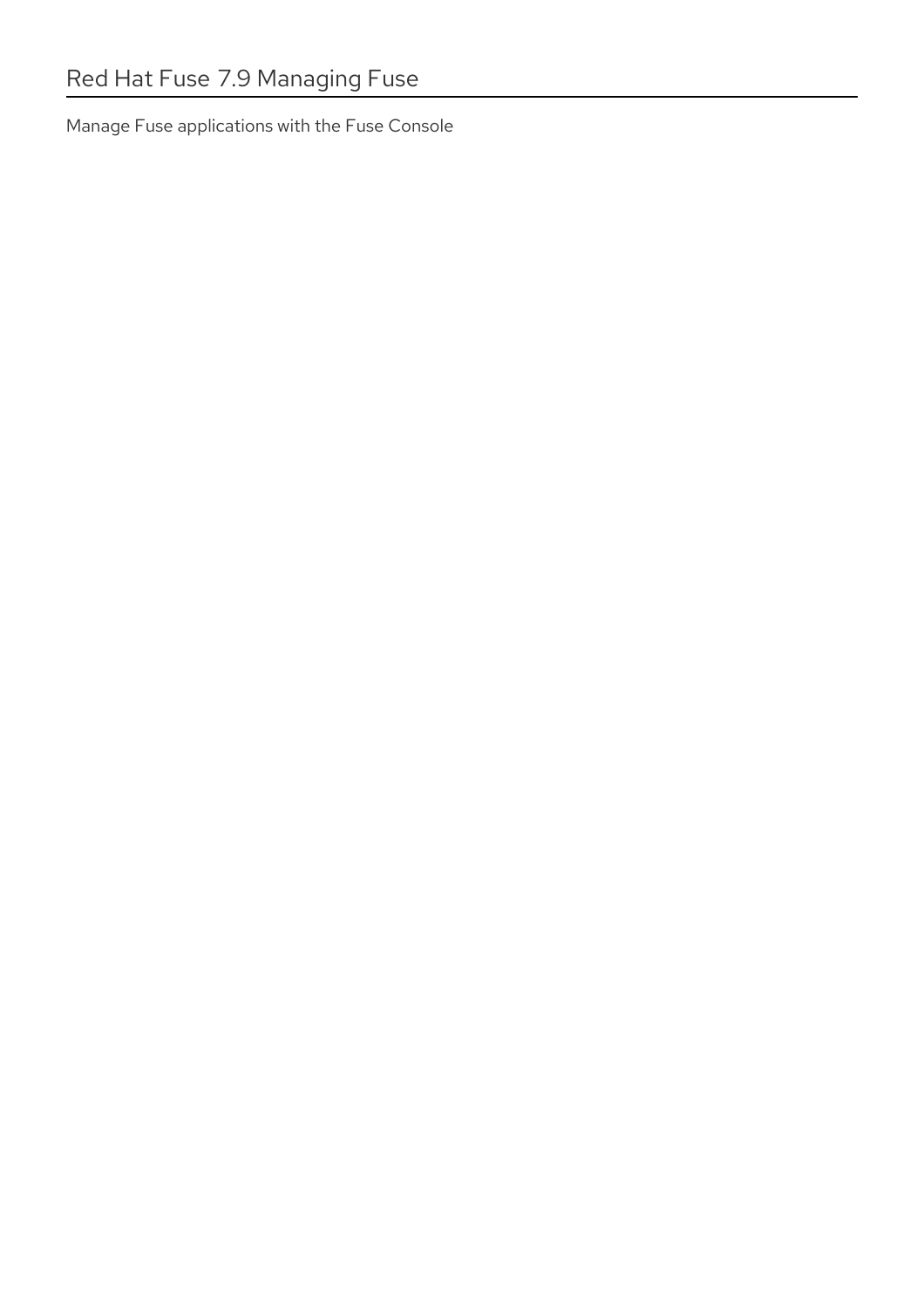# Legal Notice

Copyright © 2021 Red Hat, Inc.

The text of and illustrations in this document are licensed by Red Hat under a Creative Commons Attribution–Share Alike 3.0 Unported license ("CC-BY-SA"). An explanation of CC-BY-SA is available at

http://creativecommons.org/licenses/by-sa/3.0/

. In accordance with CC-BY-SA, if you distribute this document or an adaptation of it, you must provide the URL for the original version.

Red Hat, as the licensor of this document, waives the right to enforce, and agrees not to assert, Section 4d of CC-BY-SA to the fullest extent permitted by applicable law.

Red Hat, Red Hat Enterprise Linux, the Shadowman logo, the Red Hat logo, JBoss, OpenShift, Fedora, the Infinity logo, and RHCE are trademarks of Red Hat, Inc., registered in the United States and other countries.

Linux ® is the registered trademark of Linus Torvalds in the United States and other countries.

Java ® is a registered trademark of Oracle and/or its affiliates.

XFS ® is a trademark of Silicon Graphics International Corp. or its subsidiaries in the United States and/or other countries.

MySQL<sup>®</sup> is a registered trademark of MySQL AB in the United States, the European Union and other countries.

Node.js ® is an official trademark of Joyent. Red Hat is not formally related to or endorsed by the official Joyent Node.js open source or commercial project.

The OpenStack ® Word Mark and OpenStack logo are either registered trademarks/service marks or trademarks/service marks of the OpenStack Foundation, in the United States and other countries and are used with the OpenStack Foundation's permission. We are not affiliated with, endorsed or sponsored by the OpenStack Foundation, or the OpenStack community.

All other trademarks are the property of their respective owners.

### Abstract

When you deploy a Fuse application, you can use the Fuse Console to monitor and interact with Red Hat Fuse integrations.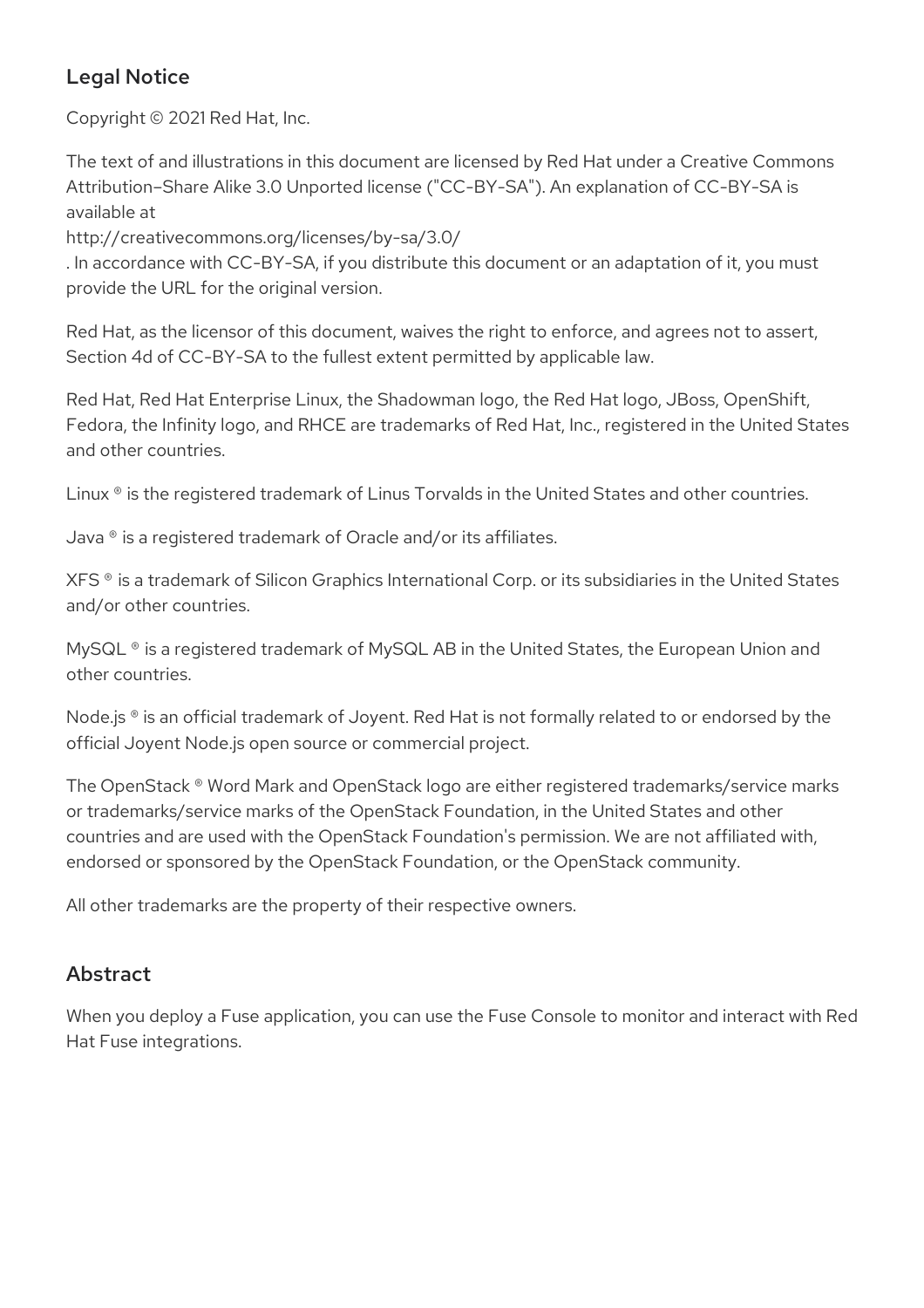# Table of Contents

| <b>PREFACE</b>                                                                              |    |
|---------------------------------------------------------------------------------------------|----|
|                                                                                             |    |
| CHAPTER 1. MONITORING AND MANAGING RED HAT FUSE APPLICATIONS ON OPENSHIFT  7                |    |
| 1.1. ABOUT THE FUSE CONSOLE                                                                 |    |
| 1.2. SETTING UP THE FUSE CONSOLE ON OPENSHIFT 4.X                                           |    |
| 1.2.1. Installing and deploying the Fuse Console on OpenShift 4.x by using the OperatorHub  |    |
| 1.2.2. Installing and deploying the Fuse Console on OpenShift 4.x by using the command line |    |
| 1.2.2.1. Generating a certificate to secure the Fuse Console on OpenShift 4.x               |    |
| 1.2.3. Role-based access control for the Fuse Console on OpenShift 4.x                      |    |
| 1.2.3.1. Determining access roles for the Fuse Console on OpenShift 4.x                     |    |
| 1.2.3.2. Customizing role-based access to the Fuse Console on OpenShift 4.x                 |    |
| 1.2.3.3. Disabling role-based access control for the Fuse Console on OpenShift 4.x          |    |
| 1.2.4. Upgrading the Fuse Console on OpenShift 4.x                                          |    |
| 1.3. SETTING UP THE FUSE CONSOLE ON OPENSHIFT 3.11                                          |    |
| 1.3.1. Deploying the Fuse Console on OpenShift 3.11                                         | 18 |
| 1.3.2. Monitoring a single Fuse pod from the Fuse Console on OpenShift 3.11                 | 19 |
| 1.4. VIEWING CONTAINERS AND APPLICATIONS                                                    | 21 |
| 1.5. VIEWING AND MANAGING APACHE CAMEL APPLICATIONS                                         | 21 |
| 1.5.1. Starting, suspending, or deleting a context                                          | 21 |
| 1.5.2. Viewing Camel application details                                                    | 22 |
| 1.5.3. Viewing a list of the Camel routes and interacting with them                         | 22 |
| 1.5.4. Debugging a route                                                                    | 74 |
| 1.6. VIEWING AMQ BROKERS                                                                    | 24 |
| 1.7. VIEWING AND MANAGING JMX DOMAINS AND MBEANS                                            | 25 |
| 1.8. VIEWING AND MANAGING QUARTZ SCHEDULES                                                  | 26 |
| 1.9. VIEWING DIAGNOSTICS                                                                    | 26 |
| 1.10. VIEWING THREADS                                                                       | 27 |
| 1.11. ENSURING THAT DATA DISPLAYS CORRECTLY IN THE FUSE CONSOLE                             | 27 |
|                                                                                             |    |
| CHAPTER 2. MONITORING AND MANAGING RED HAT FUSE APPLICATIONS ON SPRING BOOT                 |    |
|                                                                                             |    |
| 2.1. ABOUT THE FUSE CONSOLE                                                                 | 28 |
| 2.2. ACCESSING THE FUSE CONSOLE FOR SPRING BOOT 2.X                                         | 28 |
| 2.3. CUSTOMIZING THE FUSE CONSOLE BRANDING                                                  | 30 |
| 2.4. SECURING THE FUSE CONSOLE                                                              | 31 |
| 2.5. ENSURING THAT DATA DISPLAYS CORRECTLY IN THE FUSE CONSOLE                              | 32 |
| 2.6. CONNECTING TO REMOTE FUSE APPLICATIONS                                                 | 32 |
| 2.6.1. Connecting to a remote Jolokia agent                                                 | 33 |
| 2.6.2. Setting data moving preferences                                                      | 33 |
| 2.6.3. Viewing JVM runtime information                                                      | 34 |
| 2.7. VIEWING AND MANAGING APACHE CAMEL APPLICATIONS                                         | 34 |
| 2.7.1. Starting, suspending, or deleting a context                                          | 34 |
| 2.7.2. Viewing Camel application details                                                    | 35 |
| 2.7.3. Viewing a list of the Camel routes and interacting with them                         | 35 |
| 2.7.4. Debugging a route                                                                    | 37 |
| 2.8. VIEWING AND MANAGING JMX DOMAINS AND MBEANS                                            | 37 |
| 2.9. VIEWING AND MANAGING QUARTZ SCHEDULES                                                  | 38 |
| 2.10. VIEWING DIAGNOSTICS                                                                   | 38 |
| 2.11. VIEWING THREADS                                                                       | 39 |
|                                                                                             |    |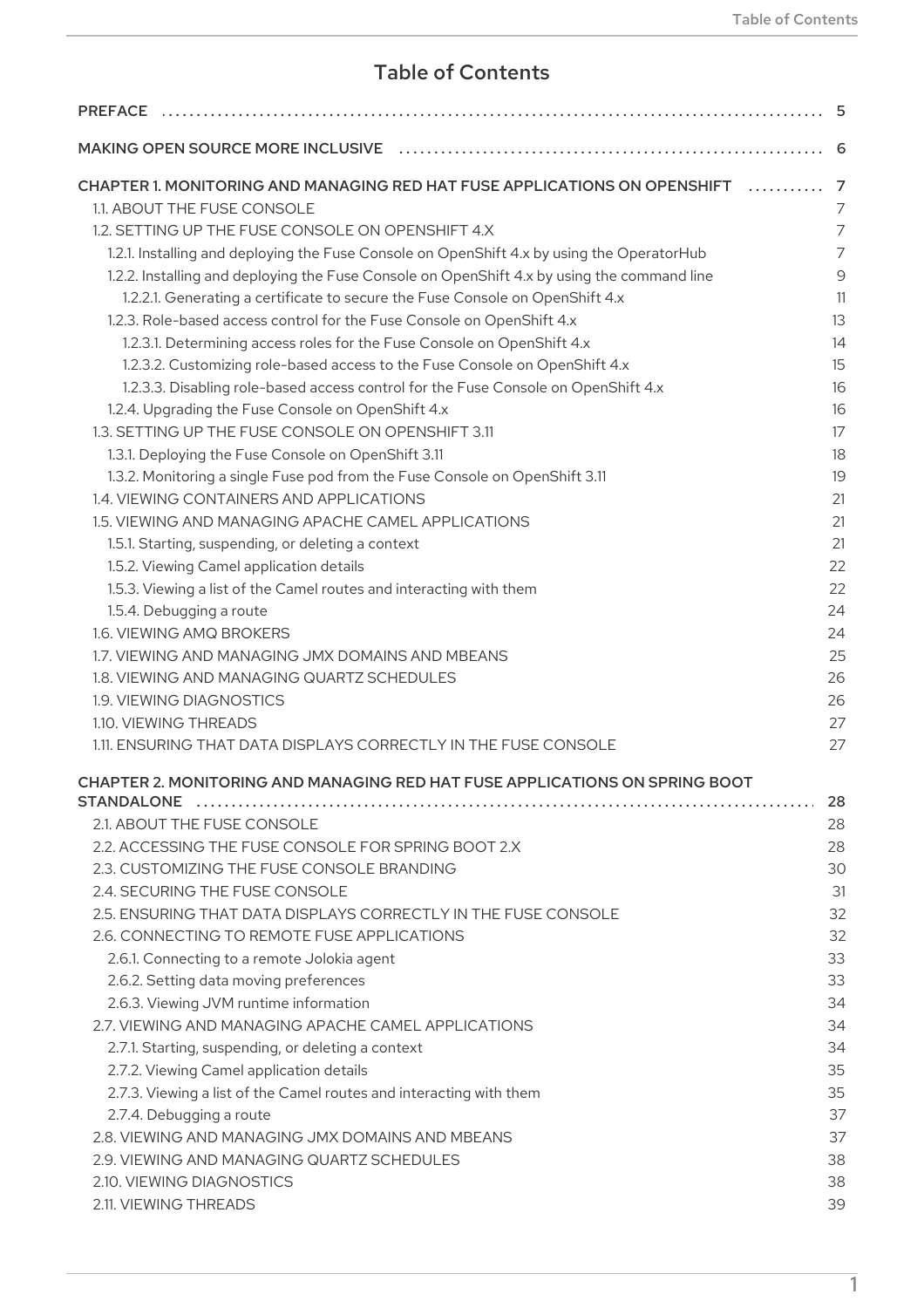| CHAPTER 3. MONITORING AND MANAGING RED HAT FUSE APPLICATIONS ON KARAF STANDALONE 40                 |    |
|-----------------------------------------------------------------------------------------------------|----|
| 3.1. ABOUT THE FUSE CONSOLE                                                                         | 40 |
| 3.2. ACCESSING THE FUSE CONSOLE                                                                     | 40 |
| 3.3. SECURING THE FUSE CONSOLE                                                                      | 40 |
| 3.4. ROLE-BASED ACCESS REFERENCE                                                                    | 42 |
| 3.5. CUSTOMIZING THE FUSE CONSOLE BRANDING                                                          | 44 |
| 3.6. ENSURING THAT DATA DISPLAYS CORRECTLY IN THE FUSE CONSOLE                                      | 45 |
| 3.7. DISABLING THE FUSE CONSOLE                                                                     | 46 |
| 3.8. CONNECTING TO REMOTE FUSE APPLICATIONS                                                         | 46 |
| 3.8.1. Unlocking the Fuse Console                                                                   | 46 |
|                                                                                                     | 47 |
| 3.8.2. Restricting remote access                                                                    |    |
| 3.8.3. Allowing connections to remote Fuse instances                                                | 48 |
| 3.8.4. Connecting to a remote Jolokia agent                                                         | 48 |
| 3.8.5. Setting data moving preferences                                                              | 48 |
| 3.8.6. Viewing JVM runtime information                                                              | 49 |
| 3.9. VIEWING AND MANAGING APACHE CAMEL APPLICATIONS                                                 | 49 |
| 3.9.1. Starting, suspending, or deleting a context                                                  | 49 |
| 3.9.2. Viewing Camel application details                                                            | 50 |
| 3.9.3. Viewing a list of the Camel routes and interacting with them                                 | 50 |
| 3.9.4. Debugging a route                                                                            | 52 |
| 3.10. VIEWING AND MANAGING JMX DOMAINS AND MBEANS                                                   | 52 |
| 3.11. VIEWING AND MANAGING QUARTZ SCHEDULES                                                         | 53 |
| 3.12. VIEWING AND MANAGING YOUR OSGI ENVIRONMENT                                                    | 53 |
| 3.13. VIEWING DIAGNOSTICS                                                                           | 54 |
| 3.14. VIEWING THREADS                                                                               | 55 |
| 3.15. VIEWING LOG ENTRIES                                                                           | 55 |
| 3.16. ENABLING PROMETHEUS METRICS                                                                   | 56 |
| 3.16.1. Enabling the export of metrics from a standalone Apache Karaf container                     | 56 |
|                                                                                                     | 57 |
| 3.16.2. Configuring the Prometheus server to scrape exposed metrics from the Apache Karaf container |    |
| CHAPTER 4. MONITORING AND MANAGING RED HAT FUSE APPLICATIONS ON EAP STANDALONE  58                  |    |
| 4.1. ABOUT THE FUSE CONSOLE                                                                         | 58 |
| 4.2. ACCESSING THE FUSE CONSOLE                                                                     | 58 |
| 4.3. CUSTOMIZING THE FUSE CONSOLE BRANDING                                                          | 59 |
| 4.4. SECURING THE FUSE CONSOLE                                                                      | 60 |
| 4.5. ENSURING THAT DATA DISPLAYS CORRECTLY IN THE FUSE CONSOLE                                      | 61 |
| 4.6. DISABLING THE FUSE CONSOLE                                                                     | 61 |
| 4.7. CONNECTING TO REMOTE FUSE APPLICATIONS                                                         | 62 |
| 4.7.1. Unlocking the Fuse Console                                                                   | 62 |
|                                                                                                     |    |
| 4.7.2. Restricting remote access                                                                    | 63 |
| 4.7.3. Allowing connections to remote Fuse instances                                                | 63 |
| 4.7.4. Connecting to a remote Jolokia agent                                                         | 63 |
| 4.7.5. Setting data moving preferences                                                              | 64 |
| 4.7.6. Viewing JVM runtime information                                                              | 64 |
| 4.8. VIEWING AND MANAGING APACHE CAMEL APPLICATIONS                                                 | 65 |
| 4.8.1. Starting, suspending, or deleting a context                                                  | 65 |
| 4.8.2. Viewing Camel application details                                                            | 65 |
| 4.8.3. Viewing a list of the Camel routes and interacting with them                                 | 66 |
| 4.8.4. Debugging a route                                                                            | 67 |
| 4.9. VIEWING AND MANAGING JMX DOMAINS AND MBEANS                                                    | 68 |
| 4.10. VIEWING AND MANAGING QUARTZ SCHEDULES                                                         | 68 |
| 4.11. VIEWING DIAGNOSTICS                                                                           | 69 |
| 4.12. VIEWING THREADS                                                                               | 69 |
|                                                                                                     |    |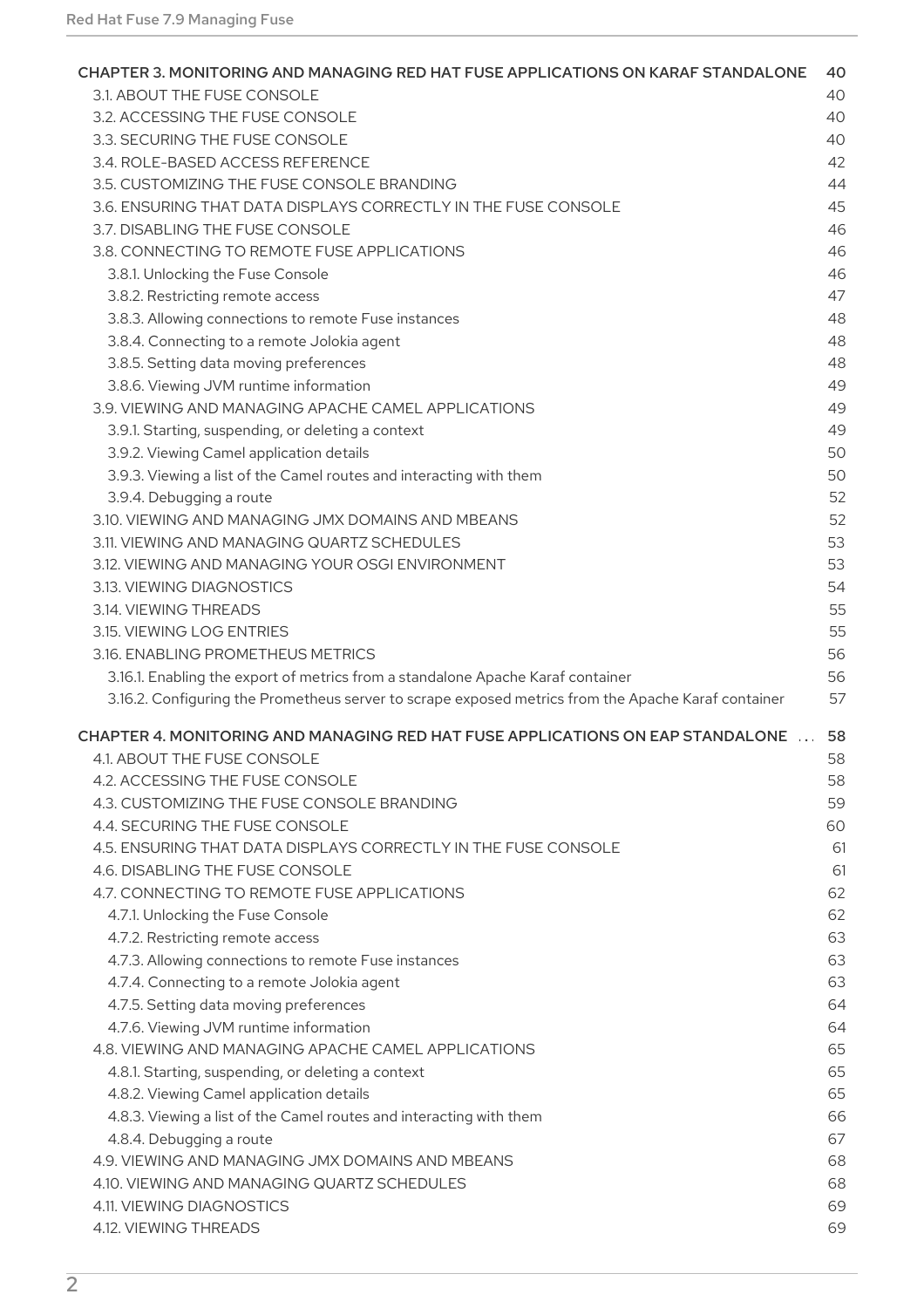| 4.13 VIEWING LOG ENTRIES |  |
|--------------------------|--|
|                          |  |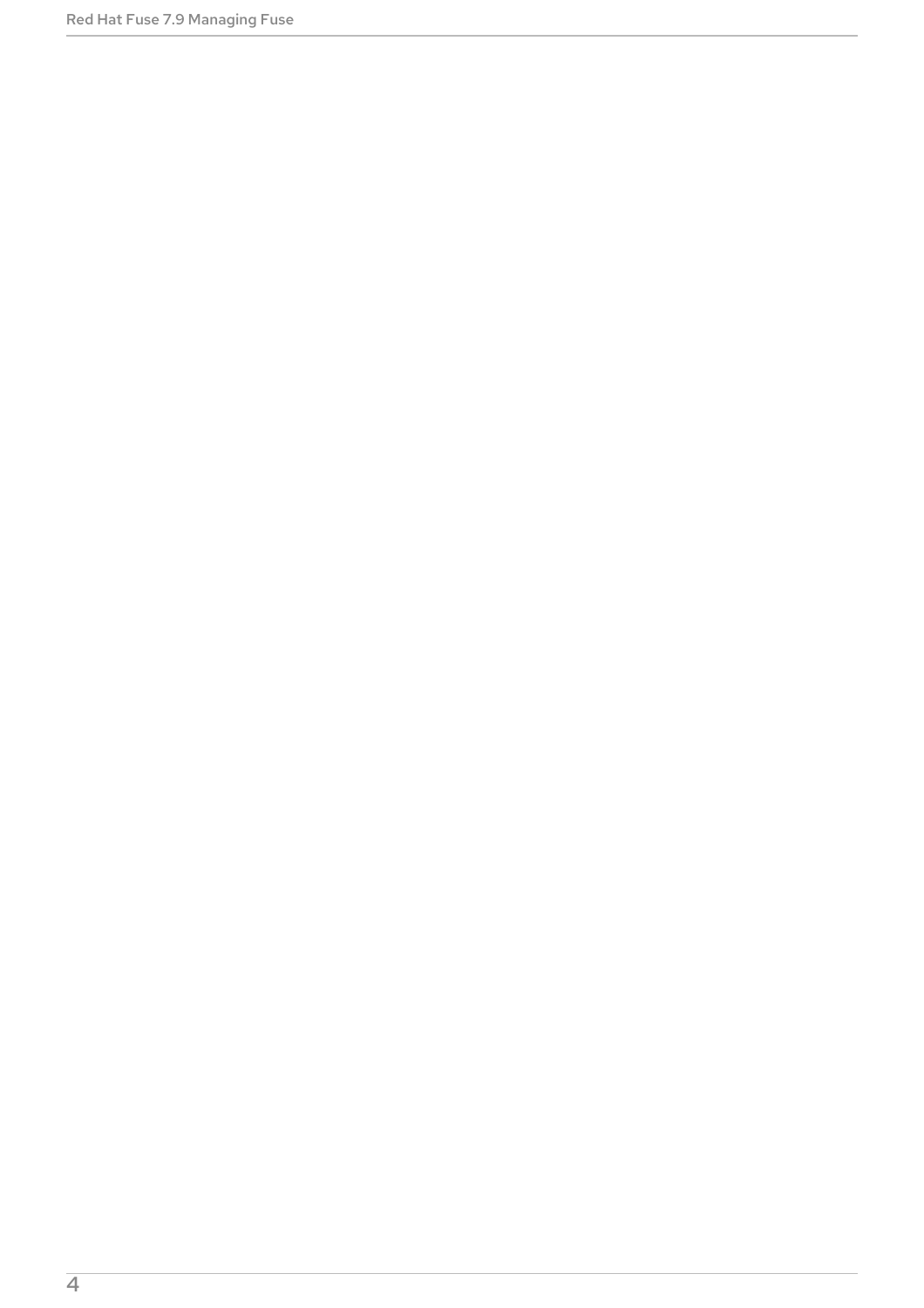# PREFACE

<span id="page-8-0"></span>Red Hat Fuse provides two enterprise monitoring tools for viewing and managing Fuse integrations:

- The Fuse Console is a web-based console that you access from a browser to monitor and manage a running Fuse container. The Fuse Console is based on Hawtio open source software [\(https://hawt.io/](https://hawt.io/)). This guide describes how to use the Fuse Console.
- Prometheus stores system and integration-level metrics for Fuse distributions. You can use a graphical analytics interface, such as Grafana, to view and analyze the stored historical data. To learn more about using Prometheus, see the following documentation:
	- **o** the Prometheus [documentation](https://prometheus.io/docs/introduction/overview/)
	- Fuse on [OpenShift](https://access.redhat.com/documentation/en-us/red_hat_fuse/7.9/html-single/fuse_on_openshift_guide/index#prometheus-openshift) Guide
	- o Installing and Operating Fuse Online on [OpenShift](https://access.redhat.com/documentation/en-us/red_hat_fuse/7.9/html-single/installing_and_operating_fuse_online_on_openshift_container_platform/index#monitor-integrations-on-ocp_manage) Container Platform

The audience for this guide is Red Hat Fuse administrators. This guide assumes that you are familiar with the Red Hat Fuse platform, Apache Camel, and the processing requirements for your organization.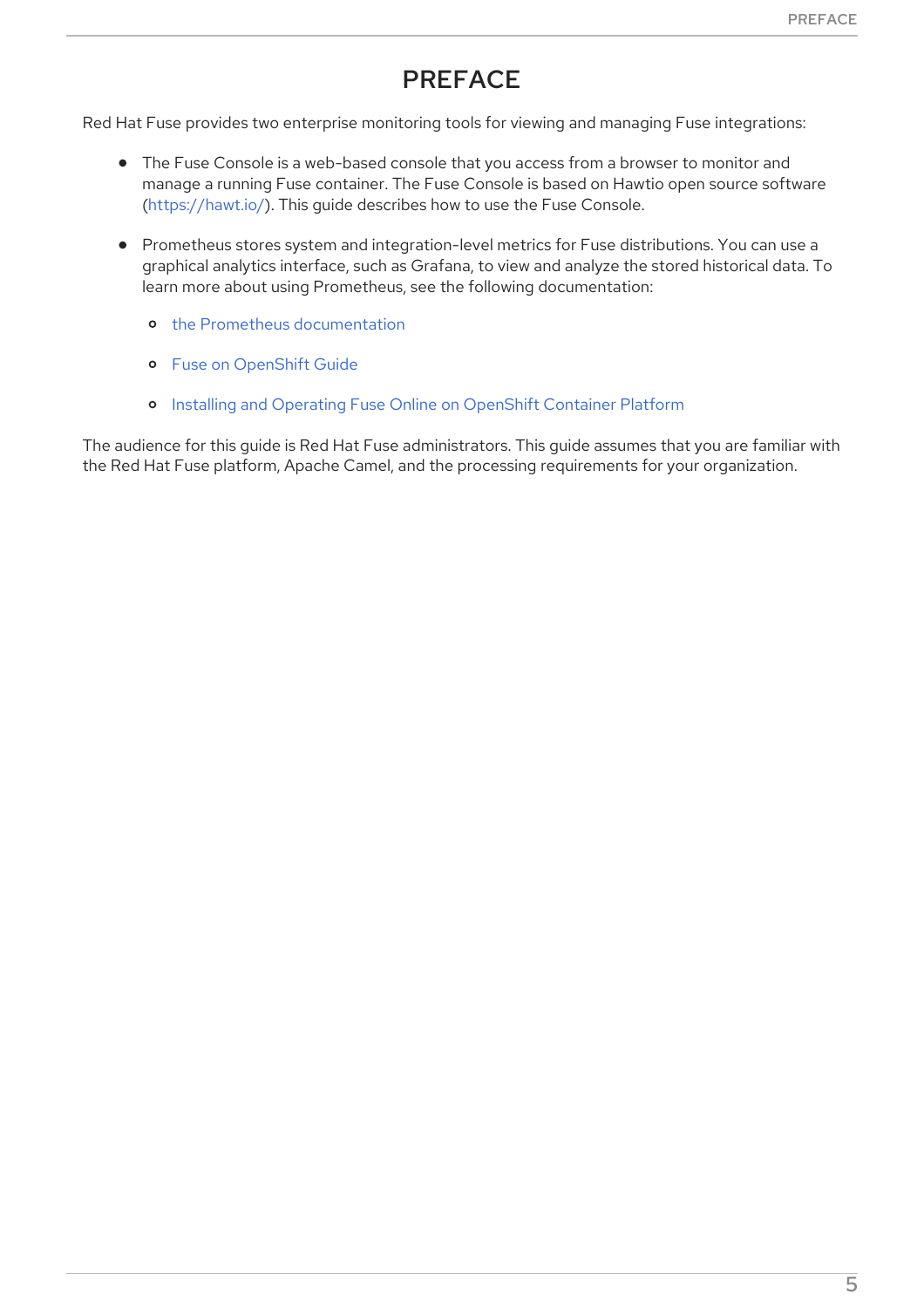# MAKING OPEN SOURCE MORE INCLUSIVE

<span id="page-9-0"></span>Red Hat is committed to replacing problematic language in our code, documentation, and web properties. We are beginning with these four terms: master, slave, blacklist, and whitelist. Because of the enormity of this endeavor, these changes will be implemented gradually over several upcoming releases. For more details, see our CTO Chris Wright's [message](https://www.redhat.com/en/blog/making-open-source-more-inclusive-eradicating-problematic-language) .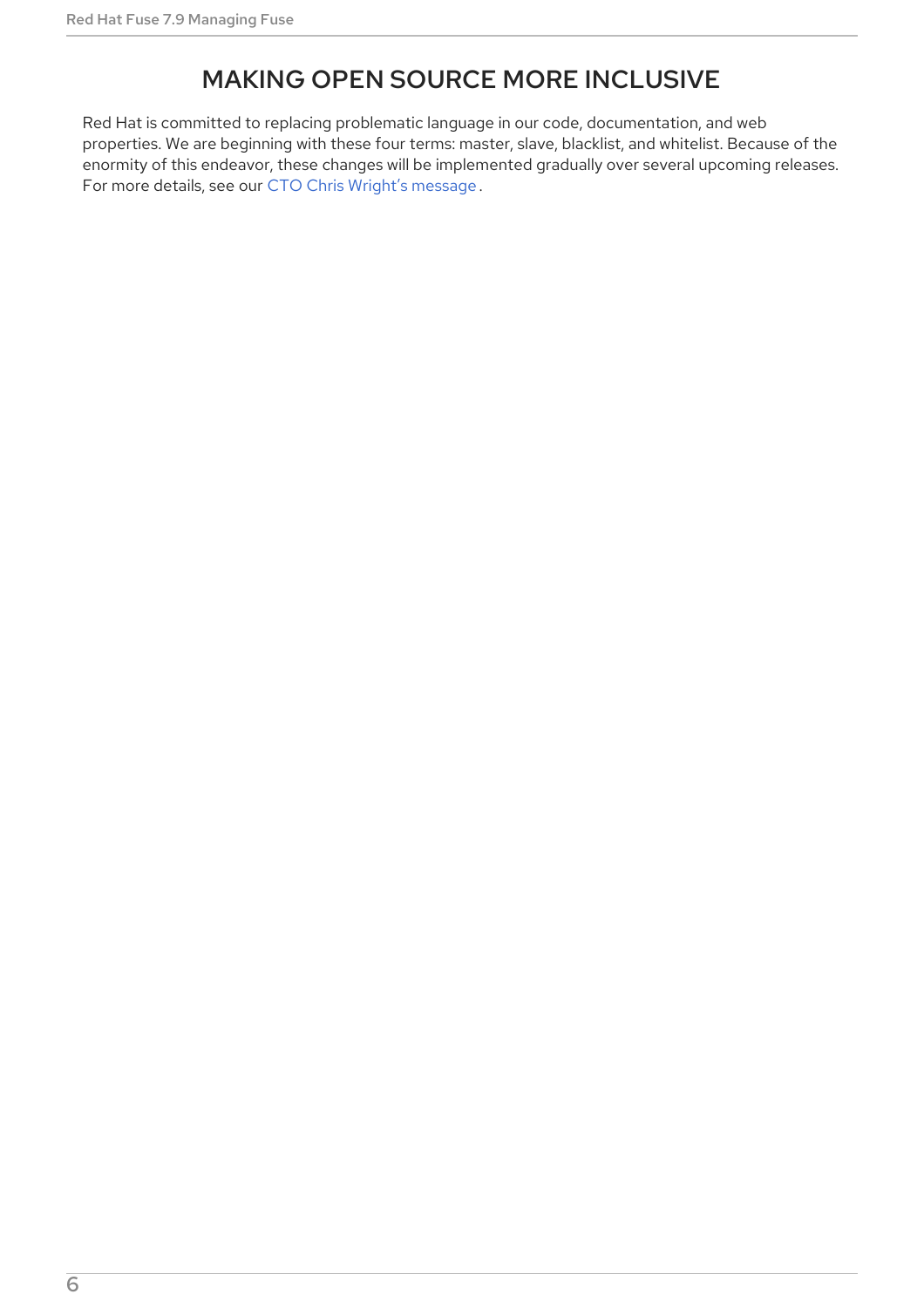# <span id="page-10-0"></span>CHAPTER 1. MONITORING AND MANAGING RED HAT FUSE APPLICATIONS ON OPENSHIFT

# <span id="page-10-1"></span>1.1. ABOUT THE FUSE CONSOLE

The Red Hat Fuse Console is a web console based on HawtIO open source software. For a list of supported browsers, go to Supported [Configurations.](https://access.redhat.com/articles/310603)

The Fuse Console provides a central interface to examine and manage the details of one or more deployed Fuse containers. You can also monitor Red Hat Fuse and system resources, perform updates, and start or stop services.

The Fuse Console is available when you install Red Hat Fuse standalone or use Fuse on OpenShift. The integrations that you can view and manage in the Fuse Console depend on the plugins that are running. Possible plugins include:

- Camel
- JMX
- OSGI
- Runtime
- Logs

# <span id="page-10-2"></span>1.2. SETTING UP THE FUSE CONSOLE ON OPENSHIFT 4.X

On OpenShift 4.x, setting up the Fuse Console involves installing and deploying it. You have these options for installing and deploying the Fuse Console:

• Section 1.2.1, "Installing and deploying the Fuse Console on OpenShift 4.x by using the [OperatorHub"](#page-11-0)

You can use the Fuse Console Operator to install and deploy the Fuse Console so that it has access to Fuse applications in a specific namespace. The Operator handles securing the Fuse Console for you.

Section 1.2.2, "Installing and deploying the Fuse Console on [OpenShift](#page-14-1) 4.x by using the command line"

You can use the command line and one of the Fuse Console templates to install and deploy the Fuse Console so that it has access to Fuse applications in multiple namespaces on the OpenShift cluster or in a specific namespace. You must secure the Fuse Console by generating a client certificate before you deploy it.

Optionally, you can customize role-based access control (RBAC) for the Fuse Console as described in Section 1.2.3, ["Role-based](#page-18-1) access control for the Fuse Console on OpenShift 4.x" .

#### <span id="page-10-3"></span>1.2.1. Installing and deploying the Fuse Console on OpenShift 4.x by using the **OperatorHub**

To install the Fuse Console on OpenShift 4.x, you can use the Fuse Console Operator provided in the OpenShift OperatorHub. To deploy the Fuse Console, you create an instance of the installed operator.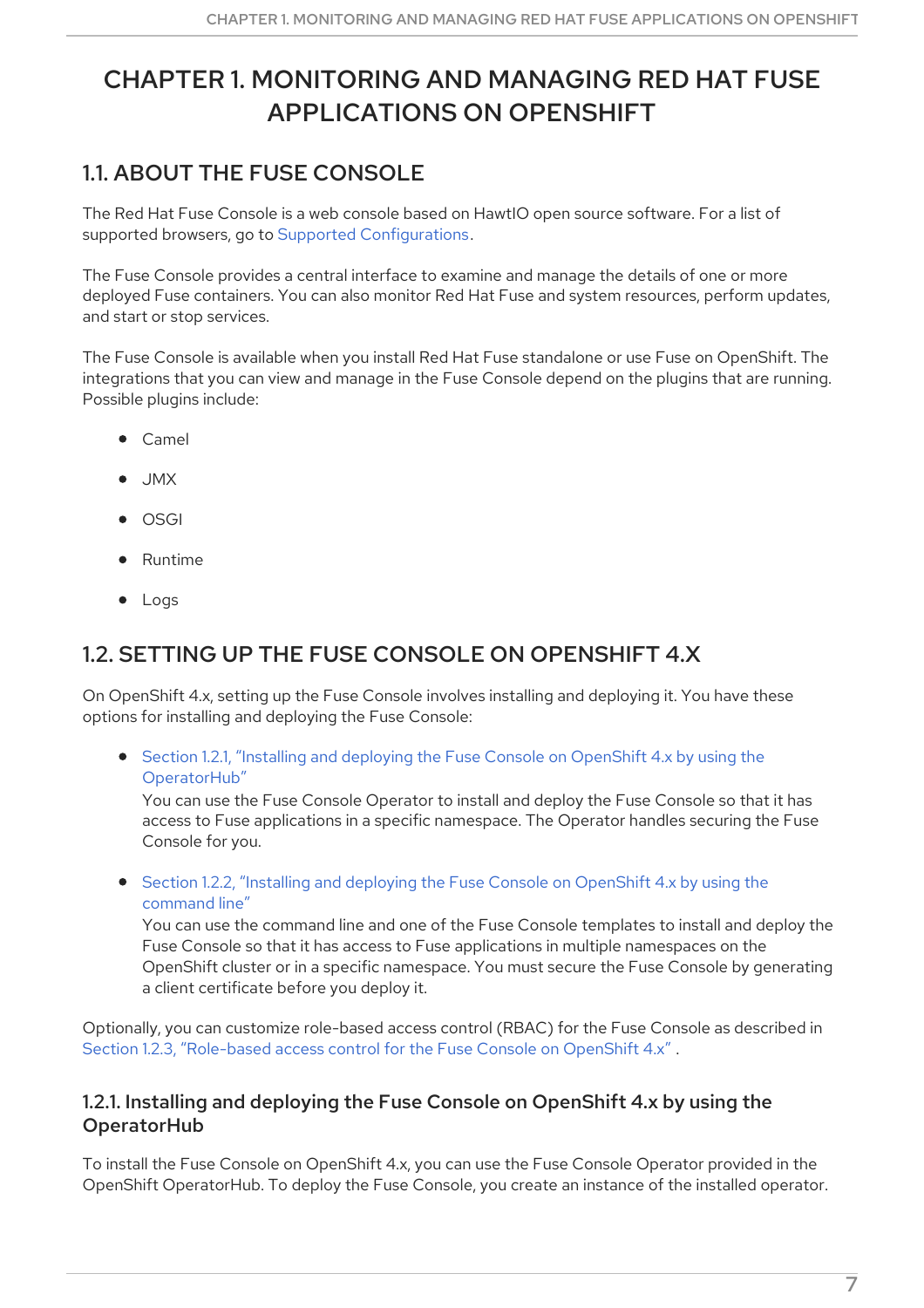#### <span id="page-11-0"></span>Prerequisites

- You have configured authentication with **[registry.redhat.io](https://access.redhat.com/documentation/en-us/red_hat_fuse/7.9/html-single/fuse_on_openshift_guide/index#configuring-container-registry-authn_fuse-on-openshift)** as described in Authenticating with **registry.redhat.io** for container images.
- If you want to customize role-based access control (RBAC) for the Fuse Console, you must have a RBAC configuration map file in the same OpenShift namespace to which you install the Fuse Console Operator. If you want to use the default RBAC behavior, as described in [Role-based](https://access.redhat.com/documentation/en-us/red_hat_fuse/7.9/html-single/managing_fuse/index#fuse-console-openshift4-rbac) access control for the Fuse Console on OpenShift 4.x, you do not need to provide a configuration map file.

#### Procedure

To install and deploy the Fuse Console:

- 1. Log in to the OpenShift console in your web browser as a user with **cluster admin** access.
- 2. Click Operators and then click OperatorHub.
- 3. In the search field window, type Fuse Console to filter the list of operators.
- 4. Click Fuse Console Operator.
- 5. In the Fuse Console Operator install window, click Install. The Create Operator Subscription form opens.
	- For Update Channel, select 7.9.x.
	- For Installation Mode, accept the default (a specific namespace on the cluster). Note that after you install the operator, when you deploy the Fuse Console, you can choose to monitor applications in all namespaces on the cluster or to monitor applications only in the namespace in which the Fuse Console operator is installed.
	- For Installed Namespace, select the namespace in which you want to install the Fuse Console Operator.
	- For the Approval Strategy, you can select Automatic or Manual to configure how OpenShift handles updates to the Fuse Console Operator.
		- If you select **Automatic** updates, when a new version of the Fuse Console Operator is available, the OpenShift Operator Lifecycle Manager (OLM) automatically upgrades the running instance of the Fuse Console without human intervention.
		- If you select **Manual** updates, when a newer version of an Operator is available, the OLM creates an update request. As a cluster administrator, you must then manually approve that update request to have the Fuse Console Operator updated to the new version.

#### 6. Click Install.

OpenShift installs the Fuse Console Operator in the current namespace.

- 7. To verify the installation, click Operators and then click Installed Operators. You can see the Fuse Console in the list of operators.
- 8. To deploy the Fuse Console by using the OpenShift web console:
	- a. In the list of Installed Operators, under the Name column, click Fuse Console.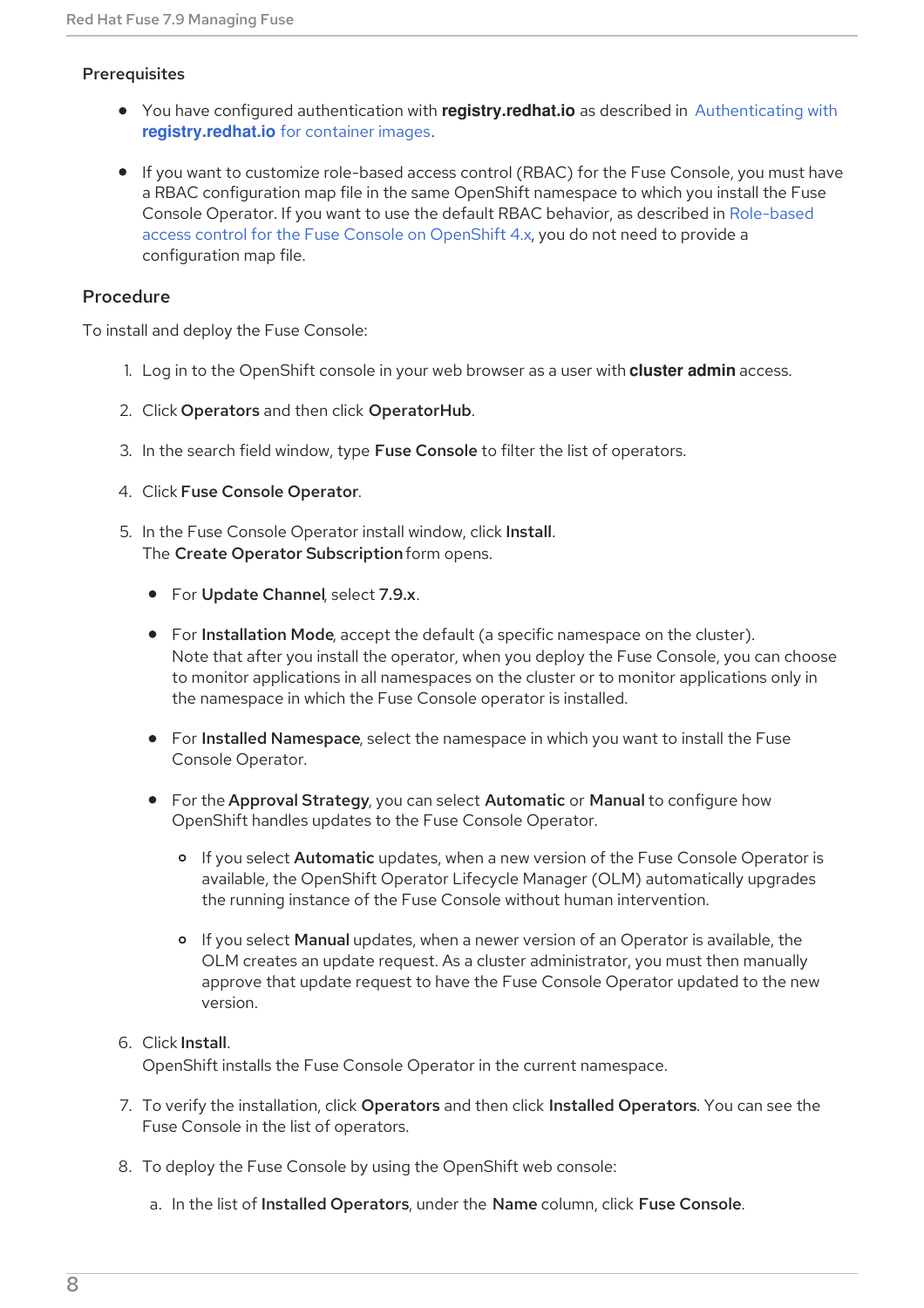b. On the Operator Details page under Provided APIs, click Create Instance. Accept the configuration default values or optionally edit them.

For Replicas, if you want to increase the Fuse Console performance (for example, in a high availability environment), you can increase the number of pods allocated to the Fuse Console.

For Rbac (role-based access control), only specify a value in the config Map field if you want to customize the default RBAC behavior and if the ConfigMap file already exists in the namespace in which you installed the Fuse Console Operator. For more information about RBAC, see [Role-based](https://access.redhat.com/documentation/en-us/red_hat_fuse/7.9/html-single/managing_fuse/index#fuse-console-openshift4-rbac) access control for the Fuse Console on OpenShift 4.x .

- c. Click Create. The Fuse Console Operator Details page opens and shows the status of the deployment.
- 9. To open the Fuse Console:
	- a. For a namespace deployment: In the OpenShift web console, open the project in which you installed the Fuse Console operator, and then select Overview. In the Project Overview page, scroll down to the Launcher section and click the Fuse Console URL to open it.

For a **cluster** deployment, in the OpenShift web console's title bar, click the grid icon ( ). In the popup menu, under Red Hat applications, click the Fuse Console URL link.

- b. Log into the Fuse Console. An Authorize Access page opens in the browser listing the required permissions.
- c. Click Allow selected permissions. The Fuse Console opens in the browser and shows the Fuse application pods that you have authorization to access.
- 10. Click Connect for the application that you want to view. A new browser window opens showing the application in the Fuse Console.

#### <span id="page-12-0"></span>1.2.2. Installing and deploying the Fuse Console on OpenShift 4.x by using the command line

On OpenShift 4.x, you can choose one of these deployment options to install and deploy the Fuse Console from the command line:

- cluster The Fuse Console can discover and connect to Fuse applications deployed across multiple namespaces (projects) on the OpenShift cluster. To deploy this template, you must have the administrator role for the OpenShift cluster.
- cluster with role-based access control- The cluster template with configurable role-based access control (RBAC). For more [information,](https://access.redhat.com/documentation/en-us/red_hat_fuse/7.9/html-single/managing_fuse/index#fuse-console-openshift4-rbac) see Role-based access control for the Fuse Console on OpenShift 4.x.
- namespace The Fuse Console has access to a specific OpenShift project (namespace). To deploy this template, you must have the administrator role for the OpenShift project.
- namespace with role-based access control- The namespace template with configurable RBAC. For more [information,](https://access.redhat.com/documentation/en-us/red_hat_fuse/7.9/html-single/managing_fuse/index#fuse-console-openshift4-rbac) see Role-based access control for the Fuse Console on OpenShift  $4x$

To view a list of the parameters for the Fuse Console templates, run the following OpenShift command: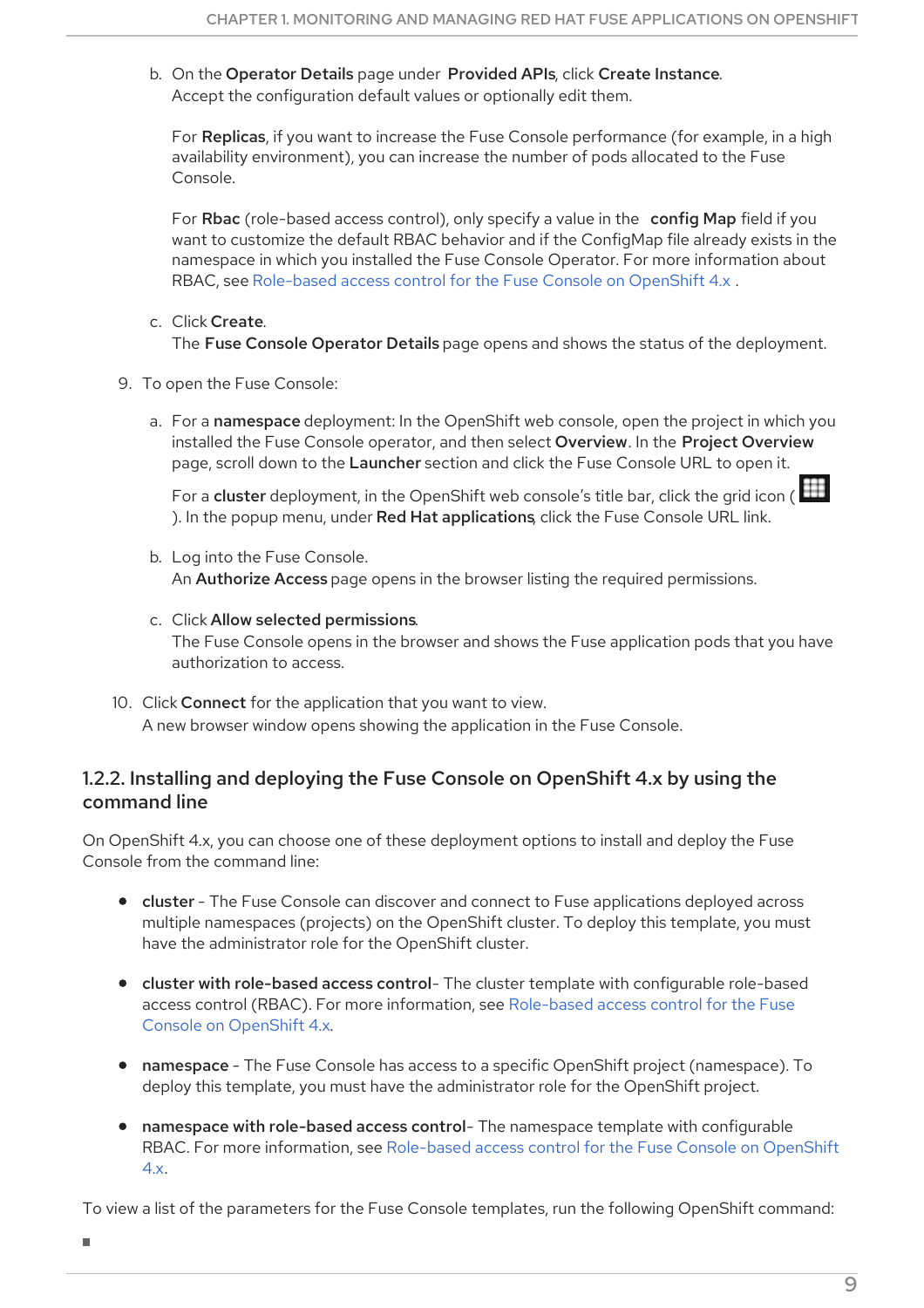oc process --parameters -f https://raw.githubusercontent.com/jboss-fuse/applicationtemplates/application-templates-2.1.0.fuse-sb2-790047-redhat-00005/fuse-console-namespaceos4.json

#### Prerequisites

- Before you install and deploy the Fuse Console, you must generate a client certificate that is signed with the service signing certificate authority as described in [Generating](https://access.redhat.com/documentation/en-us/red_hat_fuse/7.9/html-single/managing_fuse/index#fuse-console-generate-certificate-openshift4) a certificate to secure the Fuse Console on OpenShift 4.x.
- You have the **cluster admin** role for the OpenShift cluster.
- You have connfigured authentication with **[registry.redhat.io](https://access.redhat.com/documentation/en-us/red_hat_fuse/7.9/html-single/fuse_on_openshift_guide/index#configuring-container-registry-authn_fuse-on-openshift)** as described in Authenticating with **registry.redhat.io** for container images.
- The Fuse Console image stream (along with the other Fuse image streams) are installed, as described in Installing Fuse [imagestreams](https://access.redhat.com/documentation/en-us/red_hat_fuse/7.9/html-single/fuse_on_openshift_guide/index#install-fuse-on-openshift4) and templates on the OpenShift 4.x server .

#### Procedure

1. Verify that the Fuse Console image stream is installed by using the following command to retrieve a list of all templates:



2. Optionally, if you want to update the already installed image stream with new release tags, use the following command to import the Fuse Console image to the **openshift** namespace:

oc import-image fuse7/fuse7-console:1.9 --from=registry.redhat.io/fuse7/fuse-console:1.9 - confirm -n openshift

3. Obtain the Fuse Console APP\_NAME value by running the following command:

oc process --parameters -f TEMPLATE-FILENAME

where **TEMPLATE-FILENAME** is one of the following templates:

- Cluster template: **[https://raw.githubusercontent.com/jboss-fuse/application-templates/application](https://raw.githubusercontent.com/jboss-fuse/application-templates/application-templates-2.1.0.fuse-sb2-790047-redhat-00005/fuse-console-cluster-os4.json)templates-2.1.0.fuse-sb2-790047-redhat-00005/fuse-console-cluster-os4.json**
- Cluster template with configurable RBAC: **[https://raw.githubusercontent.com/jboss-fuse/application-templates/application](https://raw.githubusercontent.com/jboss-fuse/application-templates/application-templates-2.1.0.fuse-sb2-790047-redhat-00005/fuse-console-cluster-rbac.yml)templates-2.1.0.fuse-sb2-790047-redhat-00005/fuse-console-cluster-rbac.yml**
- Namespace template: **https://raw.githubusercontent.com/jboss-fuse/application-templates/application[templates-2.1.0.fuse-sb2-790047-redhat-00005/fuse-console-namespace-os4.json](https://raw.githubusercontent.com/jboss-fuse/application-templates/application-templates-2.1.0.fuse-sb2-790047-redhat-00005/fuse-console-namespace-os4.json)**
- Namespace template with configurable RBAC: **https://raw.githubusercontent.com/jboss-fuse/application-templates/application[templates-2.1.0.fuse-sb2-790047-redhat-00005/fuse-console-namespace-rbac.yml](https://raw.githubusercontent.com/jboss-fuse/application-templates/application-templates-2.1.0.fuse-sb2-790047-redhat-00005/fuse-console-namespace-rbac.yml)**

For example, for the cluster template with configurable RBAC, run this command: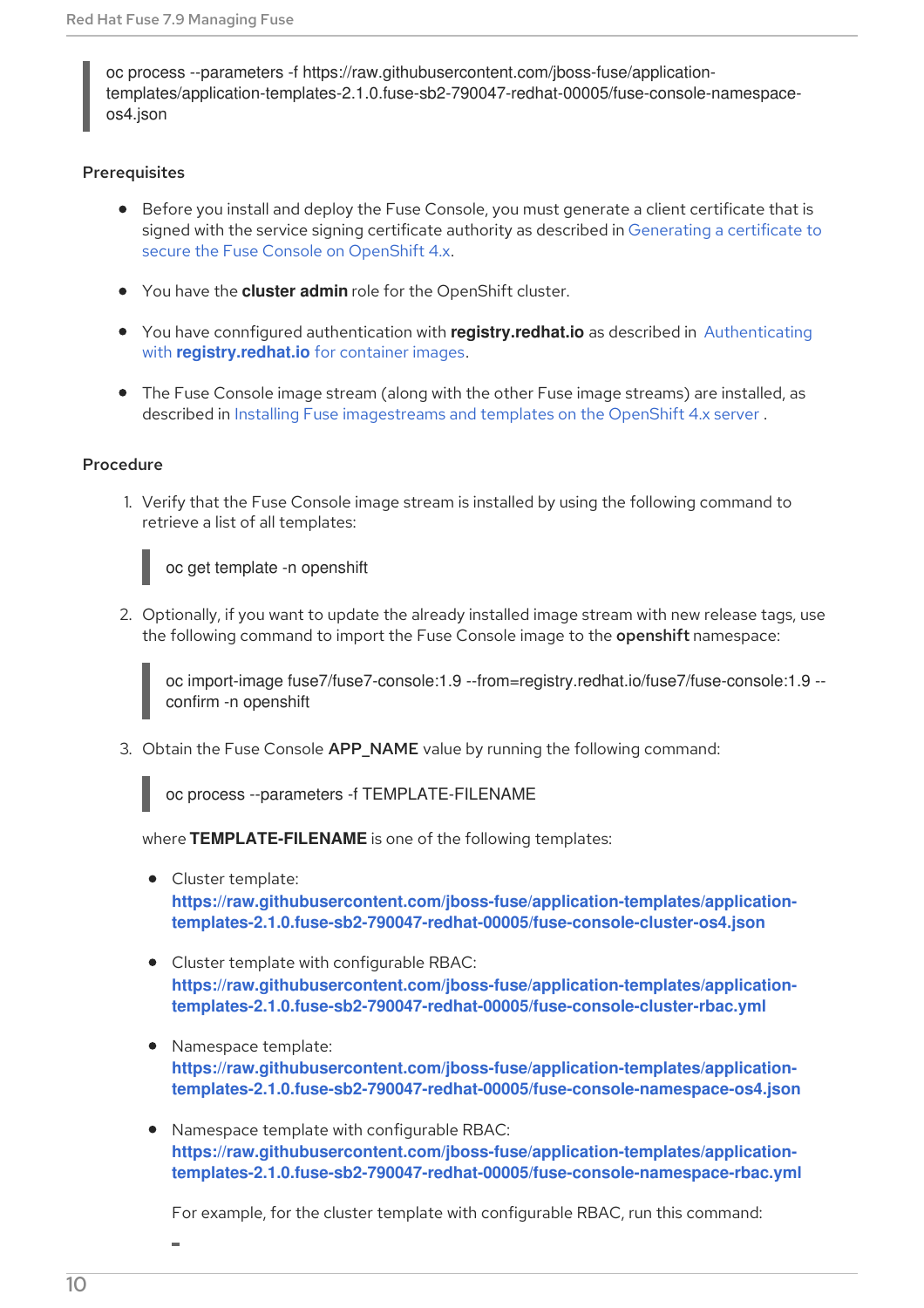<span id="page-14-1"></span>oc process --parameters -f https://raw.githubusercontent.com/jboss-fuse/applicationtemplates/application-templates-2.1.0.fuse-sb2-790047-redhat-00005/fuse-consolecluster-rbac.yml

4. From the certificate that you generated in Securing the Fuse Console on [OpenShift](https://access.redhat.com/documentation/en-us/red_hat_fuse/7.9/html-single/managing_fuse/index#fuse-console-generate-certificate-openshift4) 4.x , create the secret and mount it in the Fuse Console by using the following command (where APP\_NAME is the name of the Fuse Console application).

oc create secret tls APP\_NAME-tls-proxying --cert server.crt --key server.key

- 5. Create a new application based on your local copy of the Fuse Console template by running the following command (where myproject is the name of your OpenShift project, mytemp is the path to the local directory that contains the Fuse Console template, and myhost is the hostname to access the Fuse Console:
	- For the cluster template:

oc new-app -n myproject -f {templates-base-url}/fuse-console-cluster-os4.json -p ROUTE\_HOSTNAME=myhost"

For the cluster with RBAC template:

oc new-app -n myproject -f {templates-base-url}/fuse-console-cluster-rbac.yml -p ROUTE\_HOSTNAME=myhost"

For the namespace template:

{templates-base-url}/fuse-console-namespace-os4.json

For the namespace with RBAC template:

oc new-app -n myproject -f {templates-base-url}/fuse-console-namespace-rbac.yml

6. To configure the Fuse Console so that it can open the OpenShift Web console, set the **OPENSHIFT\_WEB\_CONSOLE\_URL** environment variable by running the following command:

oc set env dc/\${APP\_NAME} OPENSHIFT\_WEB\_CONSOLE\_URL=`oc get -n openshiftconfig-managed cm console-public -o jsonpath={.data.consoleURL}`

7. Obtain the status and the URL of your Fuse Console deployment by running this command:

oc status

8. To access the Fuse Console from a browser, use the URL that is returned in Step 7 (for example, [https://fuse-console.192.168.64.12.nip.io\)](https://fuse-console.192.168.64.12.nip.io).

#### <span id="page-14-0"></span>1.2.2.1. Generating a certificate to secure the Fuse Console on OpenShift 4.x

On OpenShift 4.x, to keep the connection between the Fuse Console proxy and the Jolokia agent secure, a client certificate must be generated before the Fuse Console is deployed. The service signing certificate authority private key must be used to sign the client certificate.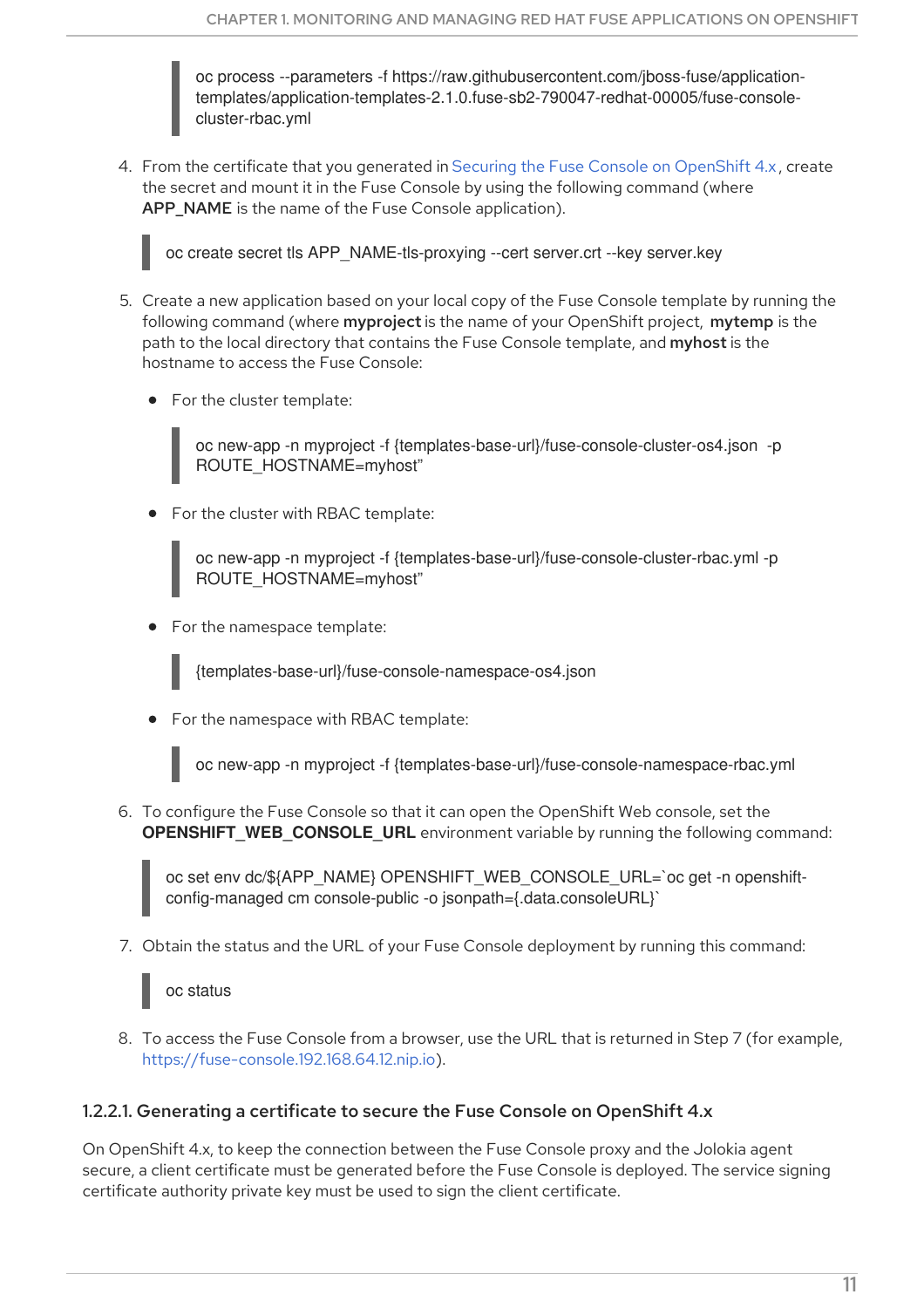You must follow this procedure only if you are installing and deploying the Fuse Console by using the command line. If you are using the Fuse Console Operator, it handles this task for you.



#### IMPORTANT

You must generate and sign a separate client certificate for each OpenShift cluster. Do not use the same certificate for more than one cluster.

#### **Prerequisites**

- You have **cluster admin** access to the OpenShift cluster.
- If you are generating certificates for more than one OpenShift cluster and you previously generated a certificate for a different cluster in the current directory, do one of the following to ensure that you generate a different certificate for the current cluster:
	- Delete the existing certificate files (for example, **ca.crt**, **ca.key**, and **ca.srl**) from the current directory.
	- Change to a different working directory. For example, if your current working directory is named **cluster1**, create a new **cluster2** directory and change your working directory to it: **mkdir ../cluster2**

#### **cd ../cluster2**

#### Procedure

1. Login to OpenShift as a user with cluster admin access:



oc login -u <user\_with\_cluster\_admin\_role>

- 2. Retrieve the service signing certificate authority keys, by executing the following commands:
	- To retrieve the certificate:

oc get secrets/signing-key -n openshift-service-ca -o "jsonpath={.data['tls\.crt']}" | base64 --decode > ca.crt

To retrieve the private key:

oc get secrets/signing-key -n openshift-service-ca -o "jsonpath={.data['tls\.key']}" | base64 --decode > ca.key

3. Generate the client certificate, as documented in Kubernetes certificates [administration](https://kubernetes.io/docs/concepts/cluster-administration/certificates/), using either **easyrsa**, **openssl**, or **cfssl**.

Here are the example commands using openssl:

a. Generate the private key:

openssl genrsa -out server.key 2048

b. Write the CSR config file.

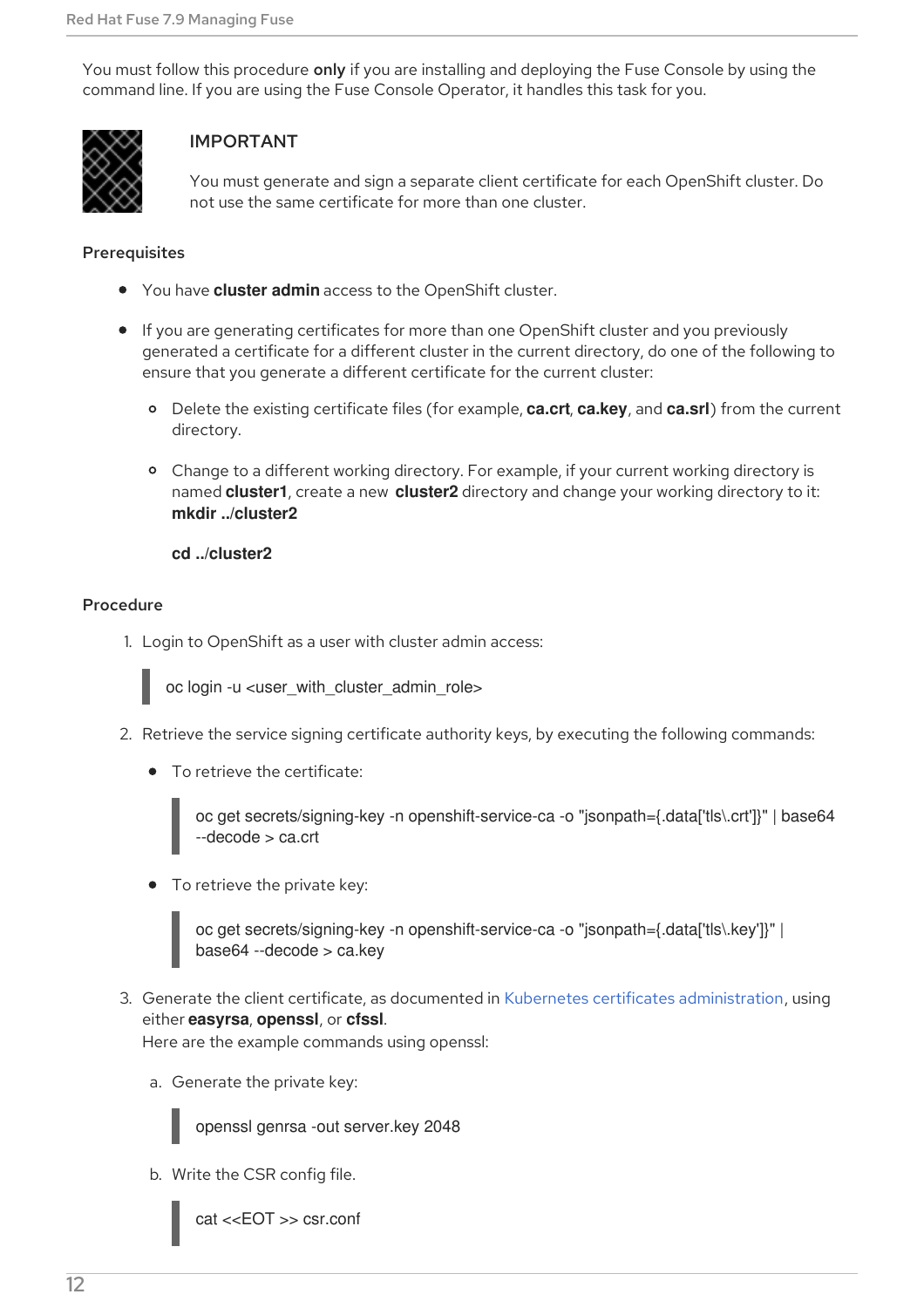[ req ] default\_bits = 2048 prompt = no default  $md = sha256$ distinguished\_name = dn [ dn ] CN = fuse-console.fuse.svc  $\lceil v3 \rangle$  ext ] authorityKeyIdentifier=keyid,issuer:always keyUsage=keyEncipherment,dataEncipherment,digitalSignature extendedKeyUsage=serverAuth,clientAuth EOT

Here, the values in the **CN** parameter refers to the application name and the namespace that the application uses.

c. Generate the CSR:

openssl req -new -key server.key -out server.csr -config csr.conf

d. Issue the signed certificate:

openssl x509 -req -in server.csr -CA ca.crt -CAkey ca.key -CAcreateserial -out server.crt -days 10000 -extensions v3\_ext -extfile csr.conf

#### Next steps

You need this certificate to create the secret for the Fuse Console as described in Installing and deploying the Fuse Console on [OpenShift](https://access.redhat.com/documentation/en-us/red_hat_fuse/7.9/html-single/managing_fuse/index#fuse-console-install-openshift4-commandline) 4.x by using the command line.

#### <span id="page-16-0"></span>1.2.3. Role-based access control for the Fuse Console on OpenShift 4.x

The Fuse Console offers role-based access control (RBAC) that infers access according to the user authorization provided by OpenShift. In the Fuse Console, RBAC determines a user's ability to perform MBean operations on a pod.

For information on OpenShift authorization see the "Using RBAC to define and apply [permissions"](https://access.redhat.com/documentation/en-us/openshift_container_platform/4.4/html/authentication/using-rbac) section of the OpenShift documentation.

Role-based access is enabled by default when you use the Operator to install the Fuse Console on OpenShift.

If you want to implement role-based access for the Fuse Console by installing it with a template, you must use one of the templates that are configurable with RBAC (**fuse-console-cluster-rbac.yml** or **[fuse-console-namespace-rbac.yml](https://access.redhat.com/documentation/en-us/red_hat_fuse/7.9/html-single/managing_fuse/index#fuse-console-install-openshift4-commandline)**) to install the Fuse Console as described in Installing and deploying the Fuse Console on OpenShift 4.x by using the command line.

Fuse Console RBAC leverages the user's verb access on a pod resource in OpenShift to determine the user's access to a pod's MBean operations in the Fuse Console. By default, there are two user roles for the Fuse Console:

#### $\bullet$  admin

If a user can update a pod in OpenShift, then the user is conferred the admin role for the Fuse Console. The user can perform write MBean operations in the Fuse Console for the pod.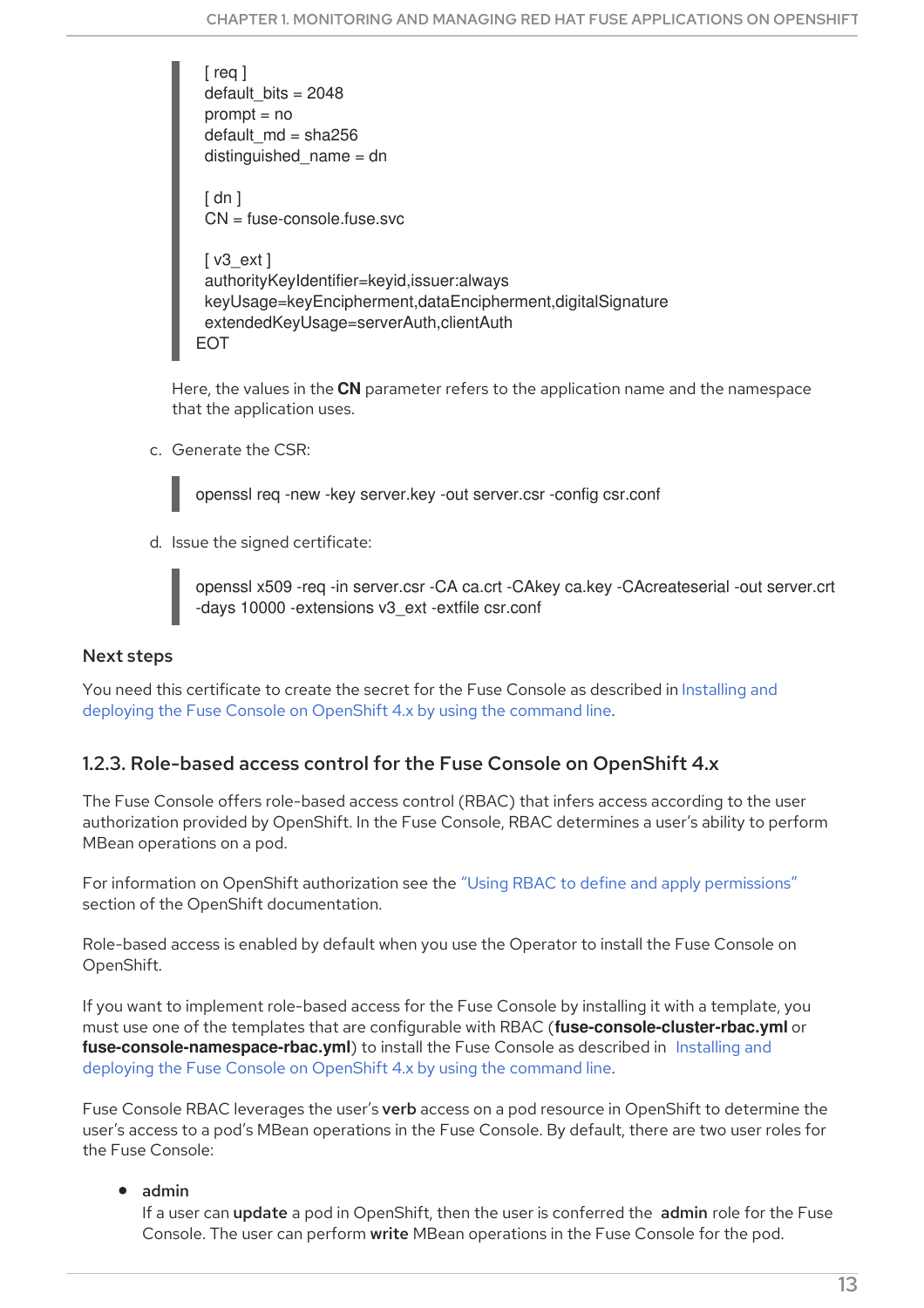#### • viewer

If a user can **get** a pod in OpenShift, then the user is conferred the **viewer** role for the Fuse Console. The user can perform read-only MBean operations in the Fuse Console for the pod.



#### **NOTE**

If you used a non-RBAC template to install the Fuse Console, only OpenShift users that are granted the **update** verb on the pod resource are authorized to perform the Fuse Console MBeans operations. Users that are granted the get verb on the pod resource can view the pod but they cannot perform any Fuse Console operations.

#### Additional resources

- [Determining](https://access.redhat.com/documentation/en-us/red_hat_fuse/7.9/html-single/managing_fuse/index#fuse-console-rbac-determining-roles) access roles for the Fuse Console on OpenShift 4.x
- [Customizing](https://access.redhat.com/documentation/en-us/red_hat_fuse/7.9/html-single/managing_fuse/index#fuse-console-rbac-customizing) role-based access to the Fuse Console on OpenShift 4.x
- Disabling [role-based](https://access.redhat.com/documentation/en-us/red_hat_fuse/7.9/html-single/managing_fuse/index#fuse-console-openshift4-rbac-disabling) access control for the Fuse Console on OpenShift 4.x

#### <span id="page-17-0"></span>1.2.3.1. Determining access roles for the Fuse Console on OpenShift 4.x

The Fuse Console role-based access control is inferred from a user's OpenShift permissions for a pod. To determine the Fuse Console access role granted to a particular user, obtain the OpenShift permissions granted to the user for a pod.

#### **Prerequisites**

- You know the user's name.
- You know the pod's name.

#### Procedure

To determine whether a user has the Fuse Console admin role for the pod, run the following command to see whether the user can update the pod on OpenShift:



If the response is **yes**, the user has the Fuse Console admin role for the pod. The user can perform write MBean operations in the Fuse Console for the pod.

To determine whether a user has the Fuse Console viewer role for the pod, run the following command to see whether the user can get a pod on OpenShift:



oc auth can-i get pods/<pod> --as <user>

If the response is **yes**, the user has the Fuse Console viewer role for the pod. The user can perform read-only MBean operations in the Fuse Console for the pod. Depending on the context, the Fuse Console prevents the user with the viewer role from performing a write MBean operation, by disabling an option or by displaying an "operation not allowed for this user" message when the user attempts a write MBean operation.

If the response is **no**, the user is not bound to any Fuse Console roles and the user cannot view the pod in the Fuse Console.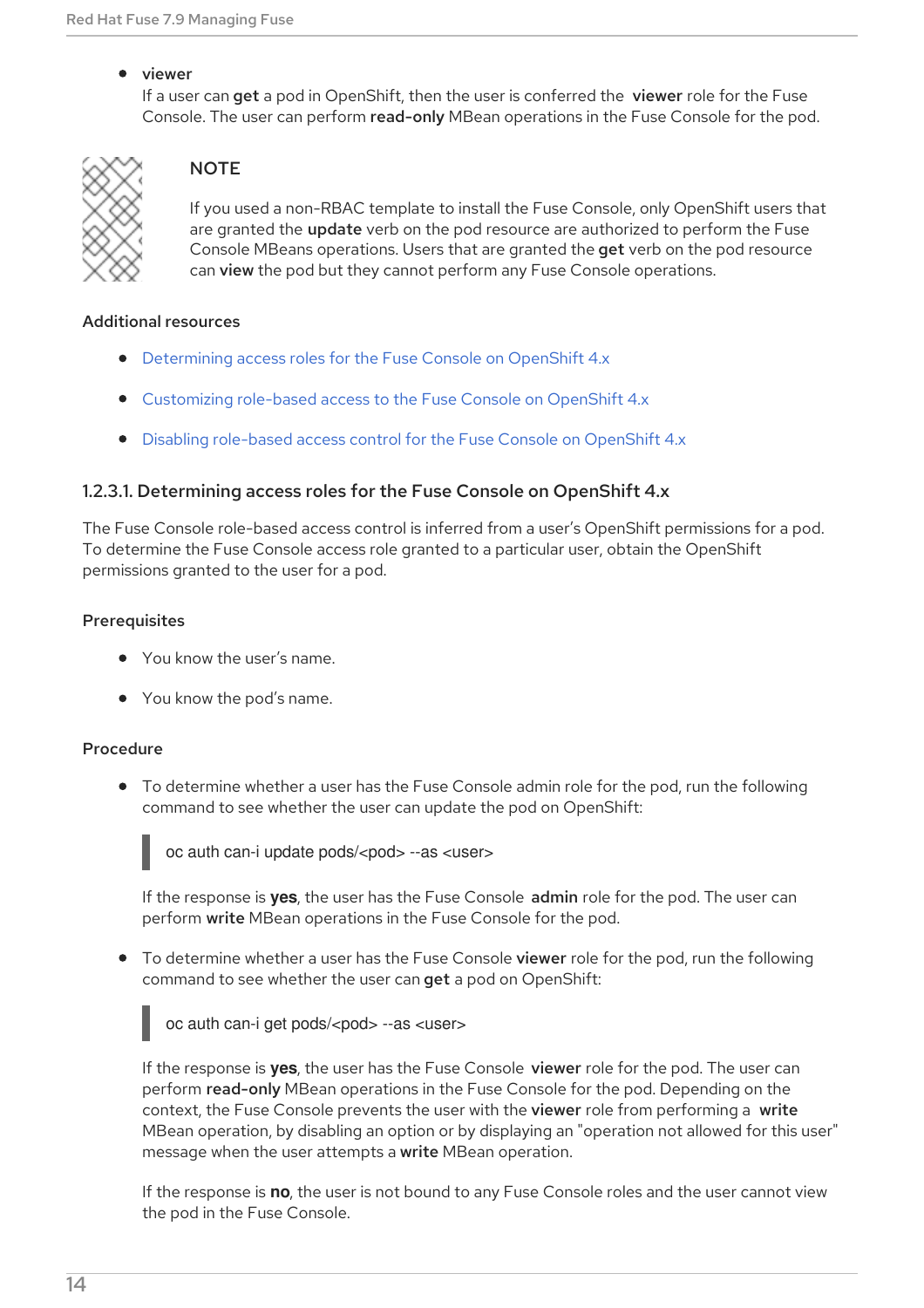#### <span id="page-18-1"></span>Additional resources

- [Role-based](https://access.redhat.com/documentation/en-us/red_hat_fuse/7.9/html-single/managing_fuse/index#fuse-console-openshift4-rbac) access control for the Fuse Console on OpenShift 4.x
- [Customizing](https://access.redhat.com/documentation/en-us/red_hat_fuse/7.9/html-single/managing_fuse/index#fuse-console-rbac-customizing) role-based access to the Fuse Console on OpenShift 4.x
- Disabling [role-based](https://access.redhat.com/documentation/en-us/red_hat_fuse/7.9/html-single/managing_fuse/index#fuse-console-openshift4-rbac-disabling) access control for the Fuse Console on OpenShift 4.x

#### <span id="page-18-0"></span>1.2.3.2. Customizing role-based access to the Fuse Console on OpenShift 4.x

If you use the OperatorHub to install the Fuse Console, role-based access control (RBAC) is enabled by default as described in [Role-based](https://access.redhat.com/documentation/en-us/red_hat_fuse/7.9/html-single/managing_fuse/index#fuse-console-openshift4-rbac) access control for the Fuse Console on OpenShift 4.x . If you want to customize the Fuse Console RBAC behavior, before you deploy the Fuse Console, you must provide a ConfigMap file (that defines the custom RBAC behavior). You must place the custom ConfigMap file in the same namespace in which you installed the Fuse Console Operator.

If you use the command line templates to install the Fuse Console, the **deployment-cluster-rbac.yml** and **deployment-namespace-rbac.yml** templates create a ConfigMap that contains the configuration file (**ACL.yml**). The configuration file defines the roles allowed for MBean operations.

#### Prerequisite

You installed the Fuse Console by using the OperatorHub or by using one of the Fuse Console RBAC templates (**deployment-cluster-rbac.yml** or **deployment-namespace-rbac.yml**)

#### Procedure

To customize the Fuse Console RBAC roles:

- 1. If you installed the Fuse Console by using the command line, the installation templates include a default ConfigMap file and so you can skip to the next step. If you installed the Fuse Console by using the OperatorHub, before you deploy the Fuse Console create a RBAC ConfigMap:
	- a. Make sure the current OpenShift project is the project to which you want to install the Fuse Console. For example, if you want to install the Fuse Console in the fusetest project, run this command:

#### oc project fusetest

b. To create a Fuse Console RBAC ConfigMap file from a template, run this command:

oc process -f https://raw.githubusercontent.com/jboss-fuse/applicationtemplates/2.1.x.sb2.redhat-7-8-x/fuse-console-operator-rbac.yml -p APP\_NAME=fuseconsole | oc create -f -

2. Open the ConfigMap in an editor by running the following command:



oc edit cm \$APP\_NAME-rbac

For example:

oc edit cm fuse-console-rbac

3. Edit the file.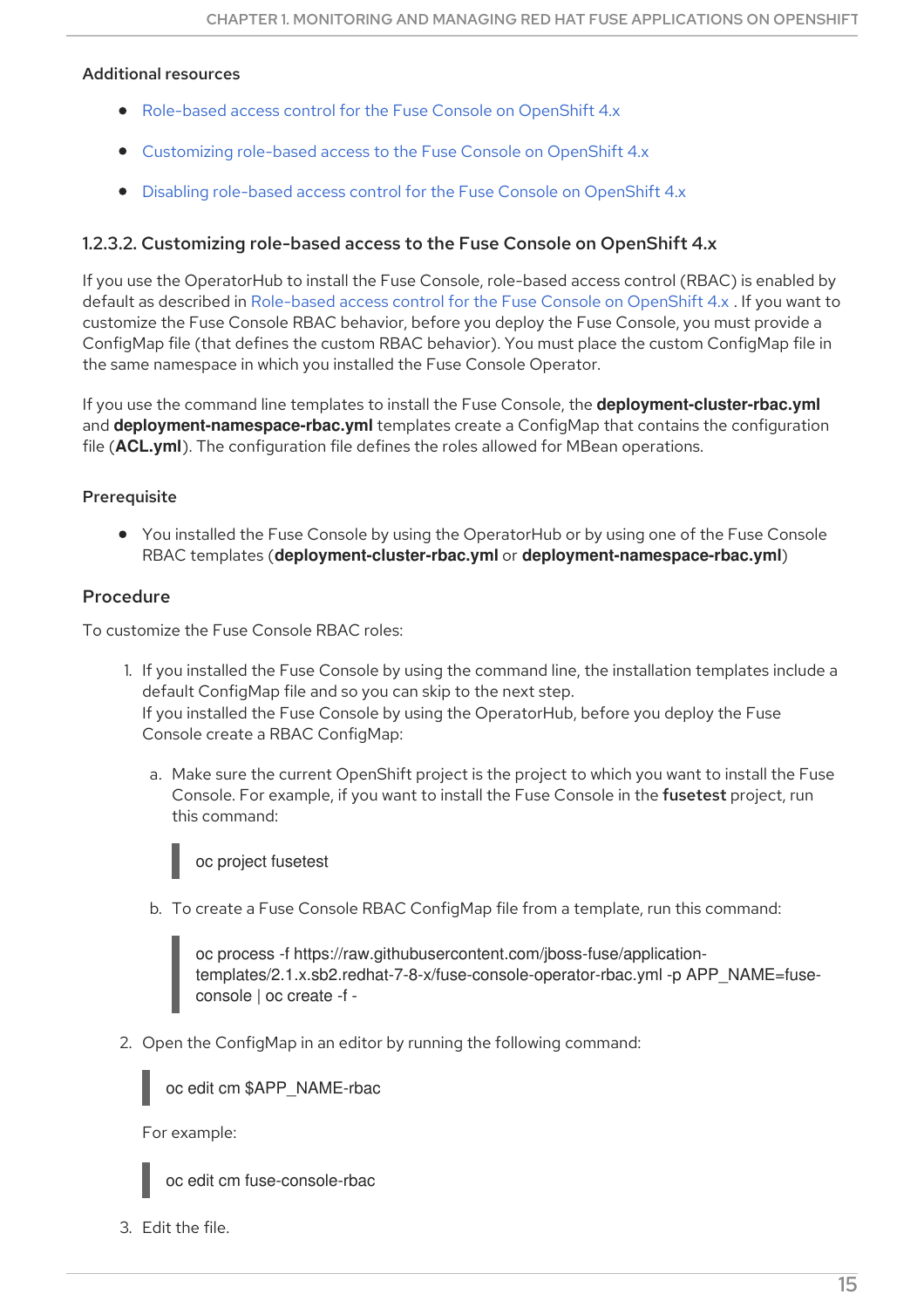4. Save the file to apply the changes. OpenShift automatically restarts the Fuse Console pod.

#### Additional resources

- [Role-based](https://access.redhat.com/documentation/en-us/red_hat_fuse/7.9/html-single/managing_fuse/index#fuse-console-openshift4-rbac) access control for the Fuse Console on OpenShift 4.x
- [Determining](https://access.redhat.com/documentation/en-us/red_hat_fuse/7.9/html-single/managing_fuse/index#fuse-console-rbac-determining-roles) access roles for the Fuse Console on OpenShift 4.x
- Disabling [role-based](https://access.redhat.com/documentation/en-us/red_hat_fuse/7.9/html-single/managing_fuse/index#fuse-console-openshift4-rbac-disabling) access control for the Fuse Console on OpenShift 4.x

#### <span id="page-19-0"></span>1.2.3.3. Disabling role-based access control for the Fuse Console on OpenShift 4.x

If you installed the Fuse Console by using the command line and you specified one of the Fuse Console RBAC templates, the Fuse Console's **HAWTIO\_ONLINE\_RBAC\_ACL** environment variable passes the role-based access control (RBAC) ConfigMap configuration file path to the OpenShift server. If the **HAWTIO\_ONLINE\_RBAC\_ACL** environment variable is not specified, RBAC support is disabled and only users that are granted the update verb on the pod resource (in OpenShift) are authorized to call MBeans operations on the pod in the Fuse Console.

Note that when you use the OperatorHub to install the Fuse Console. role-based access is enabled by default and the **HAWTIO\_ONLINE\_RBAC\_ACL** environment variable does not apply.

#### **Prerequisite**

You installed the Fuse Console by using the command line and you specified one of the Fuse Console RBAC templates (**deployment-cluster-rbac.yml** or **deployment-namespace-rbac.yml**).

#### Procedure

To disable role-based access for the Fuse Console:

- 1. In OpenShift, edit the Deployment Confia resource for the Fuse Console.
- 2. Delete the entire **HAWTIO\_ONLINE\_RBAC\_ACL** environment variable definition. (Note that only clearing its value is not sufficient).
- 3. Save the file to apply the changes. OpenShift automatically restarts the Fuse Console pod.

#### Additional resources

- [Role-based](https://access.redhat.com/documentation/en-us/red_hat_fuse/7.9/html-single/managing_fuse/index#fuse-console-openshift4-rbac) access control for the Fuse Console on OpenShift 4.x
- [Determining](https://access.redhat.com/documentation/en-us/red_hat_fuse/7.9/html-single/managing_fuse/index#fuse-console-rbac-determining-roles) access roles for the Fuse Console on OpenShift 4.x
- [Customizing](https://access.redhat.com/documentation/en-us/red_hat_fuse/7.9/html-single/managing_fuse/index#fuse-console-rbac-customizing) role-based access to the Fuse Console on OpenShift 4.x

#### <span id="page-19-1"></span>1.2.4. Upgrading the Fuse Console on OpenShift 4.x

Red Hat OpenShift 4.x handles updates to operators, including the Red Hat Fuse operators. For more information see the Operators OpenShift [documentation.](https://access.redhat.com/documentation/en-us/openshift_container_platform/4.2/)

In turn, operator updates can trigger application upgrades, depending on how the application is configured.

For Fuse Console applications, you can also trigger an upgrade to an application by editing the **.spec.version** field of the application custom resource definition.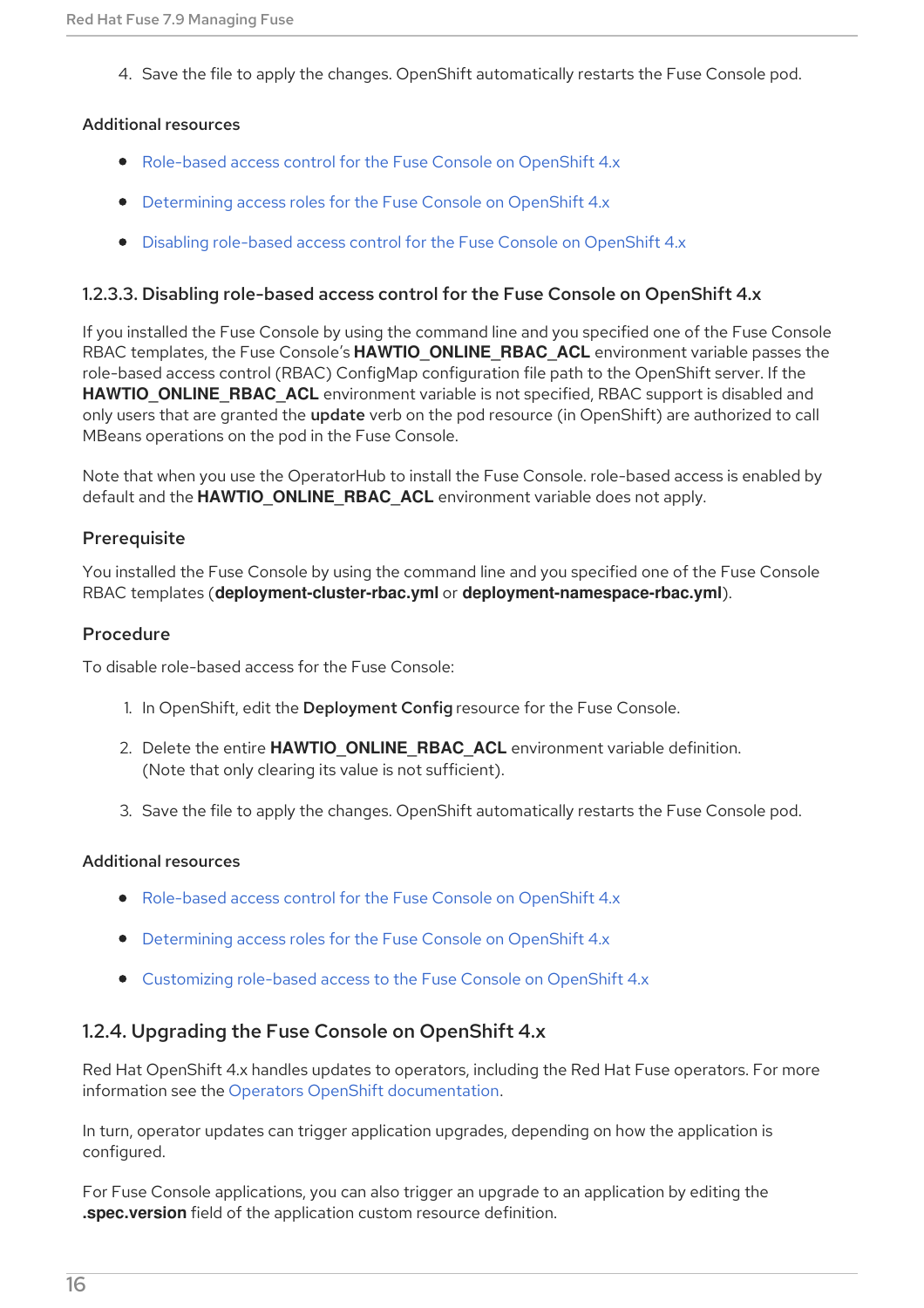#### **Prerequisite**

You have OpenShift cluster admin permissions.

#### Procedure

To upgrade a Fuse Console application:

1. In a terminal window, use the following command to change the **.spec.version** field of the application custom resource definition:

oc patch <project-name> <custom-resource-name> --type='merge' -p '{"spec": {"version":"1.7.1"}}'

For example:



oc patch myproject example-fuseconsole --type='merge' -p '{"spec":{"version":"1.7.1"}}'

2. Check that the application's status has updated:



The response shows information about the application, including the version number:

NAME AGE URL IMAGE example-fuseconsole 1m https://fuseconsole.192.168.64.38.nip.io docker.io/fuseconsole/online:1.7.1

When you change the value of the **.spec.version** field, OpenShift automatically redeploys the application.

3. To check the status of the redeployment that is triggered by the version change:

oc rollout status deployment.v1.apps/example-fuseconsole

A successful deployment shows this response:

deployment "example-fuseconsole" successfully rolled out

# <span id="page-20-0"></span>1.3. SETTING UP THE FUSE CONSOLE ON OPENSHIFT 3.11

On OpenShift 3.11, you can access the Fuse Console:

- By adding the Fuse Console to an OpenShift project so that you can monitor all the running Fuse containers in the project.
- By adding the Fuse Console to an OpenShift cluster so that you can monitor all the running Fuse containers in all projects on the cluster.
- By opening it from a specific Fuse pod so that you can monitor that single running Fuse container.

You deploy the Fuse Console templates from the command line.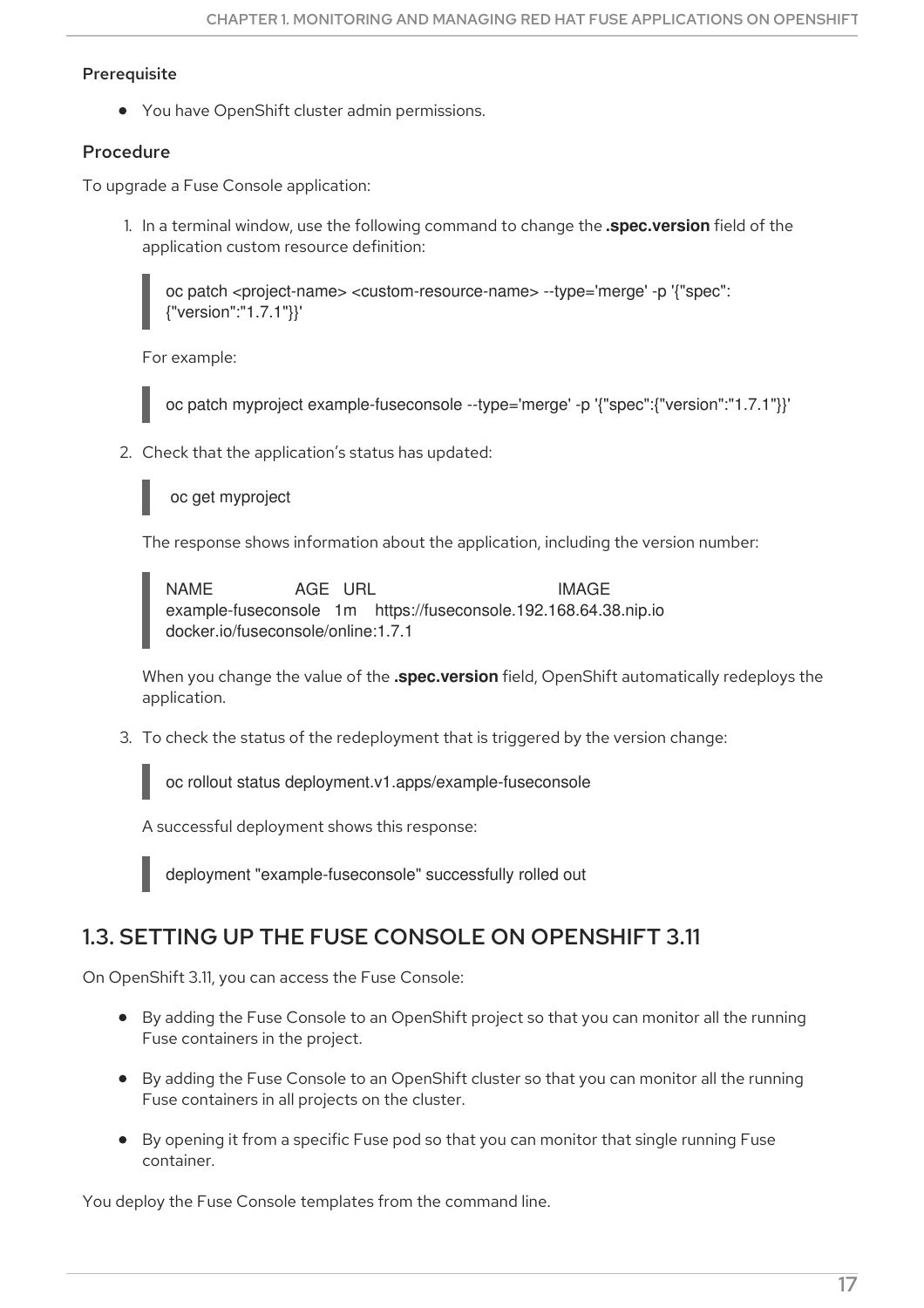

### **NOTE**

To install Fuse Console on Minishift or CDK based enviroments, follow the steps explained in the KCS article below.

- **•** To install Fuse Console on Minishift or CDK based [enviroments,](https://access.redhat.com/solutions/4998441) see KCS 4998441.
- If it is necessary to disable Jolokia authentication see the workaround described in KCS [3988671](https://access.redhat.com/solutions/3988671).

#### Prerequisite

• Install the Fuse on OpenShift image streams and the templates for the Fuse Console as described in Fuse on [OpenShift](https://access.redhat.com/documentation/en-us/red_hat_fuse/7.9/html-single/fuse_on_openshift_guide/index) Guide.



#### **NOTE**

- User management for the Fuse Console is handled by OpenShift.
- Role-based access control (for users accessing the Fuse Console after it is deployed) is not yet available for Fuse on OpenShift 3.11.

Section 1.3.1, ["Deploying](#page-22-1) the Fuse Console on OpenShift 3.11"

Section 1.3.2, ["Monitoring](#page-23-0) a single Fuse pod from the Fuse Console on OpenShift 3.11"

### <span id="page-21-0"></span>1.3.1. Deploying the Fuse Console on OpenShift 3.11

Table 1.1, "Fuse Console [templates"](#page-21-1) describes the OpenShift 3.11 templates that you can use to deploy the Fuse Console from the command line, depending on the type of Fuse application deployment.

#### <span id="page-21-1"></span>Table 1.1. Fuse Console templates

| <b>Type</b>                         | <b>Description</b>                                                                                                                                                                                                                                 |
|-------------------------------------|----------------------------------------------------------------------------------------------------------------------------------------------------------------------------------------------------------------------------------------------------|
| fis-console-cluster-template.json   | The Fuse Console can discover and connect to Fuse<br>applications deployed across multiple namespaces or<br>projects. To deploy this template, you must have the<br>OpenShift cluster-admin role.                                                  |
| fis-console-namespace-template.json | This template restricts the Fuse Console access to<br>the current OpenShift project (namespace), and as<br>such acts as a single tenant deployment. To deploy<br>this template, you must have the admin role for the<br>current OpenShift project. |

Optionally, you can view a list of the parameters for all of the templates by running this command:

oc process --parameters -f https://raw.githubusercontent.com/jboss-fuse/applicationtemplates/application-templates-2.1.0.fuse-sb2-790047-redhat-00005/fis-console-namespacetemplate.json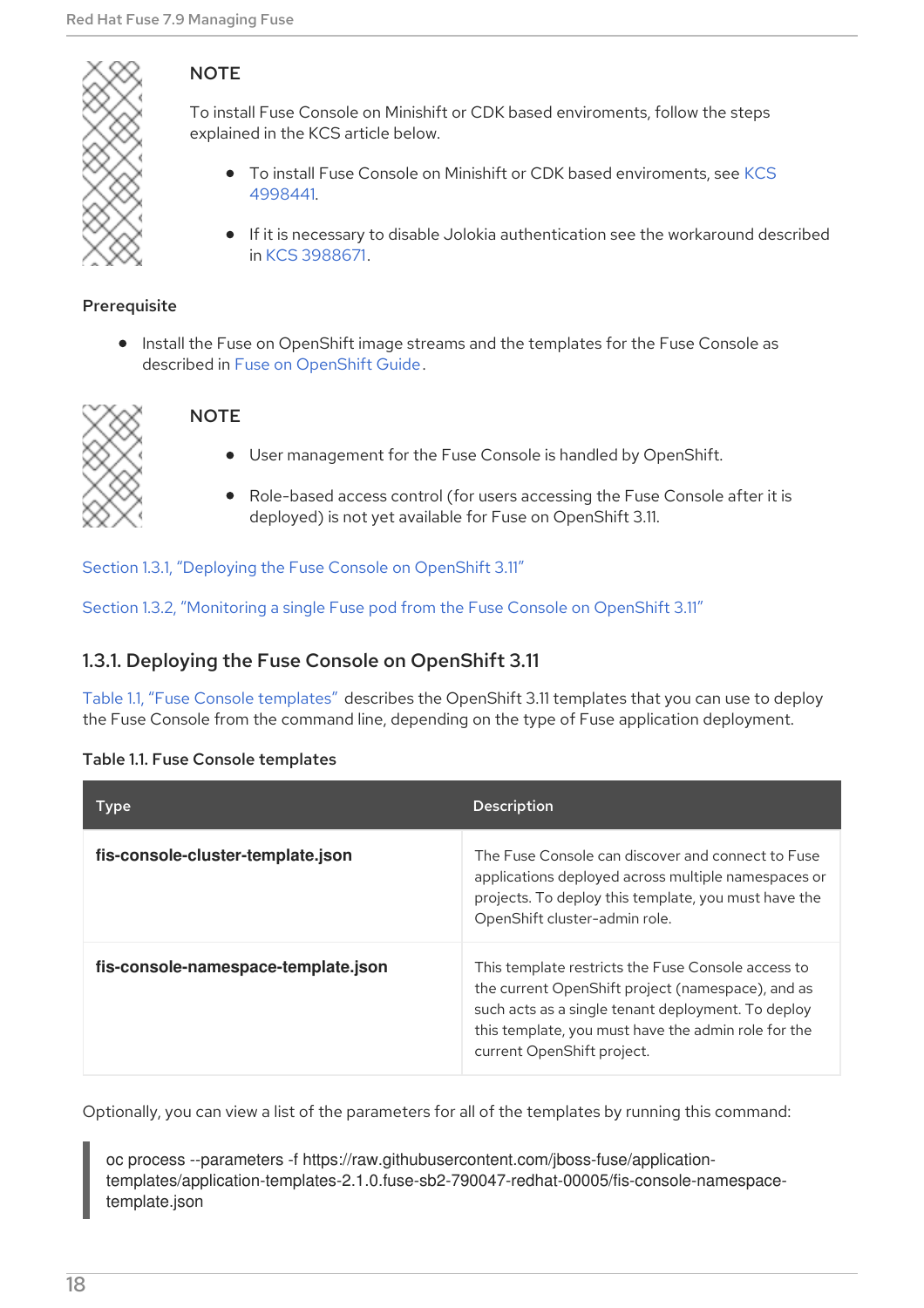<span id="page-22-1"></span>

### **NOTE**

The Fuse Console templates configure end-to-end encryption by default so that your Fuse Console requests are secured end-to-end, from the browser to the in-cluster services.

#### Prerequisite

For cluster mode on OpenShift 3.11, you need the cluster admin role and the cluster mode template. Run the following command:



oc adm policy add-cluster-role-to-user cluster-admin system:serviceaccount:openshiftinfra:template-instance-controller

#### Procedure

To deploy the Fuse Console from the command line:

- 1. Create a new application based on a Fuse Console template by running one of the following commands (where myproject is the name of your project):
	- **•** For the Fuse Console **cluster** template, where **myhost** is the hostname to access the Fuse Console:

oc new-app -n myproject -f https://raw.githubusercontent.com/jboss-fuse/applicationtemplates/application-templates-2.1.0.fuse-sb2-790047-redhat-00005/fis-console-clustertemplate.json -p ROUTE\_HOSTNAME=myhost

**•** For the Fuse Console namespace template:

oc new-app -n myproject -f https://raw.githubusercontent.com/jboss-fuse/applicationtemplates/application-templates-2.1.0.fuse-sb2-790047-redhat-00005/fis-consolenamespace-template.json



#### **NOTE**

You can omit the route\_hostname parameter for the namespace template because OpenShift automatically generates one.

2. Obtain the status and the URL of your Fuse Console deployment by running this command:

oc status

3. To access the Fuse Console from a browser, use the provided URL (for example, https://fuse[console.192.168.64.12.nip.io\).](https://fuse-console.192.168.64.12.nip.io)

In order to configure OpenShift to display a link to Fuse Console in the pod view, the pod

#### <span id="page-22-0"></span>1.3.2. Monitoring a single Fuse pod from the Fuse Console on OpenShift 3.11

You can open the Fuse Console for a Fuse pod running on OpenShift 3.11.

#### **Prerequisite**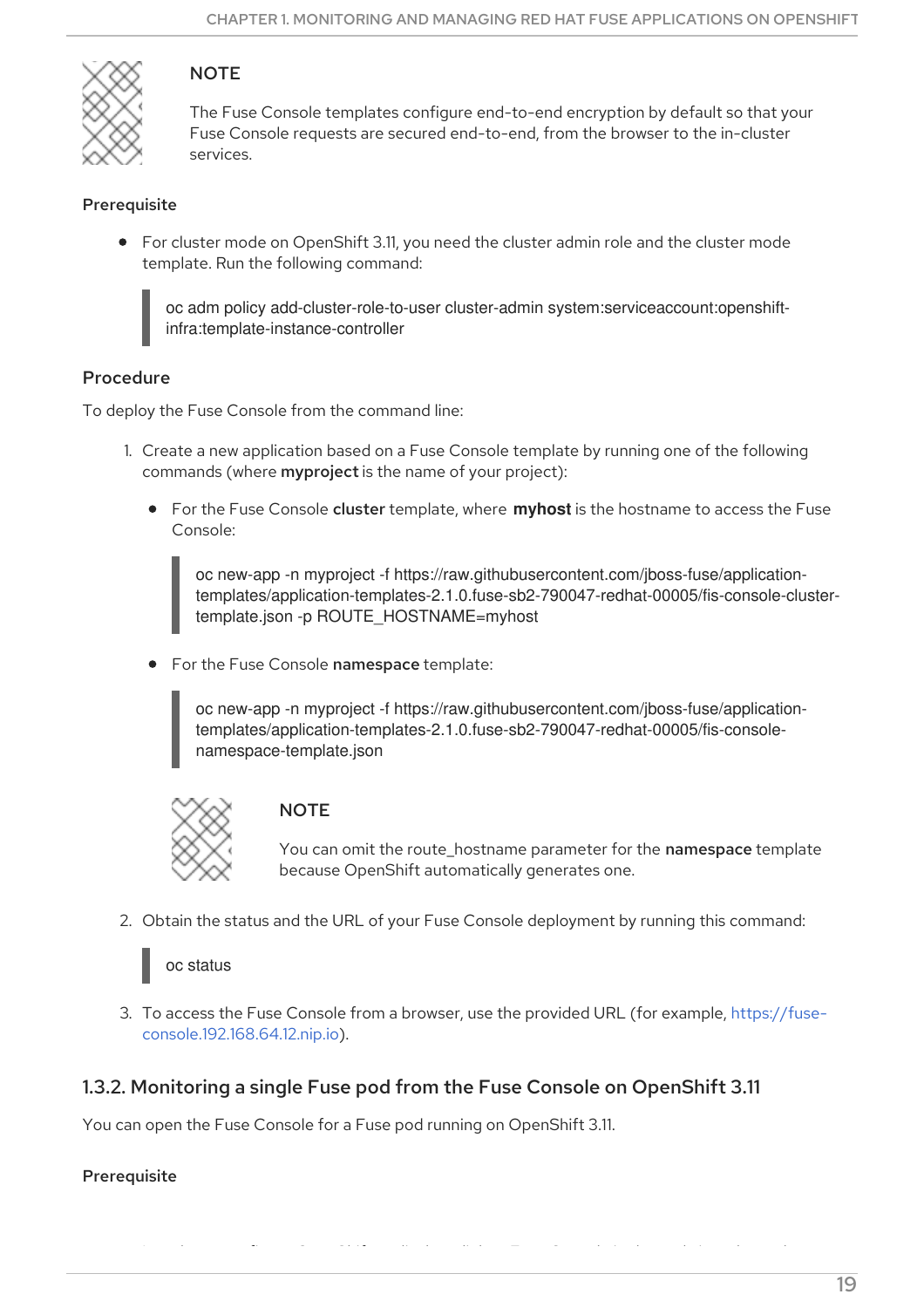<span id="page-23-0"></span>In order to configure OpenShift to display a link to Fuse Console in the pod view, the pod running a Fuse on OpenShift image must declare a TCP port within a name attribute set to **jolokia**:

```
{
 "kind": "Pod",
[...]
 "spec": {
  "containers": [
   {
     [...]
     "ports": [
      \{"name": "jolokia",
        "containerPort": 8778,
        "protocol": "TCP"
      }
```
#### Procedure

1. From the Applications **→** Pods view in your OpenShift project, click on the pod name to view the details of the running Fuse pod. On the right-hand side of this page, you see a summary of the container template:

#### Template

#### Containers

CONTAINER: SPRING-BOOT

- Image: test/fuse70-spring-boot eda527f 193.1 MiB
- **C** Build: fuse70-spring-boot-s2i, #2
- </>Source: Binary
- 4 Ports: 8080/TCP (http), 8778/TCP (jolokia), 9779/TCP (prometheus)
- S Mount: default-token-p4zsn → /var/run/secrets/kubernetes.io/serviceaccount read-only
- M CPU: 200 millicores to 1 core
- (d) Readiness Probe: GET /health on port 8081 (HTTP) 10s delay, 1s timeout
- **I Liveness Probe: GET /health on port 8081 (HTTP)** 180s delay, 1s timeout
- Open Java Console
- 2. From this view, click on the Open Java Console link to open the Fuse Console.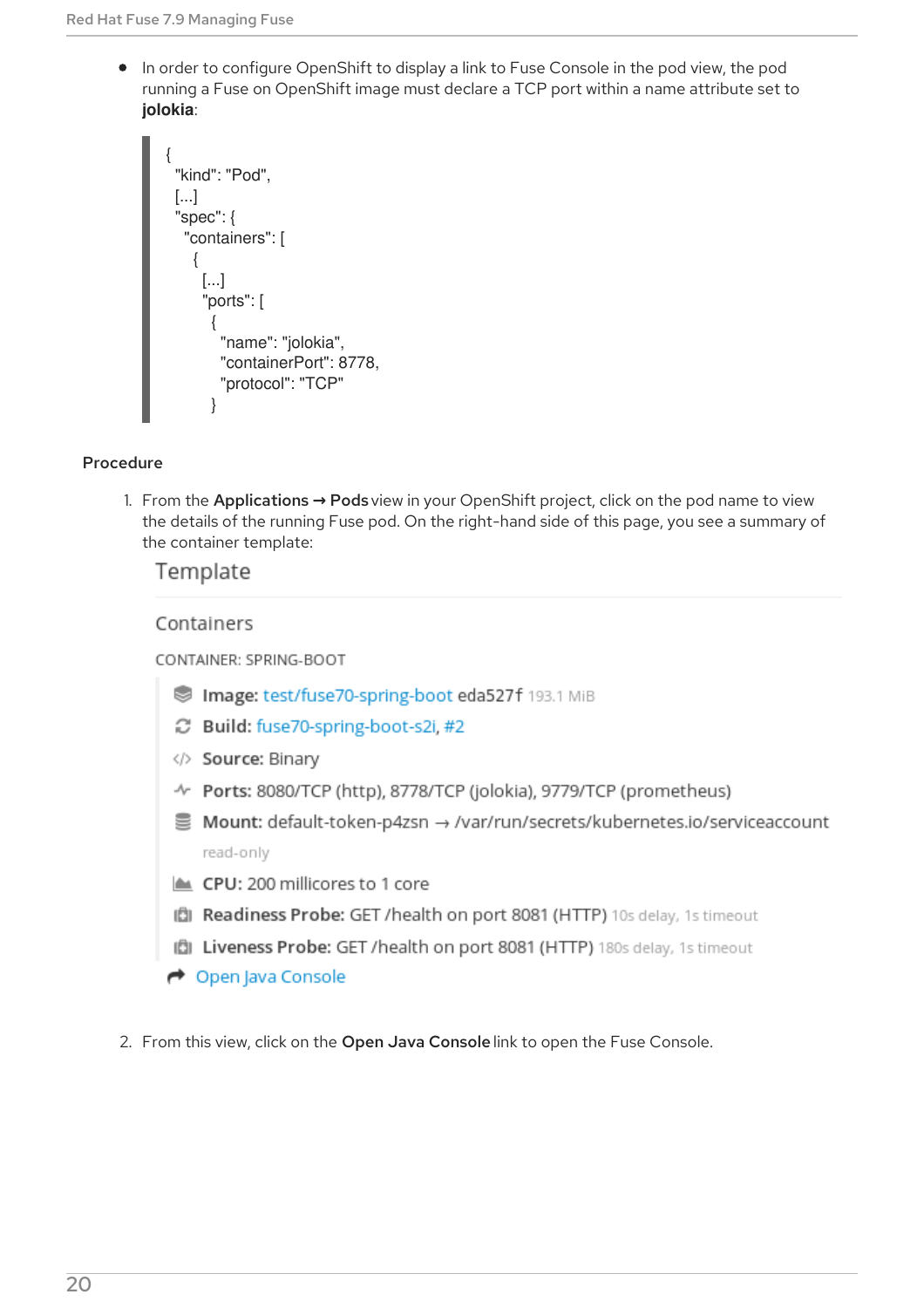

# <span id="page-24-0"></span>1.4. VIEWING CONTAINERS AND APPLICATIONS

When you login to the Fuse Console for OpenShift, the Fuse Console home page shows the available containers.

#### Procedure

- To manage (create, edit, or delete) containers, use the OpenShift console.  $\bullet$
- To view Fuse applications and AMQ Brokers (if applicable) on the OpenShift cluster, click the  $\bullet$ Online tab.

# <span id="page-24-1"></span>1.5. VIEWING AND MANAGING APACHE CAMEL APPLICATIONS

In the Fuse Console's Camel tab, you view and manage Apache Camel contexts, routes, and dependencies.

You can view the following details:

- A list of all running Camel contexts
- Detailed information of each Camel context such as Camel version number and runtime statics
- Lists of all routes in each Camel application and their runtime statistics
- Graphical representation of the running routes along with real time metrics

You can also interact with a Camel application by:

- Starting and suspending contexts
- Managing the lifecycle of all Camel applications and their routes, so you can restart, stop, pause, resume, etc.
- Live tracing and debugging of running routes  $\bullet$
- Browsing and sending messages to Camel endpoints

#### **Prerequisite**

The Camel tab is only available when you connect to a container that uses one or more Camel routes.

#### <span id="page-24-2"></span>1.5.1. Starting, suspending, or deleting a context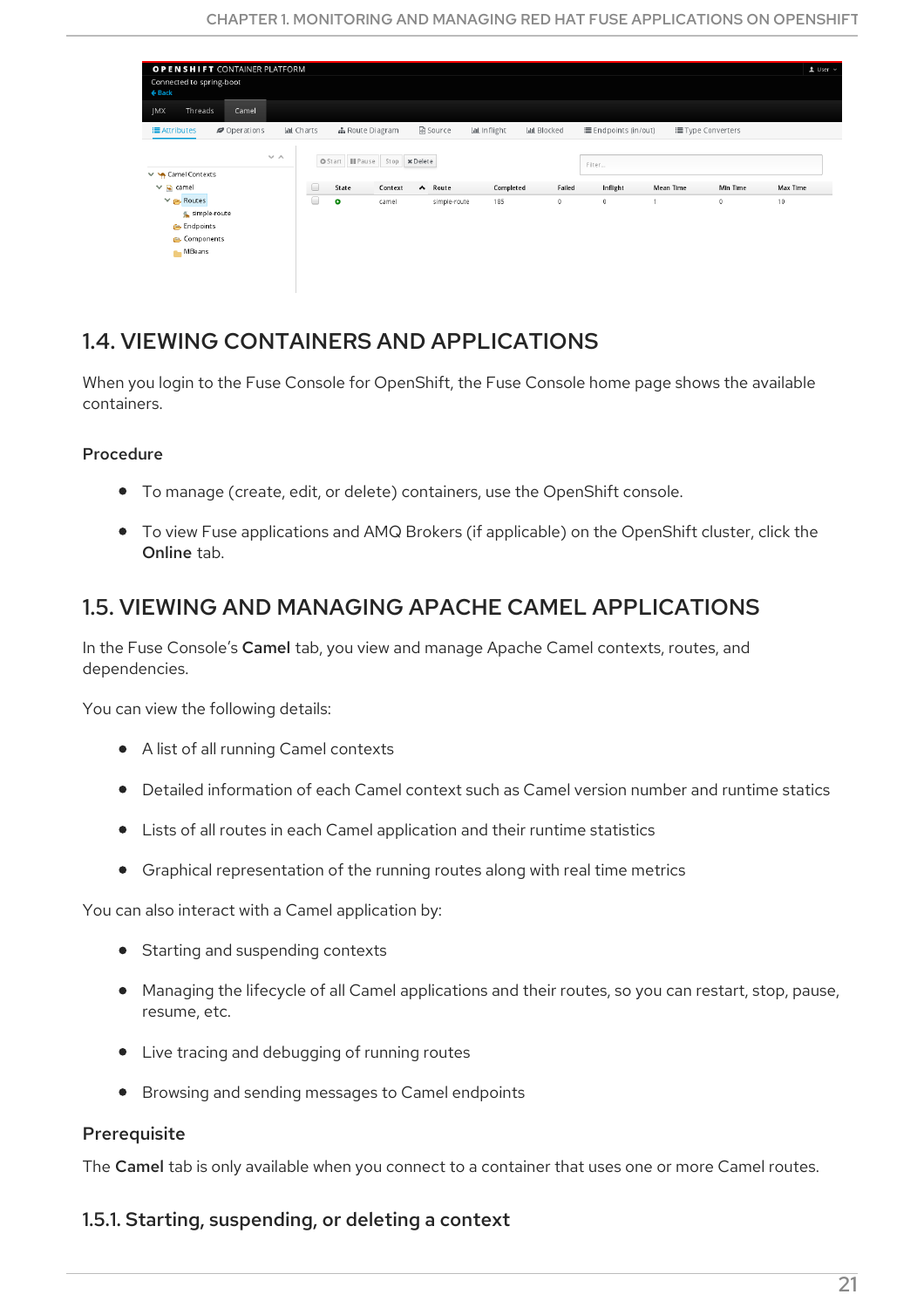- 1. In the Camel tab's tree view, click Camel Contexts.
- 2. Check the box next to one or more contexts in the list.
- 3. Click Start or Suspend.
- 4. To delete a context:
	- a. Stop the context.
	- b. Click the ellipse icon and then select Delete from the dropdown menu.



#### **NOTE**

When you delete a context, you remove it from the deployed application.

#### <span id="page-25-0"></span>1.5.2. Viewing Camel application details

- 1. In the Camel tab's tree view, click a Camel application.
- 2. To view a list of application attributes and values, click Attributes.
- 3. To view a graphical representation of the application attributes, click Chart and then click Edit to select the attributes that you want to see in the chart.
- 4. To view inflight and blocked exchanges, click Exchanges.
- 5. To view application endpoints, click Endpoints. You can filter the list by URL, Route ID, and direction.
- 6. To view, enable, and disable statistics related to the Camel built-in type conversion mechanism that is used to convert message bodies and message headers to different types, click Type Converters.
- 7. To view and execute JMX operations, such as adding or updating routes from XML or finding all Camel components available in the classpath, click Operations.

#### <span id="page-25-1"></span>1.5.3. Viewing a list of the Camel routes and interacting with them

- 1. To view a list of routes:
	- a. Click the Camel tab.
	- b. In the tree view, click the application's routes folder:

#### Routes

|                          | Start   Stop |         |
|--------------------------|--------------|---------|
| └                        | Name ^       | State   |
| $\Box$                   | $_$ route1   | Started |
| $\overline{\phantom{a}}$ | $_route2$    | Started |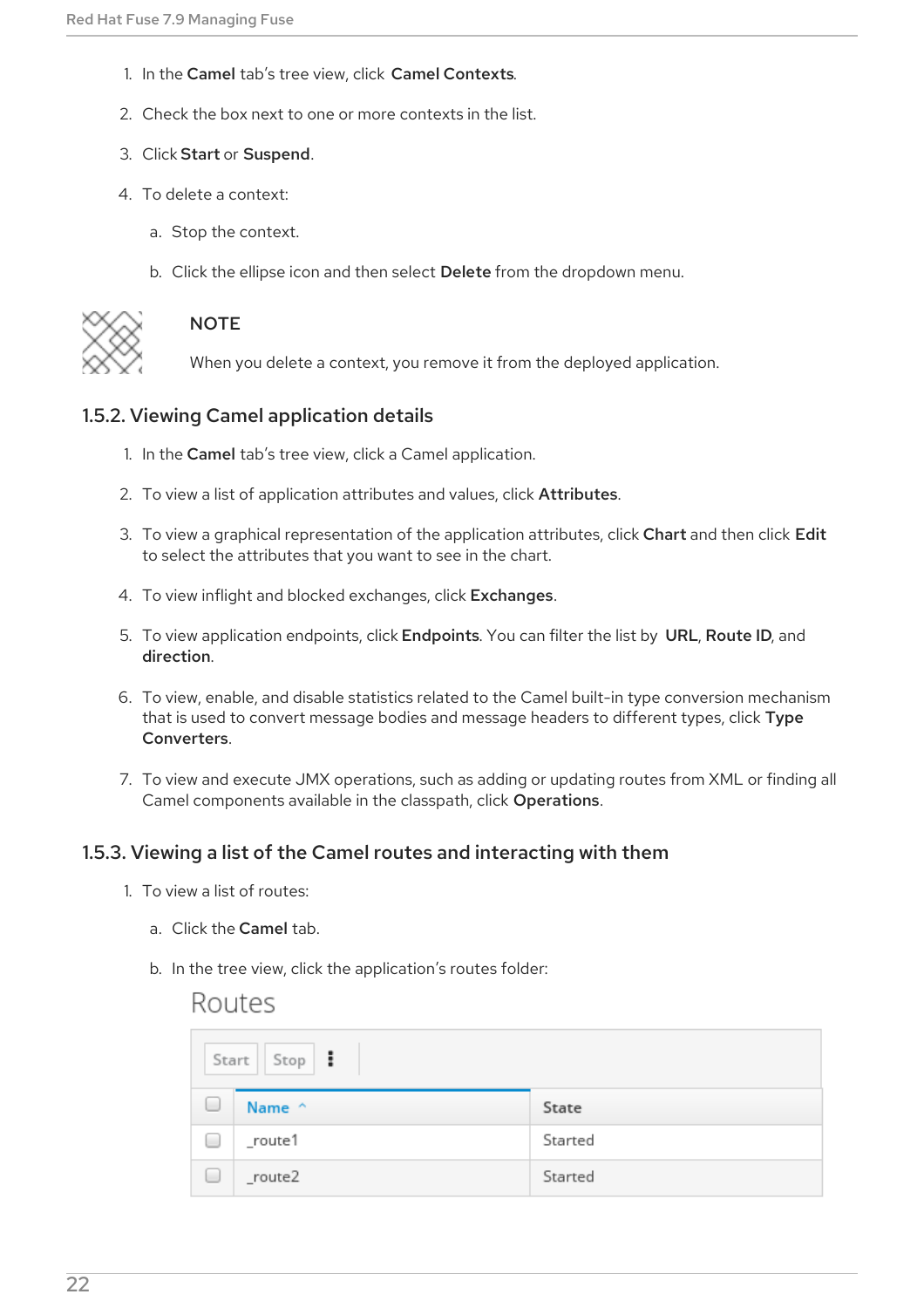- 2. To start, stop, or delete one or more routes:
	- a. Check the box next to one or more routes in the list.
	- b. Click Start or Stop.
	- c. To delete a route, you must first stop it. Then click the ellipse icon and select Delete from the dropdown menu.





#### **NOTE**

- When you delete a route, you remove it from the deployed application.
- You can also select a specific route in the tree view and then click the upper-right menu to start, stop, or delete it.
- 3. To view a graphical diagram of the routes, click Route Diagram.
- 4. To view inflight and blocked exchanges, click Exchanges.
- 5. To view endpoints, click **Endpoints**. You can filter the list by URL, Route ID, and direction.
- 6. Click Type Converters to view, enable, and disable statistics related to the Camel built-in type conversion mechanism, which is used to convert message bodies and message headers to different types.
- 7. To interact with a specific route:
	- a. In the Camel tab's tree view, select a route.
	- b. To view a list of route attributes and values, click Attributes.
	- c. To view a graphical representation of the route attributes, click Chart. You can click Edit to select the attributes that you want to see in the chart.
	- d. To view inflight and blocked exchanges, click Exchanges.
	- e. Click Operations to view and execute JMX operations on the route, such as dumping the route as XML or getting the route's Camel ID value.
- 8. To trace messages through a route:
	- a. In the Camel tab's tree view, select a route.
	- b. Select Trace, and then click Start tracing.
- 9. To send messages to a route: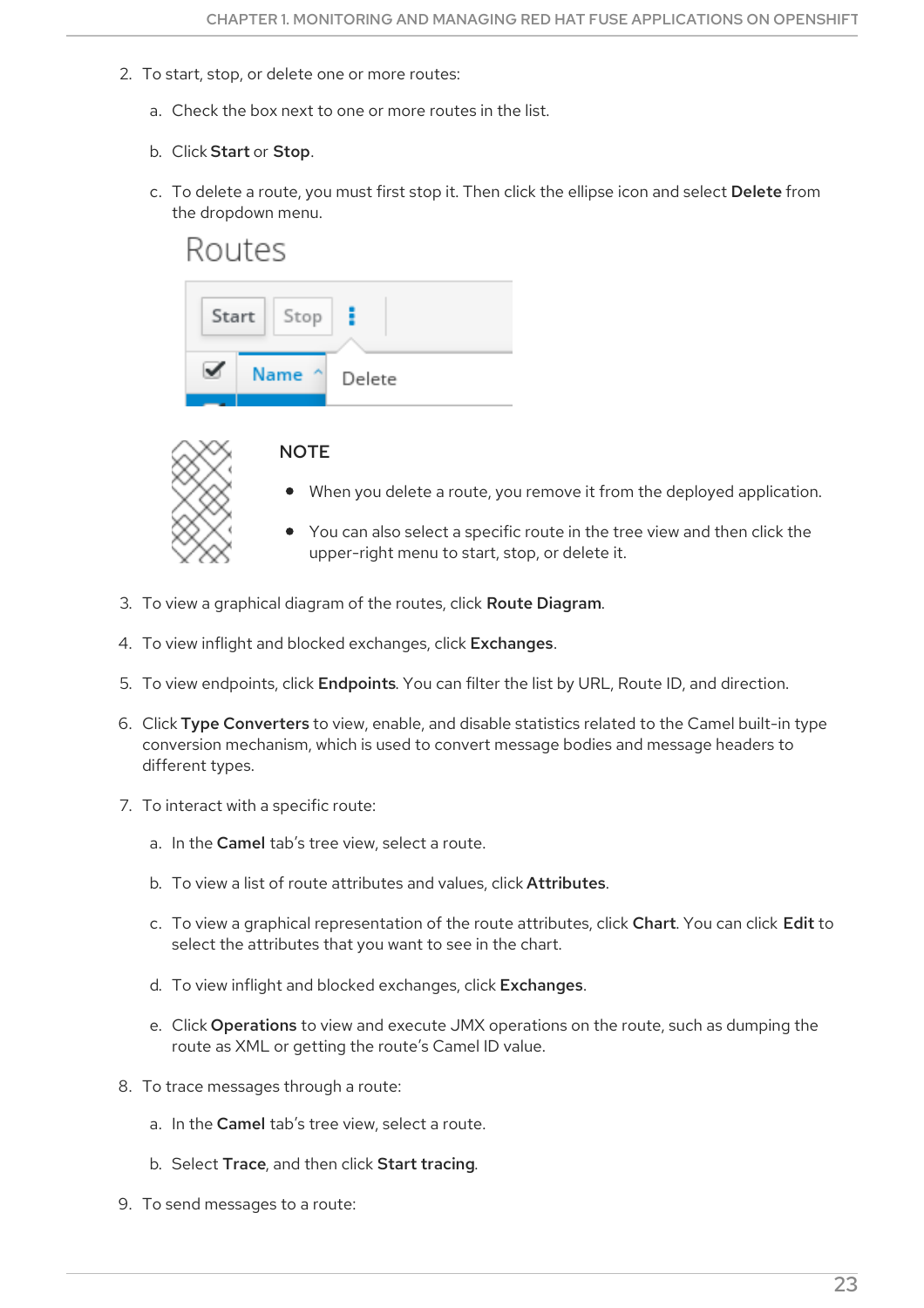- a. In the Camel tab's tree view, open the context's endpoints folder and then select an endpoint.
- b. Click the Send subtab.
- c. Configure the message in JSON or XML format.
- d. Click Send.
- e. Return to the route's Trace tab to view the flow of messages through the route.

#### <span id="page-27-0"></span>1.5.4. Debugging a route

- 1. In the Camel tab's tree view, select a route.
- 2. Select Debug, and then click Start debugging.
- 3. To add a breakpoint, select a node in the diagram and then click Add breakpoint. A red dot appears in the node:



The node is added to the list of breakpoints:

| Breakpoints |   |
|-------------|---|
| setBody1    |   |
| log1        | × |

- 4. Click the down arrow to step to the next node or the Play button to resume running the route.
- 5. Click the Pause button to suspend all threads for the route.
- 6. Click Stop debugging when you are done. All breakpoints are cleared.

# <span id="page-27-1"></span>1.6. VIEWING AMQ BROKERS

You can configure the Fuse Console to view all AMQ brokers that are deployed on the OpenShift cluster.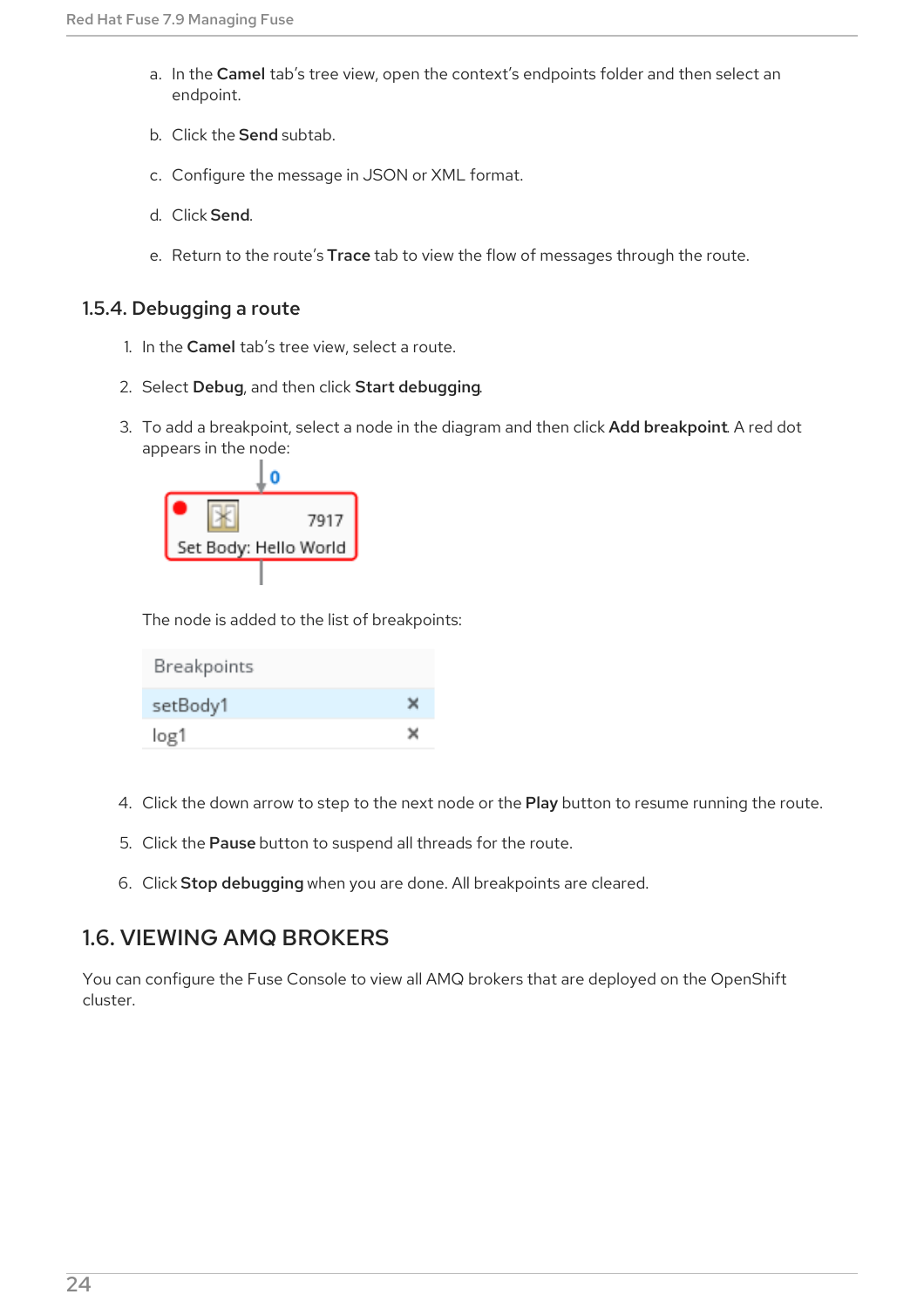

### IMPORTANT

Viewing AMQ brokers from the Fuse Console is a Technology Preview feature only. Technology Preview features are not supported with Red Hat production service level agreements (SLAs) and might not be functionally complete. Red Hat does not recommend using them in production. These features provide early access to upcoming product features, enabling customers to test functionality and provide feedback during the development process. For more information about the support scope of Red Hat Technology Preview features, see

[https://access.redhat.com/support/offerings/techpreview.](https://access.redhat.com/support/offerings/techpreview)

#### **Prerequisites**

Each AMQ broker image (that you want to view in the Fuse Console) must be:

- **•** Installed on the same OpenShift cluster that the Fuse Console is installed on.
- Configured so that the Fuse Console can recognize and connect to it, as described in the section on [enabling](https://access.redhat.com/documentation/en-us/red_hat_amq/2020.q4/html-single/deploying_amq_broker_on_openshift/index#proc-br-viewing-brokers-in-the-fuse-console_broker-ocp) the Artemis plugin in the Fuse Console in the AMQ Broker documentation.

#### Procedure

• Click Artemis to view the AMQ management console and monitor the status of AMQ Broker. (The AMQ Broker is based on Apache [ActiveMQ](https://activemq.apache.org/components/artemis/) Artemis.)

For information on using the AMQ management console, see Chapter 2, "Using AMQ [Management](https://access.redhat.com/documentation/en-us/red_hat_amq/7.7/html/managing_amq_broker/assembly-using-amq-console-managing) Console" in the *Managing AMQ Broker* guide.

# <span id="page-28-0"></span>1.7. VIEWING AND MANAGING JMX DOMAINS AND MBEANS

Java Management Extensions (JMX) is a Java technology that allows you to manage resources (services, devices, and applications) dynamically at runtime. The resources are represented by objects called MBeans (for Managed Bean). You can manage and monitor resources as soon as they are created, implemented, or installed.

With the JMX plugin on the Fuse Console, you can view and manage JMX domains and MBeans. You can view MBean attributes, run commands, and create charts that show statistics for the MBeans.

The JMX tab provides a tree view of the active JMX domains and MBeans organized in folders. You can view details and execute commands on the MBeans.

#### Procedure

- 1. To view and edit MBean attributes:
	- a. In the tree view, select an MBean.
	- b. Click the Attributes tab.
	- c. Click an attribute to see its details.
- 2. To perform operations:
	- a. In the tree view, select an MBean.
	- b. Click the Operations tab, expand one of the listed operations.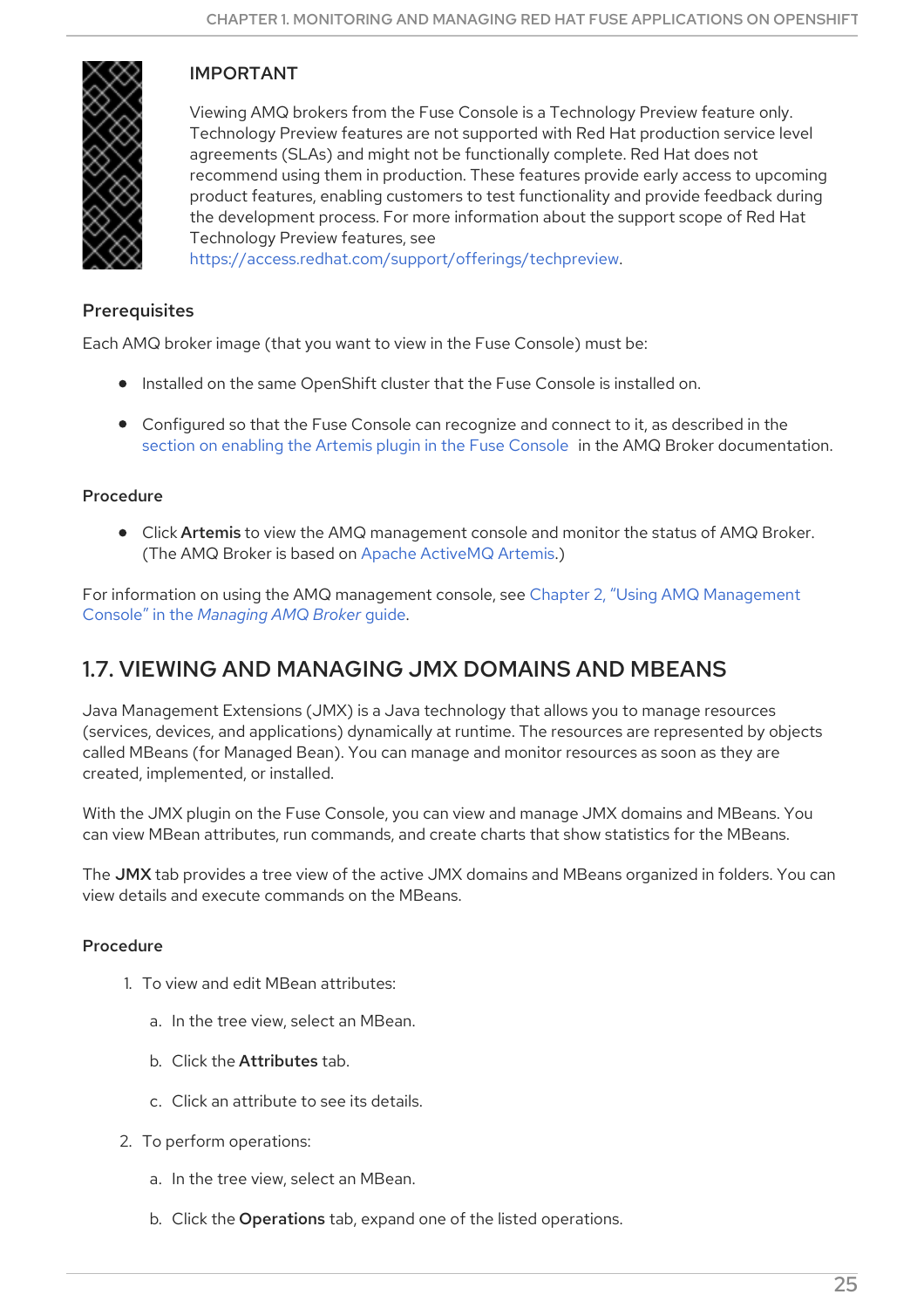- c. Click Execute to run the operation.
- 3. To view charts:
	- a. In the tree view, select an item.
	- b. Click the Chart tab.

# <span id="page-29-0"></span>1.8. VIEWING AND MANAGING QUARTZ SCHEDULES

Quartz [\(http://www.quartz-scheduler.org/\)](http://www.quartz-scheduler.org/) is a richly featured, open source job scheduling library that you can integrate within most Java applications. You can use Quartz to create simple or complex schedules for executing jobs. A job is defined as a standard Java component that can execute virtually anything that you program it to do.

The Fuse Console shows the Quartz tab if your Camel route deploys the **camel-quartz2** component. Note that you can alternately access Quartz mbeans through the JMX tree view.

#### Procedure

- 1. In the Fuse Console, click the Quartz tab. The Quartz page includes a treeview of the Quartz Schedulers and Scheduler, Triggers, and Jobs tabs.
- 2. To pause or start a scheduler, click the buttons on the Scheduler tab.
- 3. Click the Triggers tab to view the triggers that determine when jobs will run. For example, a trigger can specify to start a job at a certain time of day (to the millisecond), on specified days, or repeated a specified number of times or at specific times.
	- To filter the list of triggers select State, Group, Name, or Type from the drop-down list. You can then further filter the list by selecting or typing in the fill-on field.
	- To pause, resume, update, or manually fire a trigger, click the options in the Action column.
- 4. Click the Jobs tab to view the list of running jobs. You can sort the list by the columns in the table: Group, Name, Durable, Recover, Job ClassName, and Description.

### <span id="page-29-1"></span>1.9. VIEWING DIAGNOSTICS

Use the Diagnostics tab to view diagnostic information about the JVM via the JVM DiagnosticCommand and HotspotDiangostic interfaces.



#### **NOTE**

The functionality is similar to the Diagnostic Commands view in Java Mission Control (jmc) or the command line tool jcmd. The plugin will provide corresponding jcmd commands in some scenarios.

#### Procedure

- 1. To retrieve the number of instances of loaded classes and the amount of bytes they take up, click Class Histogram. If the operation is repeated, the tab shows the difference since last run.
- 2. To view the JVM diagnostic flag setting, click the JVM flags.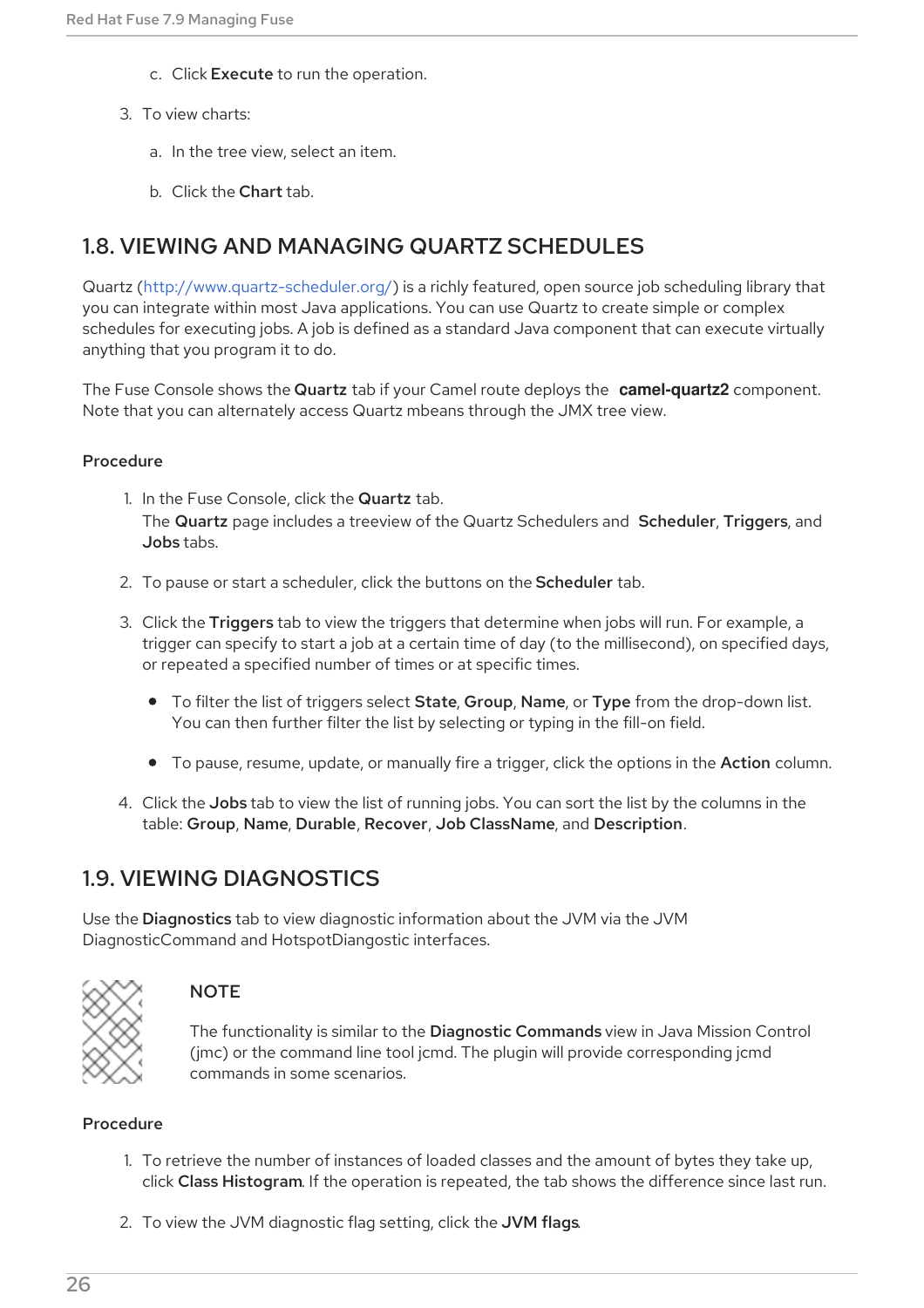3. For a running JVM, you can also modify the flag settings.

#### Additional resources

The supported JVM depends on the platform, for more information go to one of the following sources:

- <http://www.oracle.com/technetwork/java/vmoptions-jsp-140102.html>
- <http://openjdk.java.net/groups/hotspot/docs/RuntimeOverview.html>

# <span id="page-30-0"></span>1.10. VIEWING THREADS

You can view and monitor the state of threads.

#### Procedure

- 1. Click the Runtime tab and then the Threads subtab. The Threads page lists active threads and stack trace details for each thread. By default, the thread list shows all threads in descending ID order.
- 2. To sort the list by increasing ID, click the ID column label.
- 3. Optionally, filter the list by thread state (for example, Blocked) or by thread name.
- 4. To drill down to detailed information for a specific thread, such as the lock class name and full stack trace for that thread, in the Actions column, click More.

# <span id="page-30-1"></span>1.11. ENSURING THAT DATA DISPLAYS CORRECTLY IN THE FUSE CONSOLE

If the display of the queues and connections in the Fuse Console is missing queues, missing connections, or displaying inconsistent icons, adjust the Jolokia collection size parameter that specifies the maximum number of elements in an array that Jolokia marshals in a response.

#### Procedure

1. In the upper right corner of the Fuse Console, click the user icon and then click Preferences.



- 2. Increase the value of the Maximum collection size option (the default is 50,000).
- 3. Click Close.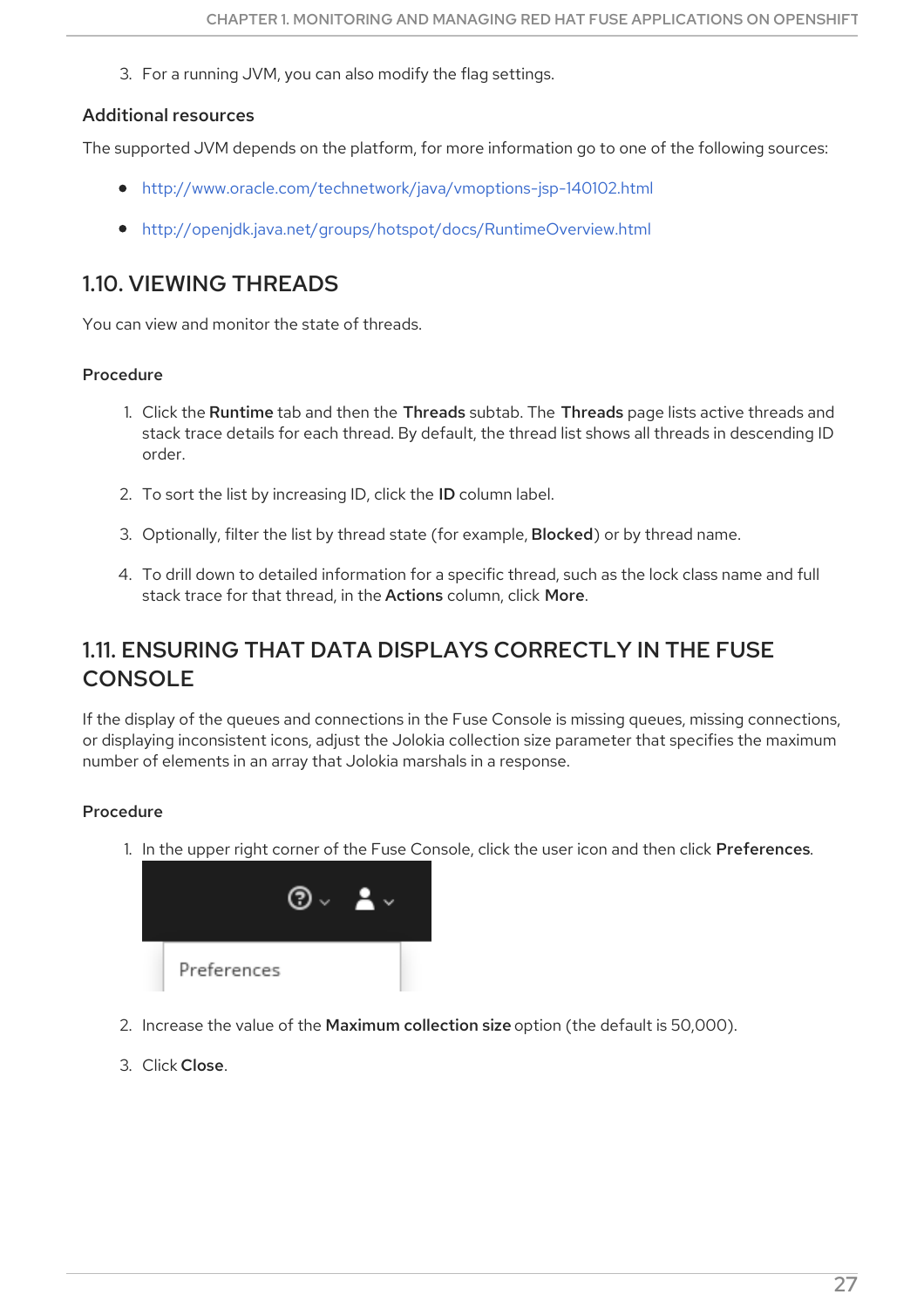# <span id="page-31-0"></span>CHAPTER 2. MONITORING AND MANAGING RED HAT FUSE APPLICATIONS ON SPRING BOOT STANDALONE

# <span id="page-31-1"></span>2.1. ABOUT THE FUSE CONSOLE

The Red Hat Fuse Console is a web console based on HawtIO open source software. For a list of supported browsers, go to Supported [Configurations.](https://access.redhat.com/articles/310603)

The Fuse Console provides a central interface to examine and manage the details of one or more deployed Fuse containers. You can also monitor Red Hat Fuse and system resources, perform updates, and start or stop services.

The Fuse Console is available when you install Red Hat Fuse standalone or use Fuse on OpenShift. The integrations that you can view and manage in the Fuse Console depend on the plugins that are running. Possible plugins include:

- Camel
- JMX
- OSGI
- Runtime
- Logs

# <span id="page-31-2"></span>2.2. ACCESSING THE FUSE CONSOLE FOR SPRING BOOT 2.X

You can access the Fuse Console for a standalone Fuse Spring Boot 2.x distribution.

#### Procedure

1. Add the following dependency to your Fuse application's **pom.xml** file:

<dependency> <groupId>io.hawt</groupId> <artifactId>hawtio-springboot</artifactId> </dependency>

Note that you do not need to specify the exact version because it is provided by the Maven BOM.

- 2. Edit the **src/main/resources/application.properties** file:
	- a. Set the following properties:
		- **management.endpoints.web.exposure.include=hawtio,jolokia**
		- **hawtio.authenticationEnabled=false**
		- **management.endpoint.hawtio.enabled=true**  $\bullet$
		- **management.endpoint.jolokia.enabled=true**  $\bullet$
	- b. Optionally, set the **management.endpoints.web.base-path** property.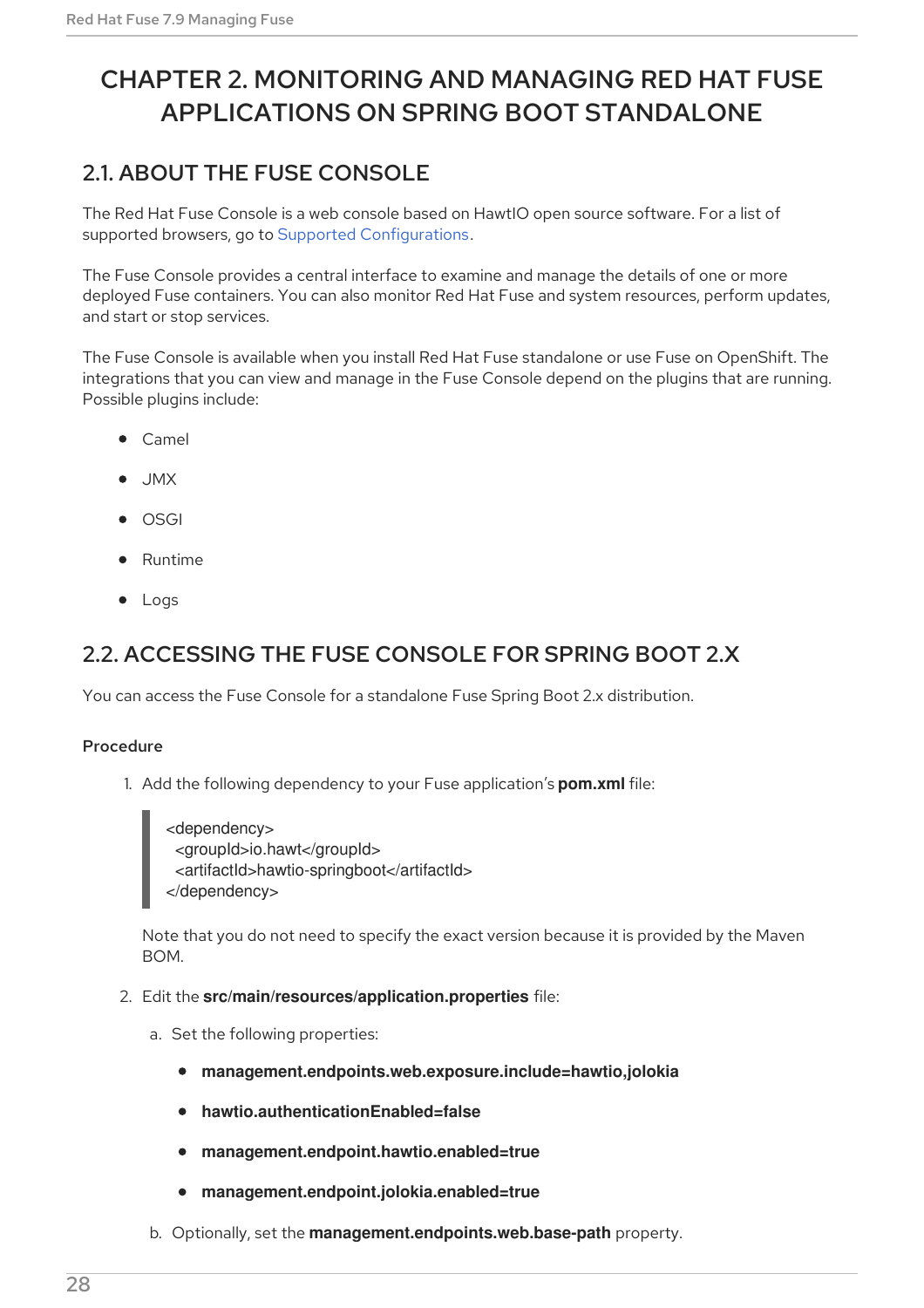By default for Spring Boot 2.x, the Fuse Console's URL includes the context path (**/actuator**) of the management endpoints. For example:

#### **<http://localhost:10001/actuator/hawtio/index.html>**

To change this default URL, for example to specify **<http://localhost:10001/hawtio>**, set the **management.endpoints.web.base-path** property as shown here:

#### **management.endpoints.web.base-path=/**

Your **application.properties** settings should look similar to the following example:

# ports server.port=8080 management.server.port=10001 # enable management endpoints for healthchecks and hawtio  $management.endpoints. enabled-by-default = false$  $m$ anagement.endpoint.hawtio.enabled = true management.endpoint.jolokia.enabled = true  $m$ anagement.endpoints.health.enabled = true management.health.defaults.enabled=false camel.health.enabled=false camel.health.indicator.enabled=true management.endpoints.web.exposure.include=hawtio,jolokia hawtio.authenticationEnabled=false # change the URL so that it does not include the actuator folder management.endpoints.web.base-path=/



#### **NOTE**

By default, authentication for the Fuse Console on Spring Boot is disabled. Optionally, you can enable authentication by writing code specific to your Fuse Console distribution. Here is an example that you can use for guidance:

[https://github.com/hawtio/hawtio/tree/master/examples/springboot](https://github.com/hawtio/hawtio/tree/master/examples/springboot-authentication)authentication

3. Run the Fuse application:

mvn spring-boot:run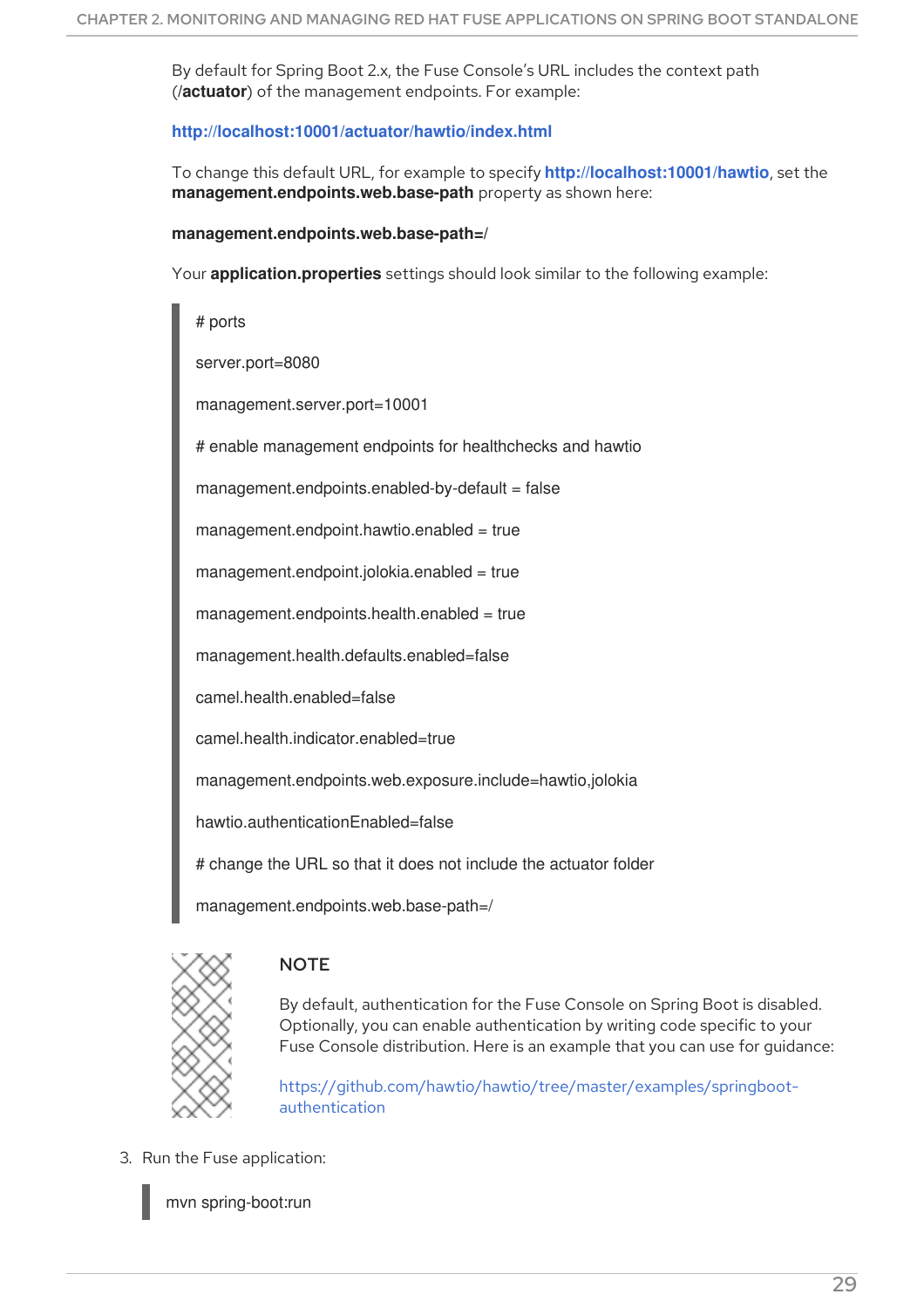4. To determine the port number for the Fuse Console URL, obtain the management.server.port value by looking at the value set in the **src/main/resources/application.properties** file. For example:



5. To open the Fuse Console in a browser, use the following URL syntax where nnnnn is the value of the management.server.port property: [http://localhost:nnnnn/actuator/hawtio](#page-42-1)

For example, if the management.server.port property value is **10001** and you have not set the **management.endpoints.web.base-path** property then the URL is:

<http://localhost:10001/actuator/hawtio/index.html>

# <span id="page-33-0"></span>2.3. CUSTOMIZING THE FUSE CONSOLE BRANDING

You can customize the Fuse Console branding information, such as title, logo, and login page information, by adding a **hawtconfig.json** file into your Fuse on Spring Boot standalone application.

#### Procedure

- 1. Create a JSON file named **hawtconfig.json** in your local Fuse on Spring Boot standalone application's **src/main/webapp** directory.
- 2. Open the **src/main/webapp/hawtconfig.json** in an editor of your choice, and then add the following content:

```
{
 "branding": {
  "appName": "Red Hat Fuse Console",
  "appLogoUrl": "img/Logo-Red_Hat-Fuse-A-Reverse-RGB.png",
  "companyLogoUrl": "img/Logo-RedHat-A-Reverse-RGB.png"
 },
 "login": {
  "description": "",
  "links": []
 },
 "about": {
  "title": "Red Hat Fuse Console",
  "productInfo": [],
  "additionalInfo": "",
  "copyright": "",
  "imgSrc": "img/Logo-RedHat-A-Reverse-RGB.png"
 },
 "disabledRoutes": [
  "/camel/source",
  "/diagnostics",
  "/jvm/discover",
  "/jvm/local"
 ]
}
```
3. Change the values of the configuration properties listed in Table A.1, "Fuse Console [Configuration](#page-76-0) Properties".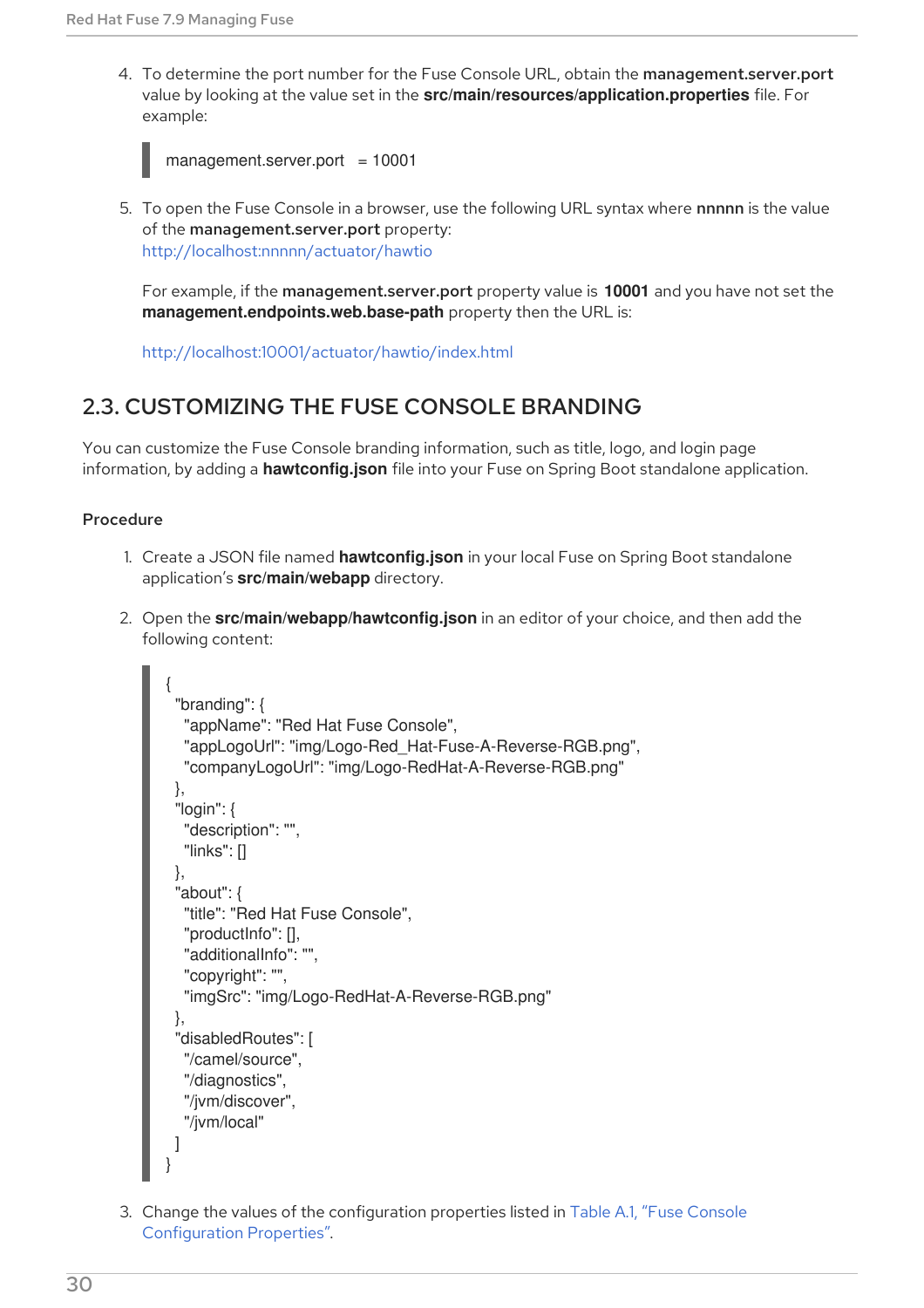- 4. Save your changes.
- 5. Run Fuse on Spring Boot by using the following command:

mvn spring-boot:run

6. In a web browser, open the Fuse Console by using this URL: **<http://localhost:10001/actuator/hawtio/index.html>**



#### **NOTE**

If you have already run the Fuse Console in a web browser, the branding is stored in the browser's local storage. To use new branding settings, you must clear the browser's local storage.

# <span id="page-34-0"></span>2.4. SECURING THE FUSE CONSOLE

To secure the Fuse Console on Spring Boot:

Disable the Fuse Console's proxy servlet when deploying to AWS If you want to deploy a standalone Fuse application to Amazon Web Services (AWS), you should disable the Fuse Console's proxy servlet by setting the **hawtio.disableProxy** system property to **true**.



#### **NOTE**

When you disable the Fuse Console proxy servlet, the Fuse Console's Connect tab is disabled and you cannot connect to other JVMs from the Fuse Console. If you want to deploy more than one Fuse application on AWS, you must deploy the Fuse Console for each application.

#### • Set HTTPS as the required protocol

You can use the **hawtio.http.strictTransportSecurity** property to require web browsers to use the secure HTTPS protocol to access the Fuse Console. This property specifies that web browsers that try to use HTTP to access the Fuse Console must automatically convert the request to use HTTPS.

#### Use public keys to secure responses

You can use the **hawtio.http.publicKeyPins** property to secure the HTTPS protocol by telling the web browser to associate a specific cryptographic public key with the Fuse Console to decrease the risk of "man-in-the-middle" attacks with forged certificates.

#### Procedure

1. Set the **hawtio.http.strictTransportSecurity** and **hawtio.http.publicKeyPins** properties as shown in the following example:

public static void main(String[] args) { System.setProperty("hawtio.http.strictTransportSecurity", "max-age=31536000; includeSubDomains; preload"); System.setProperty("hawtio.http.publicKeyPins", "pin-

sha256=cUPcTAZWKaASuYWhhneDttWpY3oBAkE3h2+soZS7sWs"; max-age=5184000;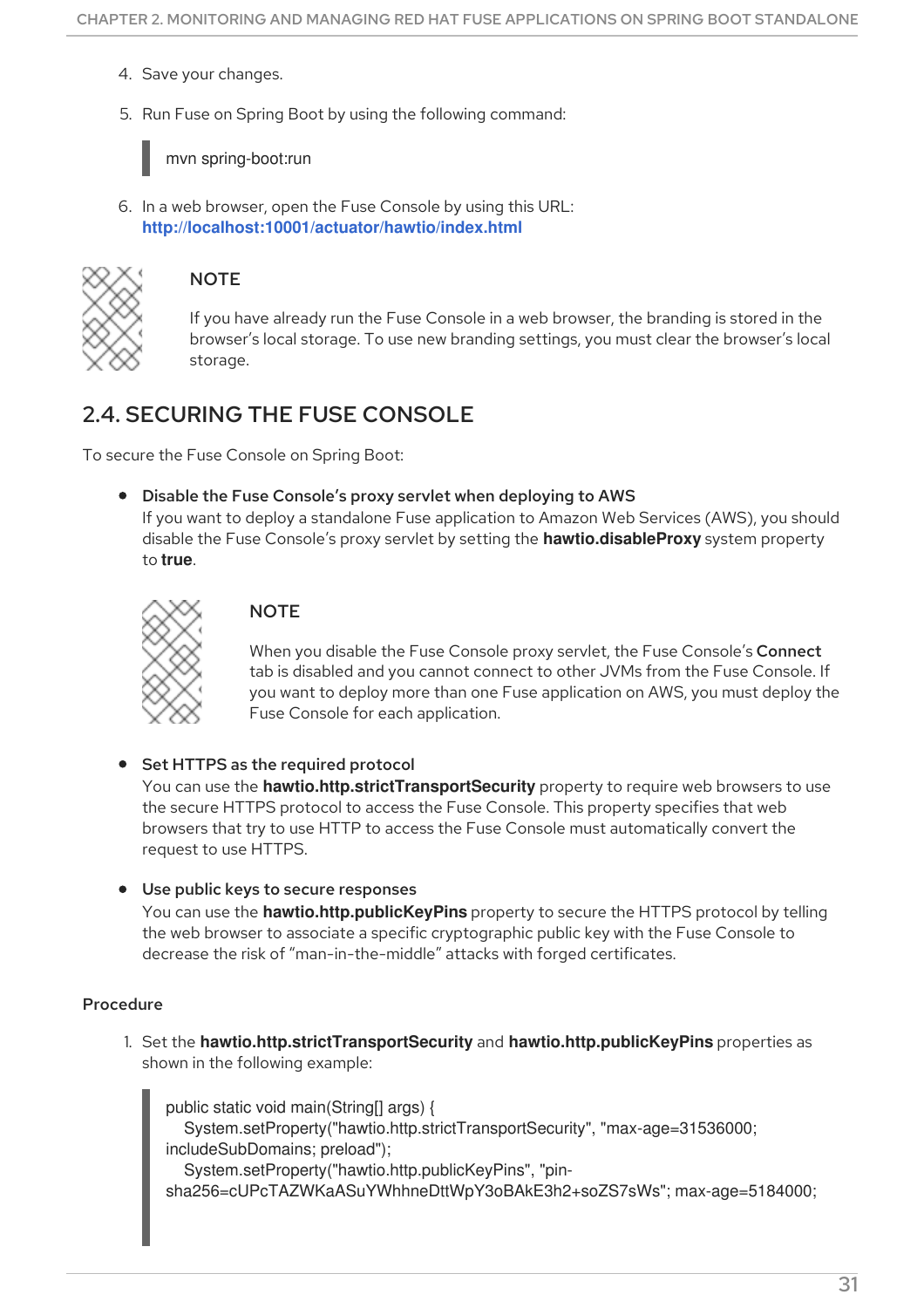includeSubDomains"); SpringApplication.run(YourSpringBootApplication.class, args); }

2. (For deploying on AWS only) To disable the Fuse Console's proxy servlet, set the **hawtio.disableProxy** property as shown in the following example:

public static void main(String[] args) { System.setProperty("hawtio.disableProxy", "true"); }

#### Additional resources

- For a description of the **hawtio.http.strictTransportSecurity** property's syntax, see the description page for the HTTP Strict [Transport](https://developer.mozilla.org/en-US/docs/Web/HTTP/Headers/Strict-Transport-Security) Security (HSTS) response header.
- For a description of the **hawtio.http.publicKeyPins** property's syntax, including instructions on how to extract the Base64 encoded public key, see the [description](https://developer.mozilla.org/en-US/docs/Web/HTTP/Public_Key_Pinning) page for the HTTP Public Key Pinning response header.

# <span id="page-35-0"></span>2.5. ENSURING THAT DATA DISPLAYS CORRECTLY IN THE FUSE CONSOLE

If the display of the queues and connections in the Fuse Console is missing queues, missing connections, or displaying inconsistent icons, adjust the Jolokia collection size parameter that specifies the maximum number of elements in an array that Jolokia marshals in a response.

#### Procedure

1. In the upper right corner of the Fuse Console, click the user icon and then click Preferences.



- 2. Increase the value of the Maximum collection size option (the default is 50,000).
- 3. Click Close.

# <span id="page-35-1"></span>2.6. CONNECTING TO REMOTE FUSE APPLICATIONS

The Fuse Console uses Jolokia, an agent-based approach to Java Management Extensions (JMX) that requires extra software (an agent) installed on the client. By default, Red Hat Fuse includes a jolokia agent.

With standalone Fuse Console distributions, you can connect to remote integrations that already have a jolokia agent [\(https://jolokia.org/\)](https://jolokia.org/) running inside them. If the process that you want to connect to does not have a jolokia agent inside, refer to the jolokia documentation [\(http://jolokia.org/agent.html](http://jolokia.org/agent.html)).

#### Procedure

The Fuse Console's proxy servlet uses whitelist host protection, with which by default the Fuse Console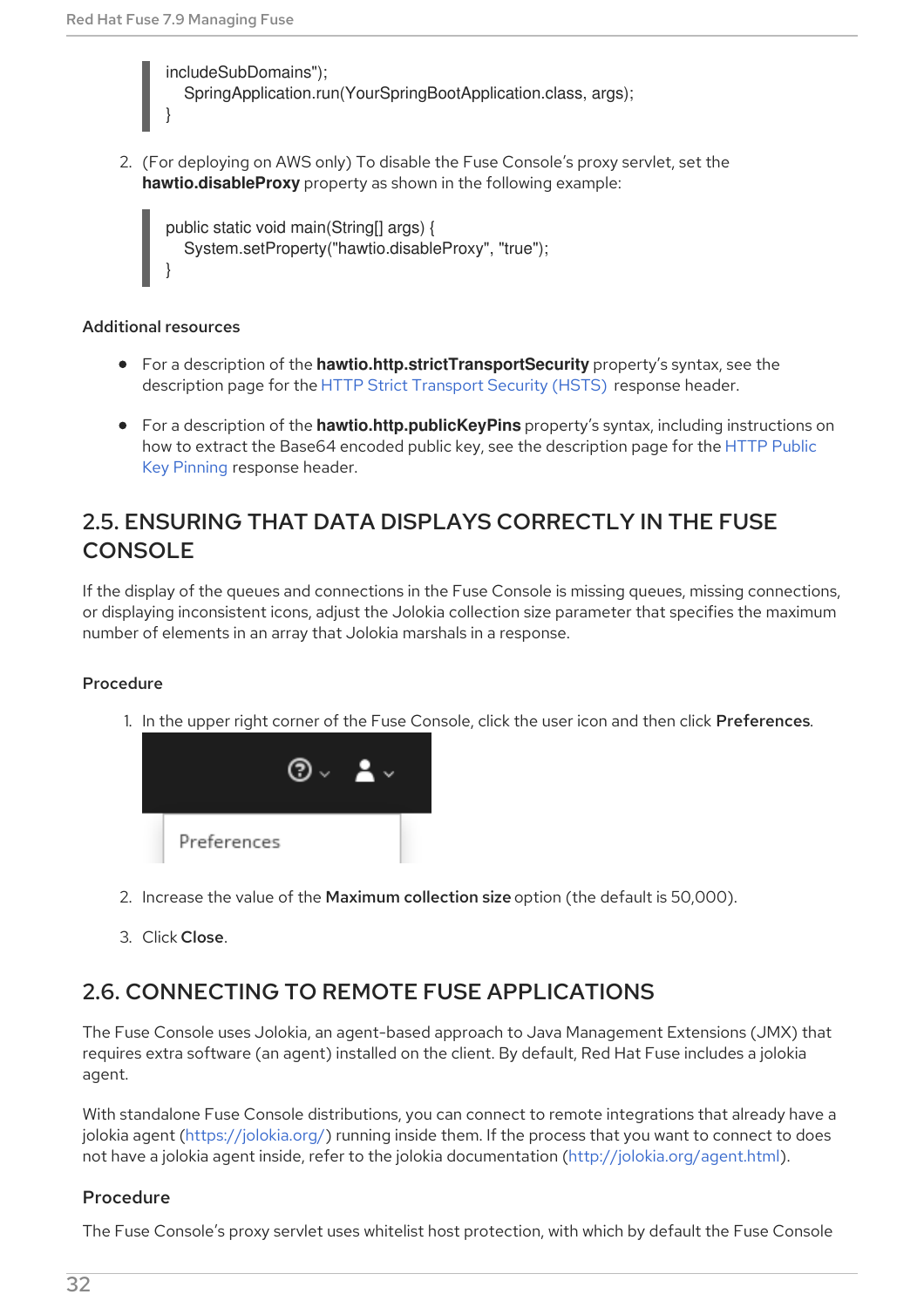can only connect to localhost. If you want to connect the Fuse Console to other remote Fuse instances, you need to configure the hawtio.proxyWhitelist system property in the **main()** method of your Spring Boot application:

System.setProperty("hawtio.proxyWhitelist", "localhost, 127.0.0.1, myhost1, myhost2, myhost3");

## 2.6.1. Connecting to a remote Jolokia agent

Before you begin, you need to know the connection details (host name, port, and path) of the remote Jolokia agent.

The default connection URLs for the Jolokia agent on Spring Boot is **[http://<host>:8080/jolokia](http://:8080/jolokia)**

As a system administrator, you can change this default.

Typically, the URL to remotely connect to a Jolokia agent is the URL to open the Fuse Console plus **/jolokia**. For example, if the URL to open the Fuse Console is **[http://<host>:1234/hawtio](http://:1234/hawtio)**, then the URL to remotely connect to it would probably be **[http://<host>:1234/hawtio/jolokia](http://:1234/hawtio/jolokia)**.

To connect to a remote Jolokia instance so that you can examine its JVM:

- 1. Click the Connect tab.
- 2. Click the Remote tab, and then Add connection.
- 3. Type the Name, Scheme (HTTP or HTTPS), and the hostname.
- 4. Click Test Connection.
- 5. Click Add.



#### **NOTE**

The Fuse Console automatically probes the local network interfaces other than localhost and 127.0.0.1 and adds them to the whitelist. Hence, you do not need to manually register the local machine's addresses to the whitelist.

### 2.6.2. Setting data moving preferences

You can change the following Jolokia preferences, for example, if you want to more frequently refresh data that displays in the Fuse Console. Note that increasing the frequency of data updates impacts networking traffic and increases the number of requests made to the server.

- Update rate The period between polls to Jolokia to fetch JMX data (the default is 5 seconds).
- Maximum depth The number of levels that Jolokia will marshal an object to JSON on the server side before returning (the default is 7).
- Maximum collection size The maximum number of elements in an array that Jolokia marshals in a response (the default is 50,000).

To change the values of these settings:

1. In the upper right of the Fuse Console, click the user icon and then click Preferences.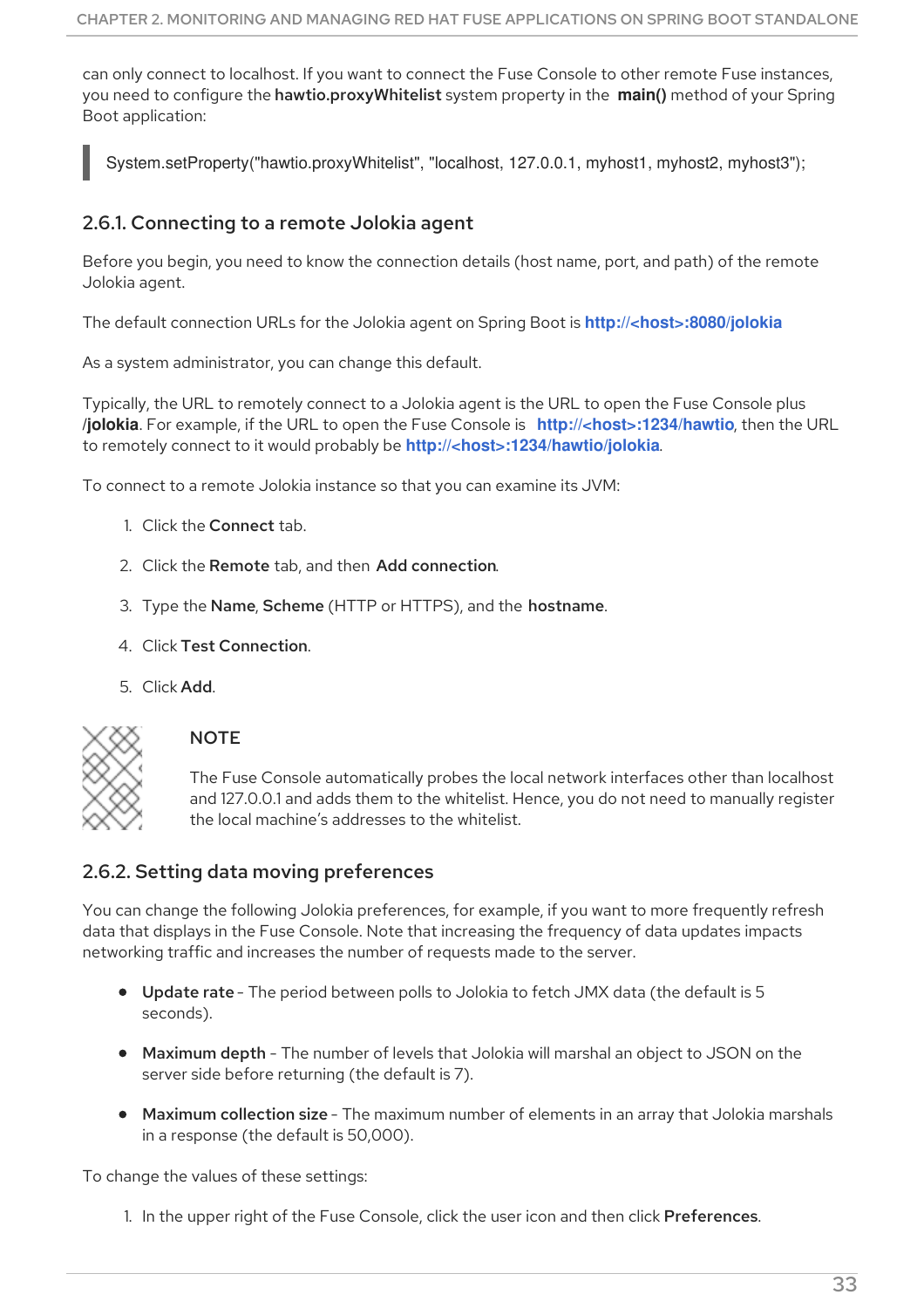

2. Edit the options and then click Close.

## 2.6.3. Viewing JVM runtime information

To view JVM runtime information, such as system properties, metrics, and threads, click the **Runtime** tab.

## 2.7. VIEWING AND MANAGING APACHE CAMEL APPLICATIONS

In the Fuse Console's Camel tab, you view and manage Apache Camel contexts, routes, and dependencies.

You can view the following details:

- A list of all running Camel contexts
- Detailed information of each Camel context such as Camel version number and runtime statics
- Lists of all routes in each Camel application and their runtime statistics
- Graphical representation of the running routes along with real time metrics

You can also interact with a Camel application by:

- Starting and suspending contexts
- Managing the lifecycle of all Camel applications and their routes, so you can restart, stop, pause, resume, etc.
- Live tracing and debugging of running routes
- Browsing and sending messages to Camel endpoints

#### **Prerequisite**

The Camel tab is only available when you connect to a container that uses one or more Camel routes.

### 2.7.1. Starting, suspending, or deleting a context

- 1. In the Camel tab's tree view, click Camel Contexts.
- 2. Check the box next to one or more contexts in the list.
- 3. Click Start or Suspend.
- 4. To delete a context:
	- a. Stop the context.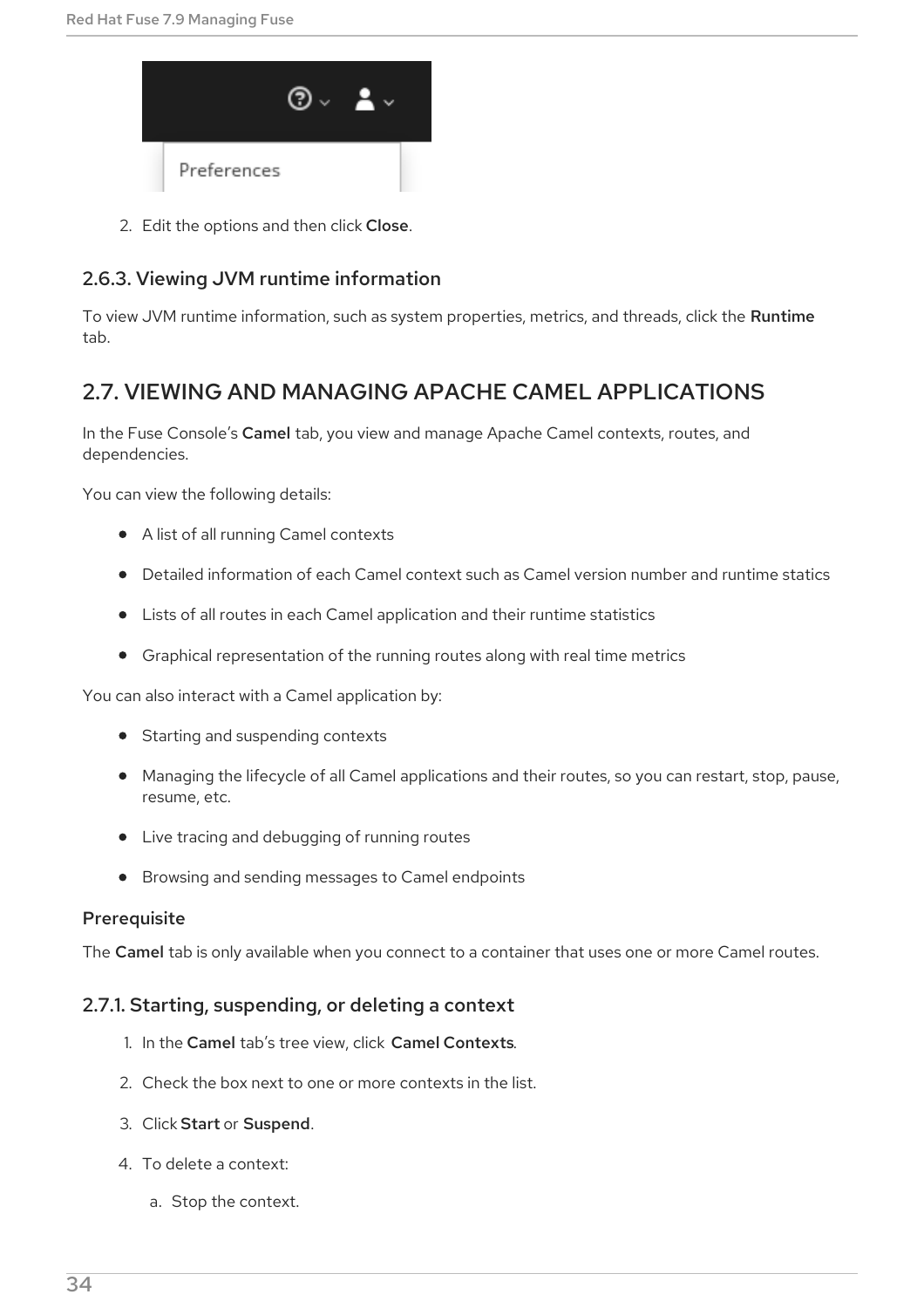b. Click the ellipse icon and then select Delete from the dropdown menu.



## **NOTE**

When you delete a context, you remove it from the deployed application.

## 2.7.2. Viewing Camel application details

- 1. In the Camel tab's tree view, click a Camel application.
- 2. To view a list of application attributes and values, click Attributes.
- 3. To view a graphical representation of the application attributes, click Chart and then click Edit to select the attributes that you want to see in the chart.
- 4. To view inflight and blocked exchanges, click Exchanges.
- 5. To view application endpoints, click Endpoints. You can filter the list by URL, Route ID, and direction.
- 6. To view, enable, and disable statistics related to the Camel built-in type conversion mechanism that is used to convert message bodies and message headers to different types, click Type Converters.
- 7. To view and execute JMX operations, such as adding or updating routes from XML or finding all Camel components available in the classpath, click Operations.

## 2.7.3. Viewing a list of the Camel routes and interacting with them

- 1. To view a list of routes:
	- a. Click the Camel tab.
	- b. In the tree view, click the application's routes folder:

## Routes

|        | $Start \mid Stop \mid$ |         |
|--------|------------------------|---------|
| $\Box$ | Name ^                 | State   |
| $\Box$ | $_$ route $1$          | Started |
| $\Box$ | $_$ route $2$          | Started |

- 2. To start, stop, or delete one or more routes:
	- a. Check the box next to one or more routes in the list.
	- b. Click Start or Stop.
	- c. To delete a route, you must first stop it. Then click the ellipse icon and select Delete from the dropdown menu.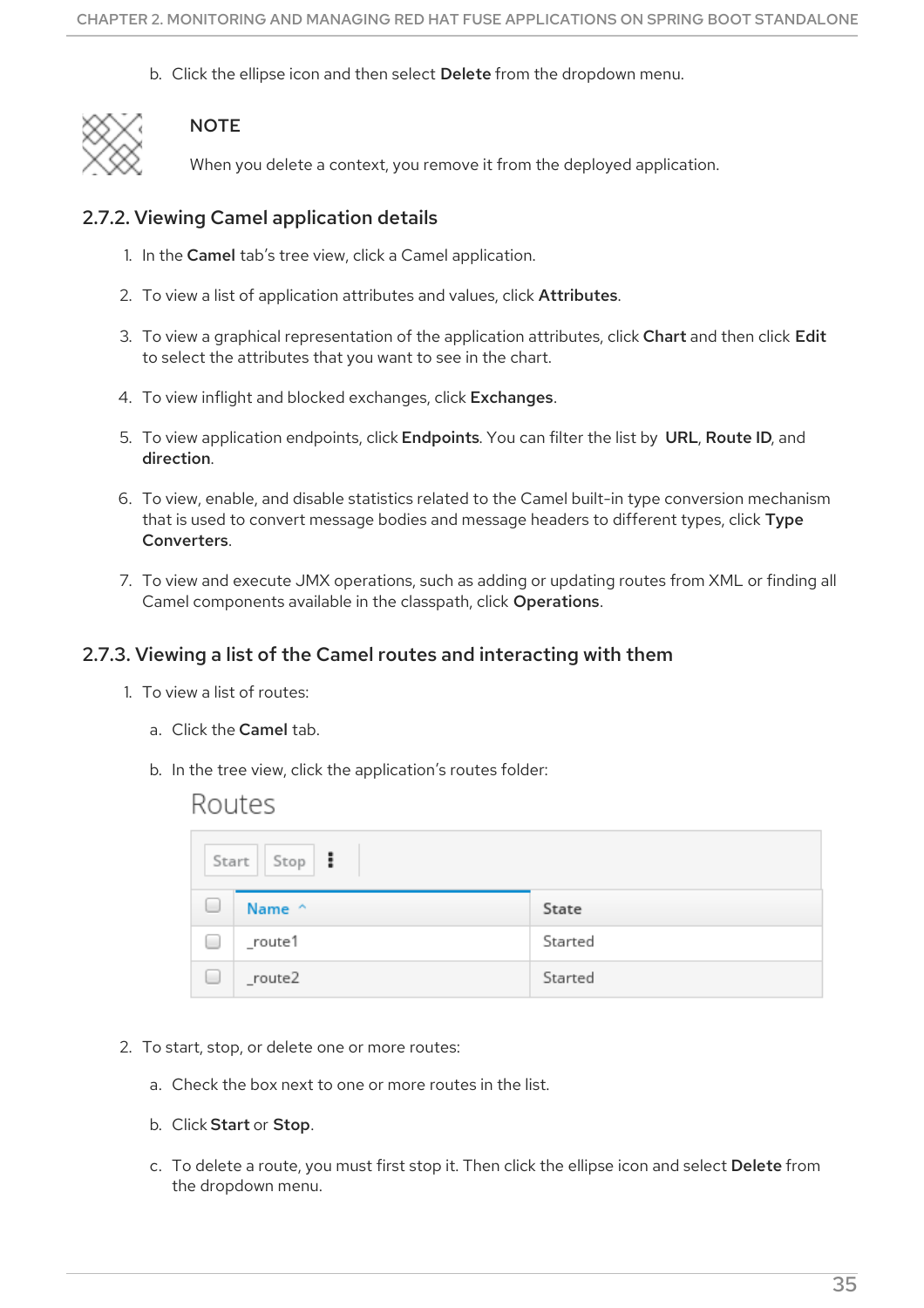|       | Routes                                                                                                                       |
|-------|------------------------------------------------------------------------------------------------------------------------------|
| Start | Stop                                                                                                                         |
|       | Name<br>Delete                                                                                                               |
|       | <b>NOTE</b>                                                                                                                  |
|       | When you delete a route, you remove it from the deployed application.<br>$\bullet$                                           |
|       | • You can also select a specific route in the tree view and then click the<br>upper-right menu to start, stop, or delete it. |

- 3. To view a graphical diagram of the routes, click Route Diagram.
- 4. To view inflight and blocked exchanges, click Exchanges.
- 5. To view endpoints, click Endpoints. You can filter the list by URL, Route ID, and direction.
- 6. Click Type Converters to view, enable, and disable statistics related to the Camel built-in type conversion mechanism, which is used to convert message bodies and message headers to different types.
- 7. To interact with a specific route:
	- a. In the Camel tab's tree view, select a route.
	- b. To view a list of route attributes and values, click Attributes.
	- c. To view a graphical representation of the route attributes, click Chart. You can click Edit to select the attributes that you want to see in the chart.
	- d. To view inflight and blocked exchanges, click Exchanges.
	- e. Click Operations to view and execute JMX operations on the route, such as dumping the route as XML or getting the route's Camel ID value.
- 8. To trace messages through a route:
	- a. In the Camel tab's tree view, select a route.
	- b. Select Trace, and then click Start tracing.
- 9. To send messages to a route:
	- a. In the Camel tab's tree view, open the context's endpoints folder and then select an endpoint.
	- b. Click the Send subtab.
	- c. Configure the message in JSON or XML format.
	- d. Click Send.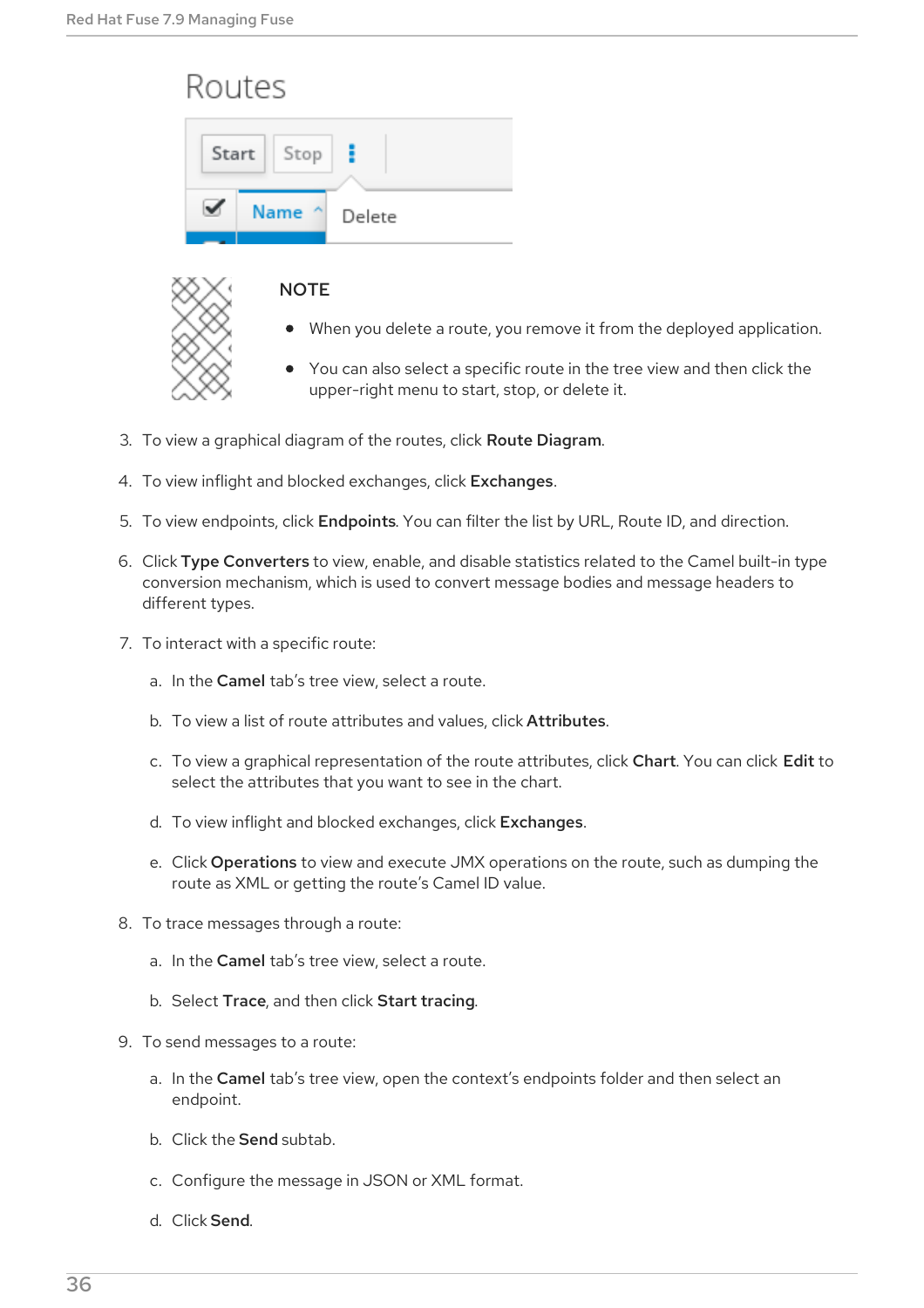e. Return to the route's Trace tab to view the flow of messages through the route.

## 2.7.4. Debugging a route

- 1. In the **Camel** tab's tree view, select a route.
- 2. Select Debug, and then click Start debugging.
- 3. To add a breakpoint, select a node in the diagram and then click Add breakpoint. A red dot appears in the node:



The node is added to the list of breakpoints:

| Breakpoints |   |
|-------------|---|
| setBody1    |   |
| log1        | × |

- 4. Click the down arrow to step to the next node or the Play button to resume running the route.
- 5. Click the Pause button to suspend all threads for the route.
- 6. Click Stop debugging when you are done. All breakpoints are cleared.

## 2.8. VIEWING AND MANAGING JMX DOMAINS AND MBEANS

Java Management Extensions (JMX) is a Java technology that allows you to manage resources (services, devices, and applications) dynamically at runtime. The resources are represented by objects called MBeans (for Managed Bean). You can manage and monitor resources as soon as they are created, implemented, or installed.

With the JMX plugin on the Fuse Console, you can view and manage JMX domains and MBeans. You can view MBean attributes, run commands, and create charts that show statistics for the MBeans.

The JMX tab provides a tree view of the active JMX domains and MBeans organized in folders. You can view details and execute commands on the MBeans.

- 1. To view and edit MBean attributes:
	- a. In the tree view, select an MBean.
	- b. Click the Attributes tab.
	- c. Click an attribute to see its details.
- 2. To perform operations: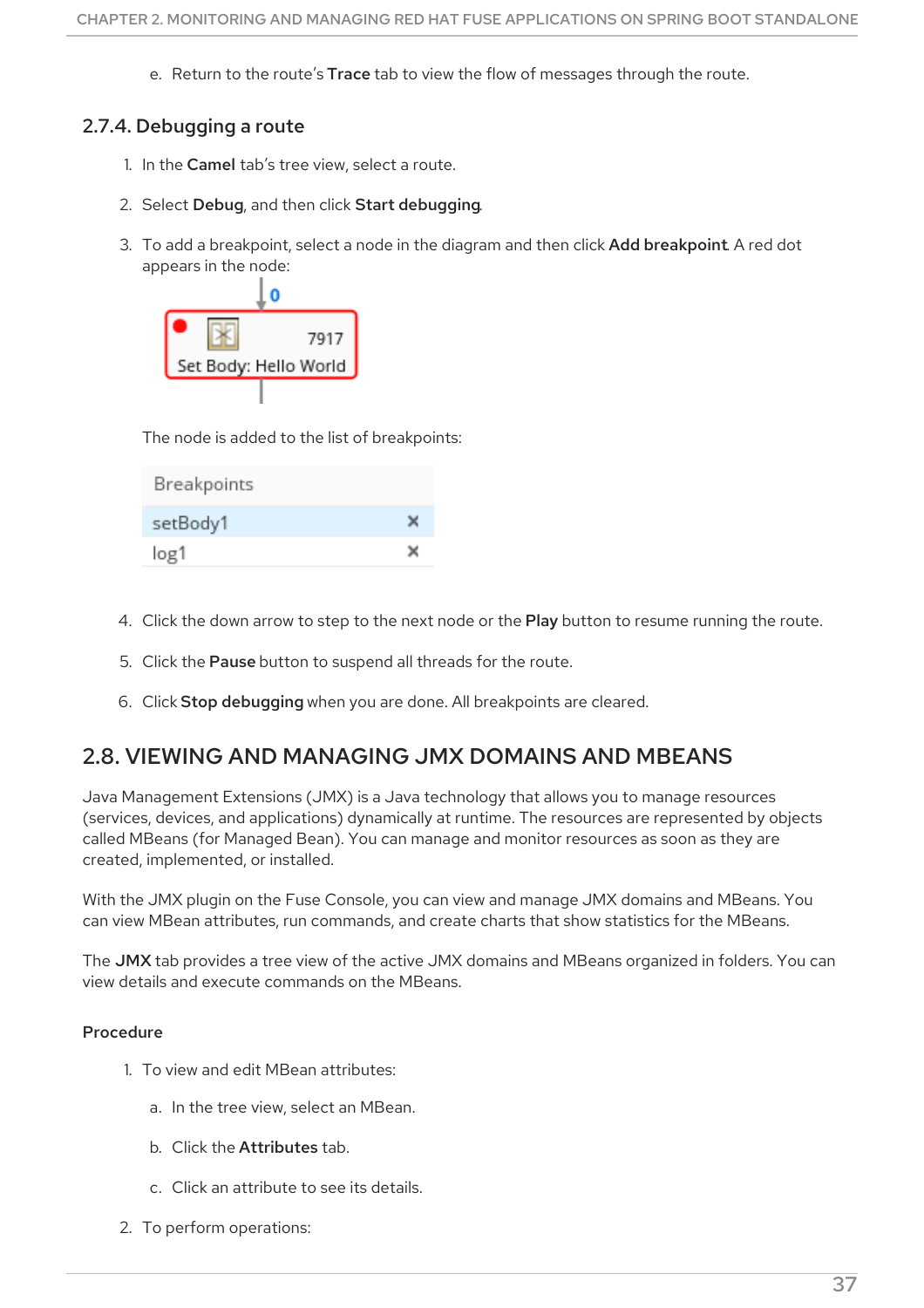- a. In the tree view, select an MBean.
- b. Click the Operations tab, expand one of the listed operations.
- c. Click Execute to run the operation.
- 3. To view charts:
	- a. In the tree view, select an item.
	- b. Click the Chart tab.

## 2.9. VIEWING AND MANAGING QUARTZ SCHEDULES

Quartz [\(http://www.quartz-scheduler.org/\)](http://www.quartz-scheduler.org/) is a richly featured, open source job scheduling library that you can integrate within most Java applications. You can use Quartz to create simple or complex schedules for executing jobs. A job is defined as a standard Java component that can execute virtually anything that you program it to do.

The Fuse Console shows the Quartz tab if your Camel route deploys the **camel-quartz2** component. Note that you can alternately access Quartz mbeans through the JMX tree view.

#### Procedure

- 1. In the Fuse Console, click the Quartz tab. The Quartz page includes a treeview of the Quartz Schedulers and Scheduler, Triggers, and Jobs tabs.
- 2. To pause or start a scheduler, click the buttons on the Scheduler tab.
- 3. Click the Triggers tab to view the triggers that determine when jobs will run. For example, a trigger can specify to start a job at a certain time of day (to the millisecond), on specified days, or repeated a specified number of times or at specific times.
	- To filter the list of triggers select State, Group, Name, or Type from the drop-down list. You can then further filter the list by selecting or typing in the fill-on field.
	- To pause, resume, update, or manually fire a trigger, click the options in the Action column.
- 4. Click the Jobs tab to view the list of running jobs. You can sort the list by the columns in the table: Group, Name, Durable, Recover, Job ClassName, and Description.

## 2.10. VIEWING DIAGNOSTICS

Use the Diagnostics tab to view diagnostic information about the JVM via the JVM DiagnosticCommand and HotspotDiangostic interfaces.



## **NOTE**

The functionality is similar to the Diagnostic Commands view in Java Mission Control (jmc) or the command line tool jcmd. The plugin will provide corresponding jcmd commands in some scenarios.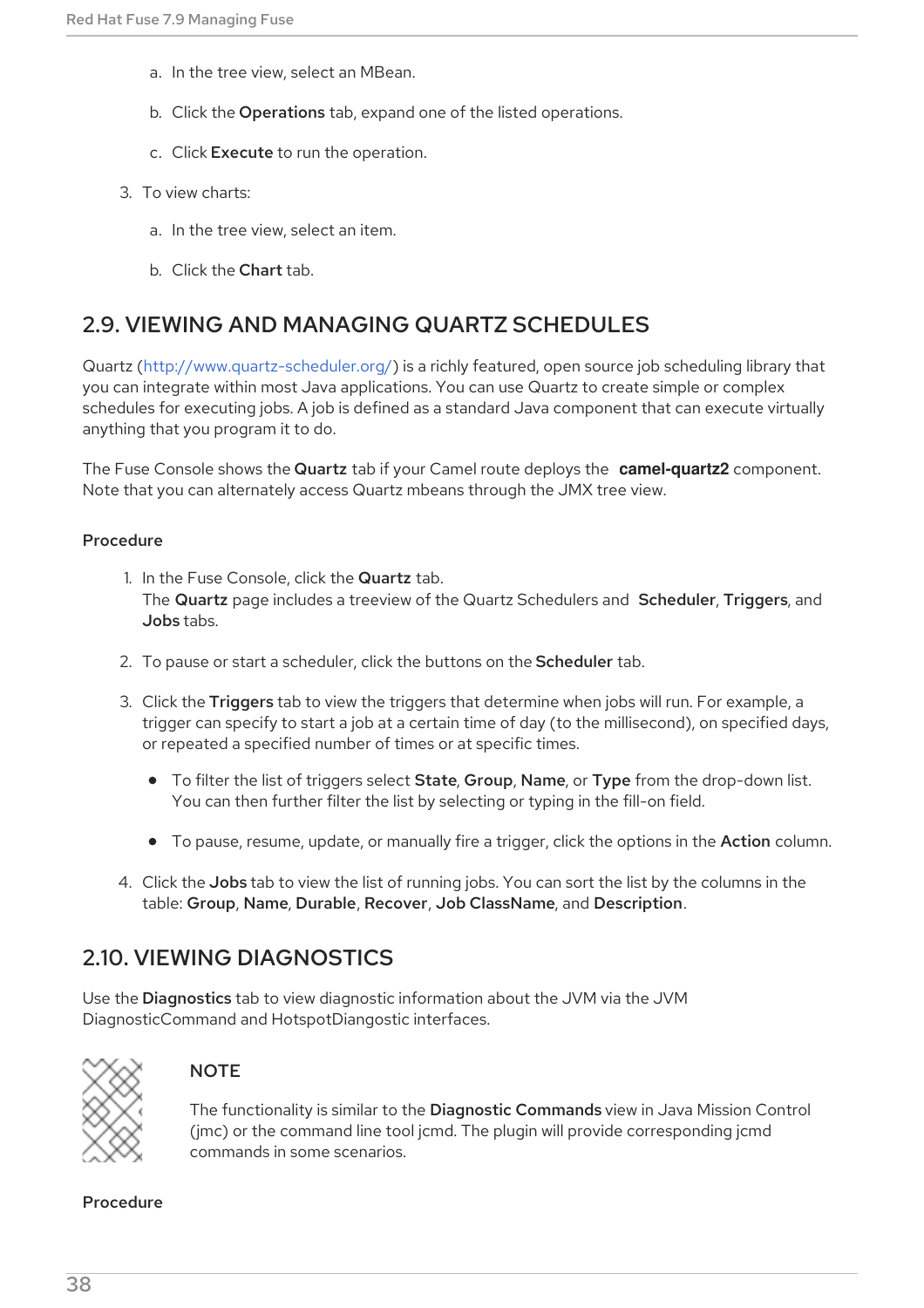- 1. To retrieve the number of instances of loaded classes and the amount of bytes they take up, click Class Histogram. If the operation is repeated, the tab shows the difference since last run.
- 2. To view the JVM diagnostic flag setting, click the JVM flags.
- 3. For a running JVM, you can also modify the flag settings.

#### Additional resources

The supported JVM depends on the platform, for more information go to one of the following sources:

- <http://www.oracle.com/technetwork/java/vmoptions-jsp-140102.html>
- <http://openjdk.java.net/groups/hotspot/docs/RuntimeOverview.html>

## 2.11. VIEWING THREADS

You can view and monitor the state of threads.

- 1. Click the Runtime tab and then the Threads subtab. The Threads page lists active threads and stack trace details for each thread. By default, the thread list shows all threads in descending ID order.
- 2. To sort the list by increasing ID, click the ID column label.
- 3. Optionally, filter the list by thread state (for example, Blocked) or by thread name.
- 4. To drill down to detailed information for a specific thread, such as the lock class name and full stack trace for that thread, in the Actions column, click More.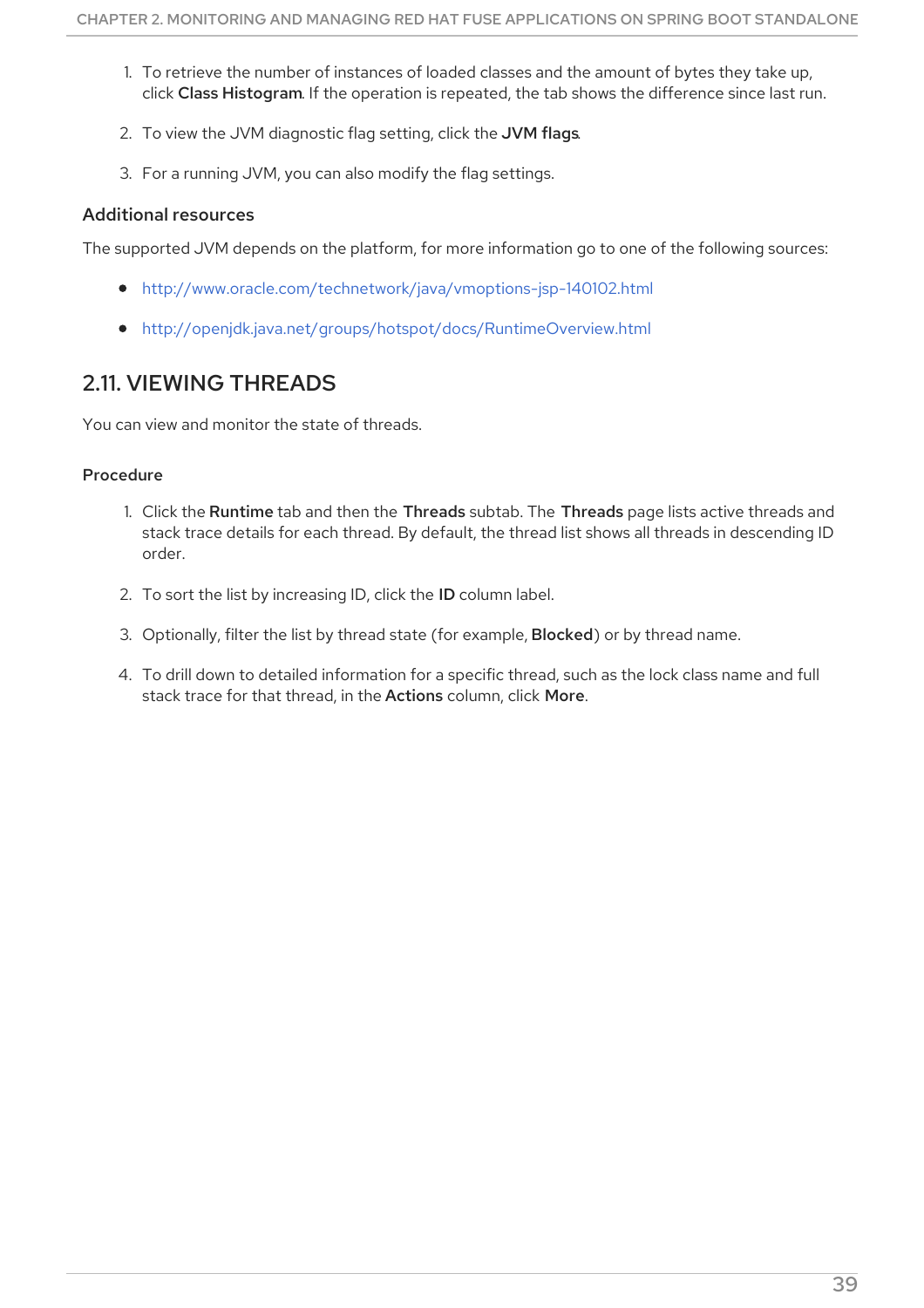# CHAPTER 3. MONITORING AND MANAGING RED HAT FUSE APPLICATIONS ON KARAF STANDALONE

# 3.1. ABOUT THE FUSE CONSOLE

The Red Hat Fuse Console is a web console based on HawtIO open source software. For a list of supported browsers, go to Supported [Configurations.](https://access.redhat.com/articles/310603)

The Fuse Console provides a central interface to examine and manage the details of one or more deployed Fuse containers. You can also monitor Red Hat Fuse and system resources, perform updates, and start or stop services.

The Fuse Console is available when you install Red Hat Fuse standalone or use Fuse on OpenShift. The integrations that you can view and manage in the Fuse Console depend on the plugins that are running. Possible plugins include:

- Camel
- JMX
- OSGI
- Runtime
- Logs

## 3.2. ACCESSING THE FUSE CONSOLE

To access the Fuse Console for Apache Karaf standalone, follow these steps.

### **Prerequisite**

Install Fuse on the Karaf container. For step-by-step instructions, see [Installing](https://access.redhat.com/documentation/en-us/red_hat_fuse/7.9/html-single/installing_on_apache_karaf/index) on Apache Karaf.

### Procedure

1. In the command line, navigate to the directory in which you installed Red Hat Fuse and run the following command to start Fuse standalone:



The Karaf console starts and shows version information, the default Fuse Console URL, and a list of common commands.

- 2. In a browser, type the URL to connect to the Fuse Console. For example: **<http://localhost:8181/hawtio>**
- 3. In the login page, type your user name and password and then click Log In.

By default, the Fuse Console shows the Home page. The left navigation tabs indicate the running plugins.

## 3.3. SECURING THE FUSE CONSOLE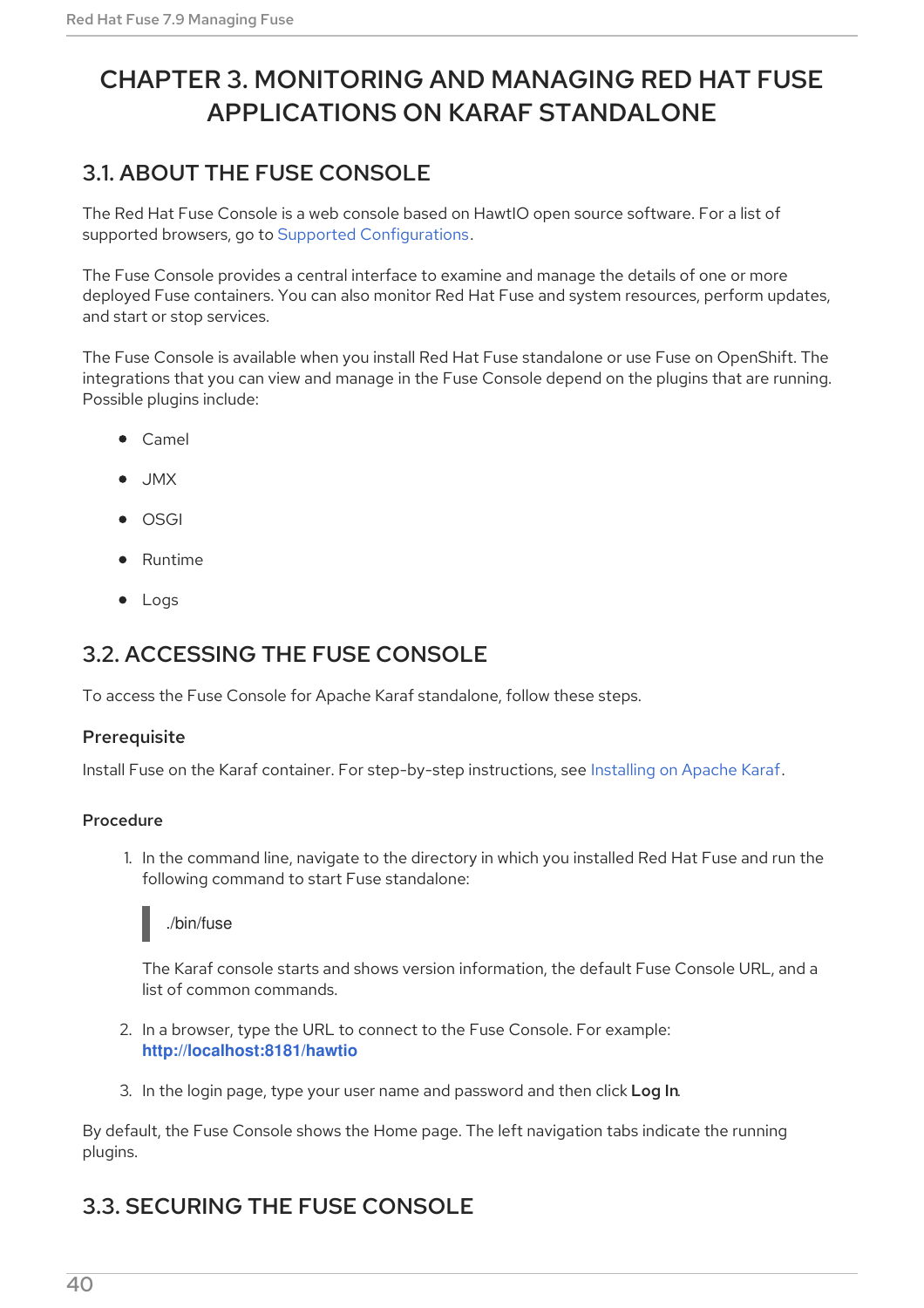To secure the Fuse Console on Apache Karaf:

#### Disable the Fuse Console's proxy servlet when deploying to AWS

If you want to deploy a standalone Fuse application to Amazon Web Services (AWS), you should disable the Fuse Console's proxy servlet by setting the **hawtio.disableProxy** system property to **true**.



### **NOTE**

When you disable the Fuse Console proxy servlet, the Fuse Console's Connect tab is disabled and you cannot connect to other JVMs from the Fuse Console. If you want to deploy more than one Fuse application on AWS, you must deploy the Fuse Console for each application.

### • Set HTTPS as the required protocol

You can use the **hawtio.http.strictTransportSecurity** property to require web browsers to use the secure HTTPS protocol to access the Fuse Console. This property specifies that web browsers that try to use HTTP to access the Fuse Console must automatically convert the request to use HTTPS.

#### Use public keys to secure responses

You can use the **hawtio.http.publicKeyPins** property to secure the HTTPS protocol by telling the web browser to associate a specific cryptographic public key with the Fuse Console to decrease the risk of "man-in-the-middle" attacks with forged certificates.

### Enable SSL/TLS security

SSL/TLS security is not enabled by default for the Fuse Console. It is recommended that you enable SSL/TLS security on the Fuse Console to protect username/password credentials from snooping.

**•** Implement Red Hat Single Sign On

#### Control user access

The operations that an authenticated user is allowed to perform depend on the role (or roles) assigned to that user, as listed in Table 3.1, ["Role-based](#page-46-0) access on Karaf standalone".

#### Procedure

1. To set HTTPS as the required protocol, set the **hawtio.http.strictTransportSecurity** property in the **\$KARAF** HOME/etc/system.properties file as shown in the following example:

hawtio.http.strictTransportSecurity = max-age=31536000; includeSubDomains; preload

2. To use public keys to secure responses, set the **hawtio.http.publicKeyPins** property in the **\$KARAF\_HOME/etc/system.properties** file as shown in the following example:

hawtio.http.publicKeyPins = pinsha256="cUPcTAZWKaASuYWhhneDttWpY3oBAkE3h2+soZS7sWs"; max-age=5184000; includeSubDomains

3. (For deploying on AWS only) To disable the Fuse Console's proxy servlet, set the **hawtio.disableProxy** property to **true** in the **\$KARAF\_HOME/etc/system.properties** file as shown in the following example: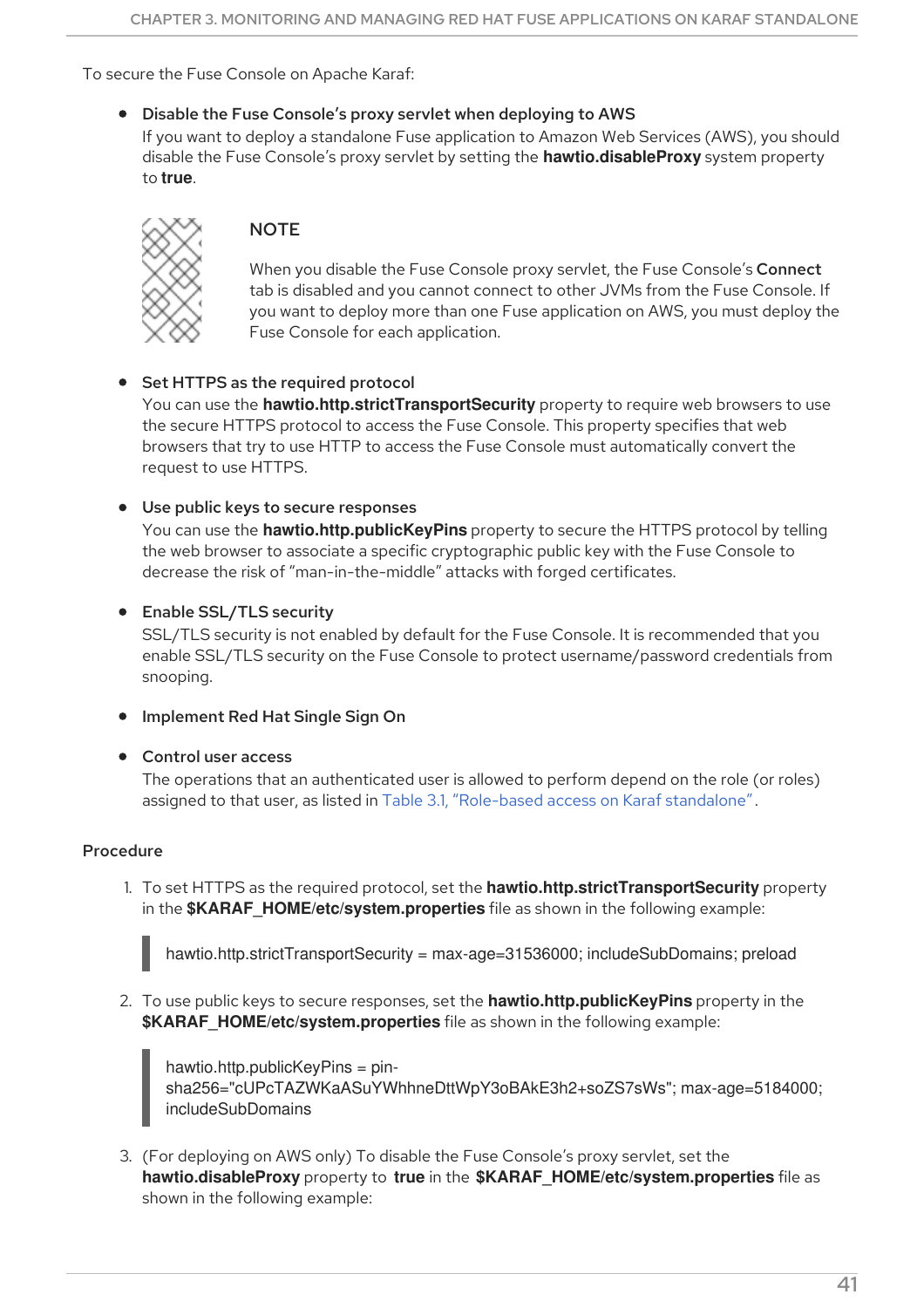

- 4. For detailed instructions on how to enable SSL/TLS security, see the "Enabling SSL/TLS for Undertow in an Apache Karaf container" section in the Apache Karaf [Security](https://access.redhat.com/documentation/en-us/red_hat_fuse/7.9/html-single/apache_karaf_security_guide/index) Guide .
- 5. For information on how to secure the Fuse Console with Red Hat Single Sign-On, see the section on securing the Hawtio [administration](https://access.redhat.com/documentation/en-us/red_hat_single_sign-on/7.2/html-single/securing_applications_and_services_guide/index#fuse7_hawtio) console in the *Red Hat Single Sign-on Securing Applications and Services Guide*.
- 6. To ensure that a user has the necessary user role authorization to perform the Fuse Console operations that the user needs to perform, follow these steps to set a user role:
	- a. Open the Red Hat Fuse **etc/users.properties** file in an editor.
	- b. Add an entry for the user name, password, and role. For example, the following entry in the **etc/users.properties** file defines the admin user and grants the admin role.



admin = secretpass,admin

c. Save the file.

#### Additional resources

- For a description of the **hawtio.http.strictTransportSecurity** property's syntax, see the description page for the HTTP Strict [Transport](https://developer.mozilla.org/en-US/docs/Web/HTTP/Headers/Strict-Transport-Security) Security (HSTS) response header.
- For a description of the **hawtio.http.publicKeyPins** property's syntax, including instructions on how to extract the Base64 encoded public key, see the [description](https://developer.mozilla.org/en-US/docs/Web/HTTP/Public_Key_Pinning) page for the HTTP Public Key Pinning response header.

## 3.4. ROLE-BASED ACCESS REFERENCE

The operations that an authenticated user is allowed to perform depend on the role (or roles) assigned to that user, as listed in Table 3.1, ["Role-based](#page-46-0) access on Karaf standalone".

#### Table 3.1. Role-based access on Karaf standalone

| Operation                                      | $\overline{\mathsf{admin}}$ | manager | viewer |
|------------------------------------------------|-----------------------------|---------|--------|
| Log in/Log out                                 | Υ                           | Υ       | Y      |
| View Help topics                               | Υ                           | Υ       | Y      |
| Set user preferences                           | Υ                           | Υ       | Y      |
| Connect                                        |                             |         |        |
| Discover and connect to<br>remote integrations | Y                           | Υ       | Υ      |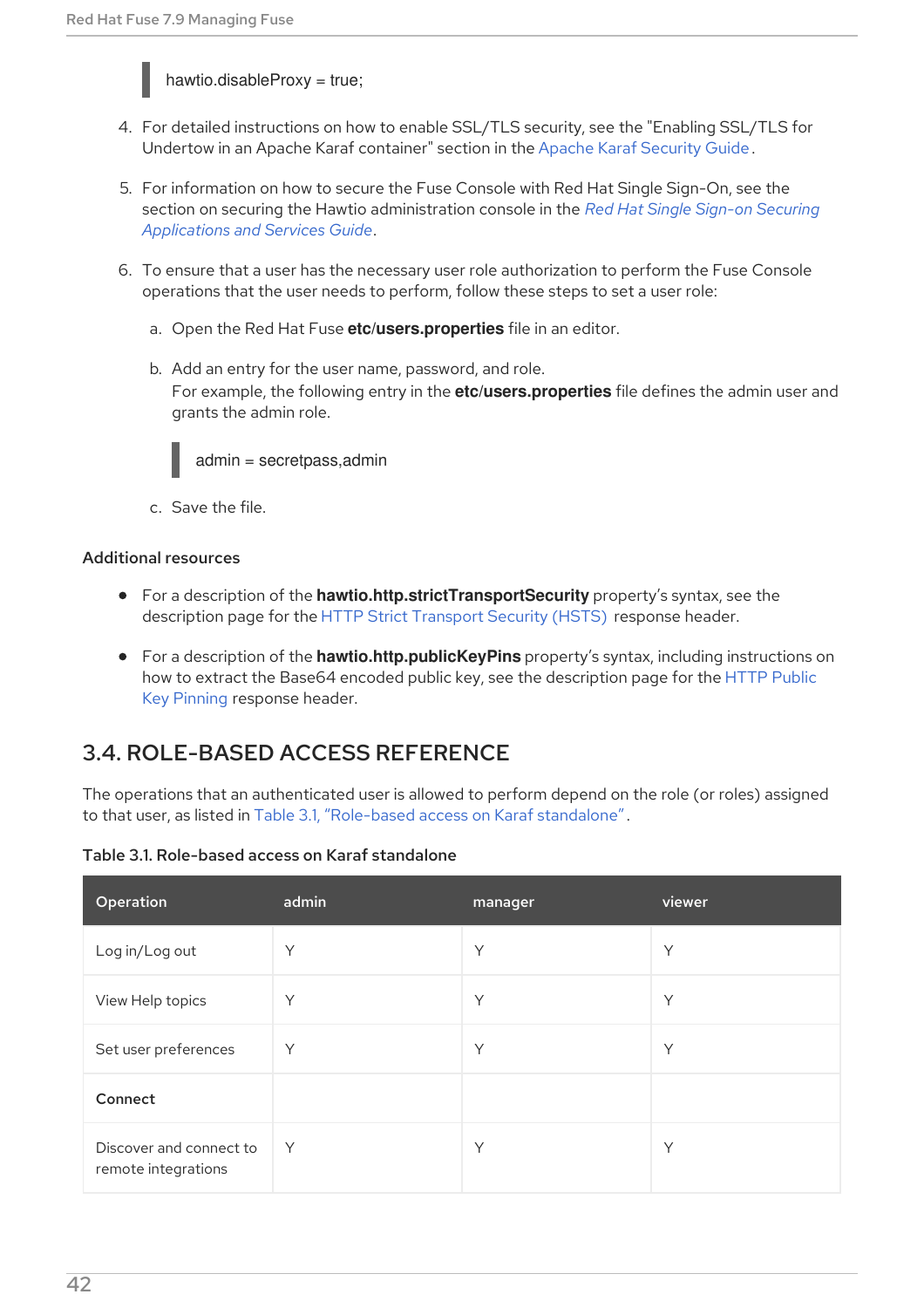<span id="page-46-0"></span>

| Operation                                                                                   | admin       | manager | viewer  |
|---------------------------------------------------------------------------------------------|-------------|---------|---------|
| Discover and connect to<br>local integrations                                               | Y           | Y       | Y       |
| Camel                                                                                       |             |         |         |
| View all running Camel<br>applications                                                      | Y           | Y       | Y       |
| Start, suspend, resume,<br>and delete Camel<br>contexts                                     | Y           | Y       |         |
| Send messages                                                                               | Y           | Y       |         |
| Add endpoints                                                                               | Y           | Y       |         |
| View routes, route<br>diagrams, and runtime<br>statistics                                   | Y           | Y       | Y       |
| Start and stop routes                                                                       | Y           | Y       |         |
| Delete routes                                                                               | Y           | Y       |         |
| <b>JMX</b>                                                                                  |             |         |         |
| Change attribute values                                                                     | Y           | Υ       |         |
| Select and view<br>attributes in a time-<br>based chart                                     | Y           | Y       | Y       |
| View operations                                                                             | Y           | Y       | $\sf Y$ |
| <b>OSGI</b>                                                                                 |             |         |         |
| View bundles, features,<br>packages, services,<br>servers, framework, and<br>configurations | $\mathsf Y$ | Y       | Y       |
| Add and delete bundles                                                                      | Y           | Y       |         |
| Add configurations                                                                          | Υ           | Y       |         |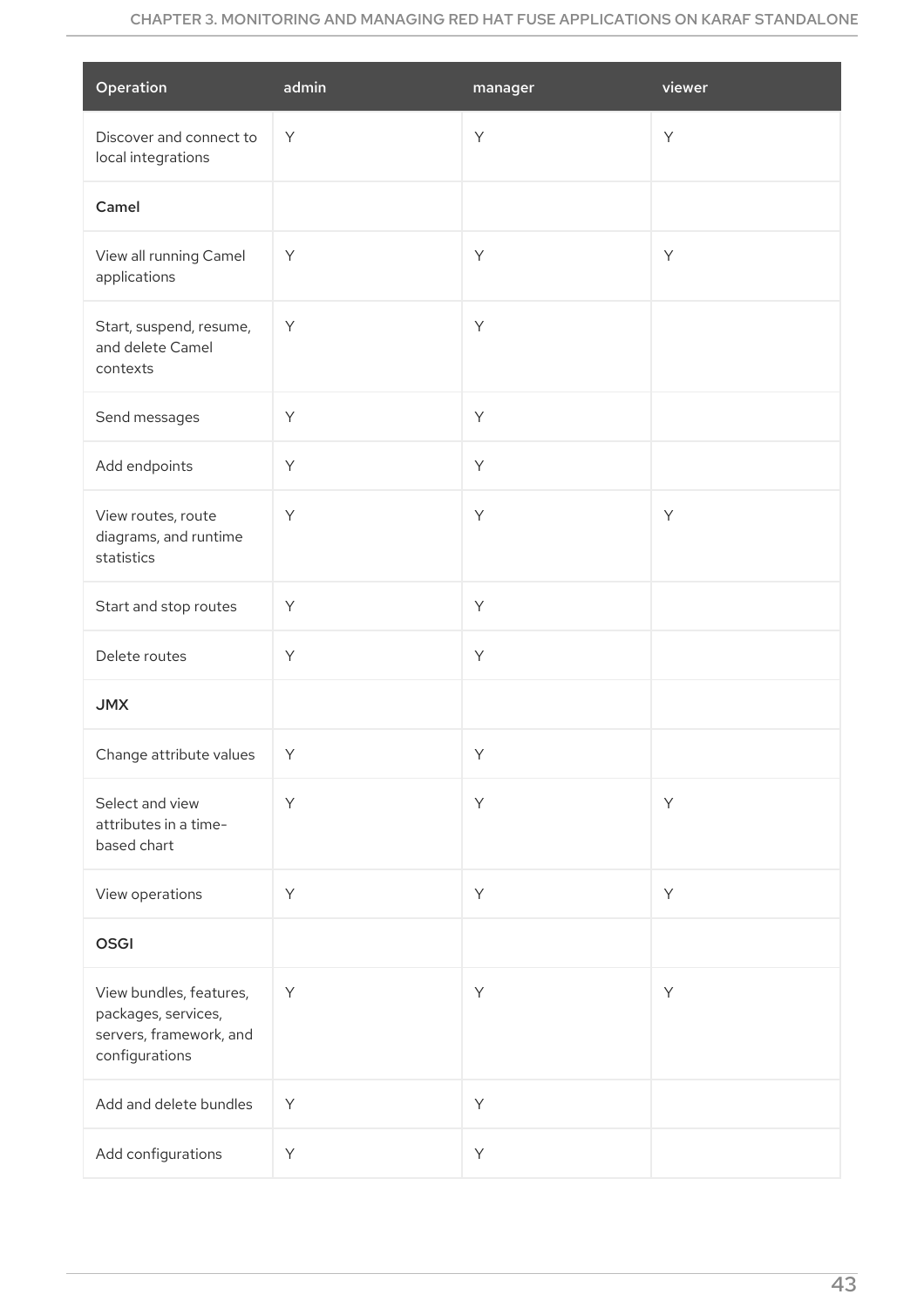| Operation                                       | admin | manager | viewer |
|-------------------------------------------------|-------|---------|--------|
| Install and uninstall<br>features               | Y     |         |        |
| Runtime                                         |       |         |        |
| View system properties,<br>metrics, and threads | Y     | Y       | Y      |
| Logs                                            |       |         |        |
| View logs                                       | Y     | Y       | Υ      |

### Additional resources

For more information on role-based access control, see [Deploying](https://access.redhat.com/documentation/en-us/red_hat_fuse/7.9/html-single/deploying_into_apache_karaf/index) into Apache Karaf.

## 3.5. CUSTOMIZING THE FUSE CONSOLE BRANDING

You can customize the Fuse Console branding information, such as title, logo, and login page information, by using the Fuse Console branding plugin.

By default, the Fuse Console branding is defined in the **hawtconfig.json** that is located in the Fuse Console WAR file (**karaf-install-dir/system/io/hawt/hawtio-war/<version>/hawtio-war- <version>.war**). When you implement the Fuse Console branding plugin, you can override the default branding with your own custom branding.

#### Procedure

- 1. Download the branding plugin example from **<https://github.com/hawtio/hawtio/tree/master/examples/branding-plugin>** to a local directory of your choice.
- 2. In an editor of your choice, open the Fuse Console branding plugin's **src/main/webapp/plugin/brandingPlugin.js** file to customize the Fuse Console branding. You can change the values of the configuration properties listed in Table A.1, "Fuse Console [Configuration](#page-76-0) Properties".
- 3. Save your changes.
- 4. In an editor of your choice, open the Fuse Console branding plugin's **pom.xml** file to its **<parent>** section:

<parent> <groupId>io.hawt</groupId> <artifactId>project</artifactId> <version>2.9-SNAPSHOT</version> <relativePath>../..</relativePath> </parent>

5. Edit the **<parent>** section as follows: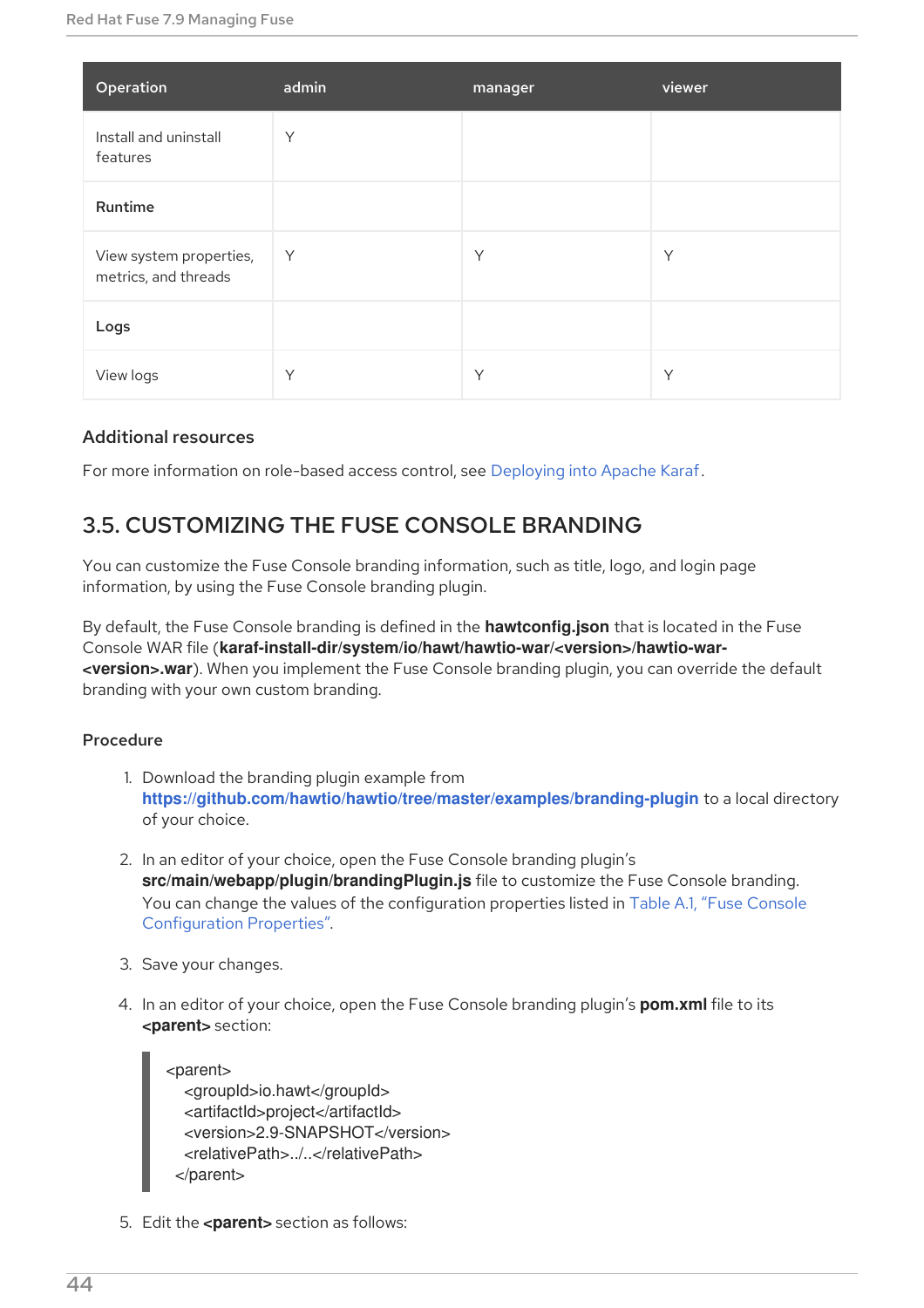- a. Change the value of the **<version>** property to match the version of your Fuse on Karaf installation. For example, if your Fuse on Karaf installation directory name is 2.0.0.fuse-760015, set the version to 2.0.0.fuse-760015.
- b. Remove the **<relativePath>../..</relativePath>** line. For example:

<parent> <groupId>io.hawt</groupId> <artifactId>project</artifactId> <version> 2.0.0.fuse-760015</version> </parent>

6. In a Terminal window, build the branding-plugin project by running the following command:

mvn clean install

7. If Fuse is not already running, start it by running the following command: Linux/Unix: **bin/fuse**

#### Windows: **bin\fuse.bat`**

8. At the Karaf CLI prompt, type the following command to install the Fuse Console branding plugin (where **<version>** is the version of your Fuse on Karaf installation): Linux/Unix: **install -s mvn:io.hawt/branding-plugin/<version>/war**

#### Windows: **install -s mvn:io.hawt\branding-plugin\<version>\war**

9. In a web browser, open the Fuse Console by using the URL that the start command returned in Step 7 (the default URL is **<http://localhost:8181/hawtio/>**).



## **NOTE**

If you have already run the Fuse Console in a web browser, the branding is stored in the browser's local storage. To use new branding settings, you must clear the browser's local storage.

## 3.6. ENSURING THAT DATA DISPLAYS CORRECTLY IN THE FUSE CONSOLE

If the display of the queues and connections in the Fuse Console is missing queues, missing connections, or displaying inconsistent icons, adjust the Jolokia collection size parameter that specifies the maximum number of elements in an array that Jolokia marshals in a response.

### Procedure

1. In the upper right corner of the Fuse Console, click the user icon and then click Preferences.

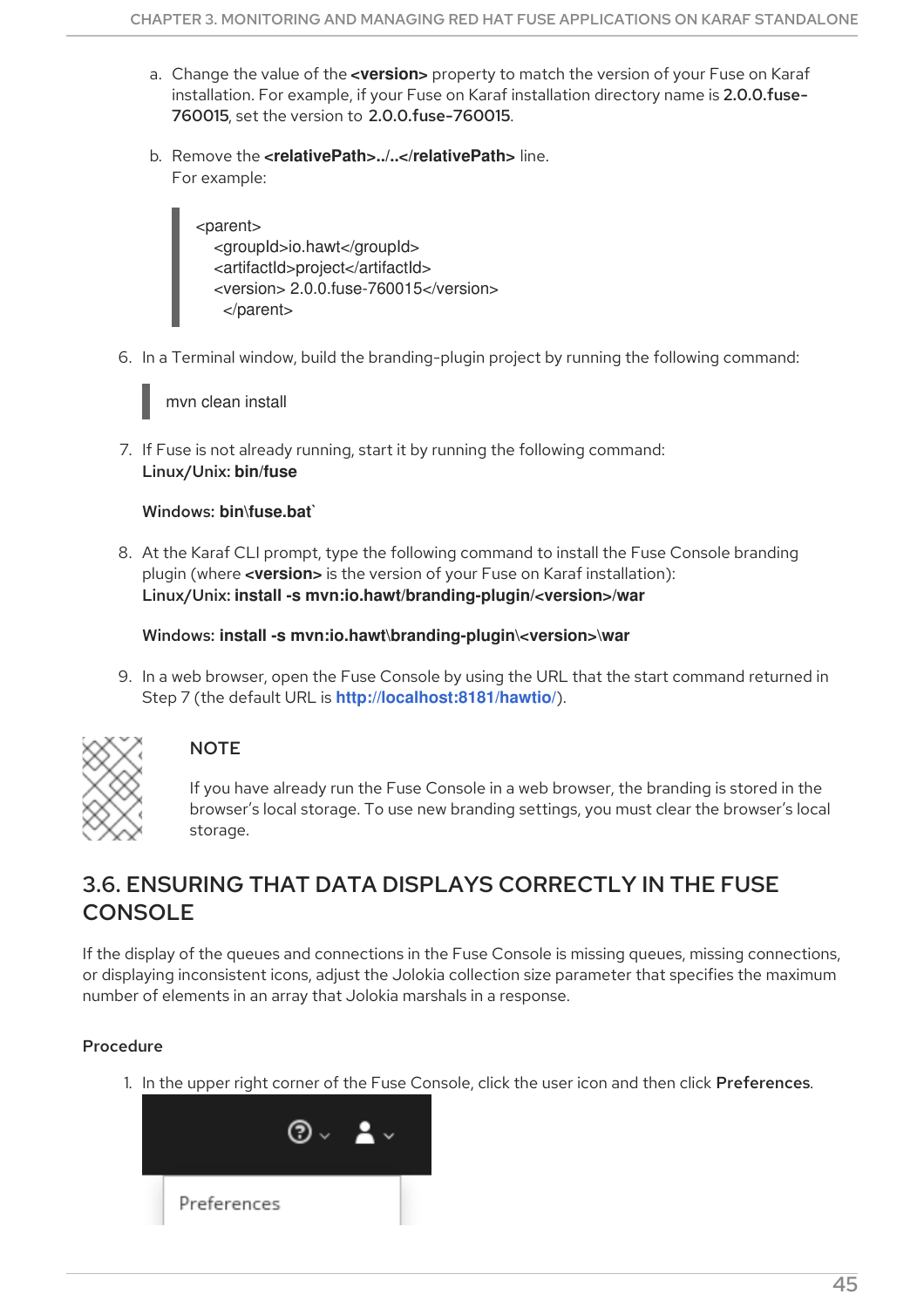- 2. Increase the value of the Maximum collection size option (the default is 50,000).
- 3. Click Close.

## 3.7. DISABLING THE FUSE CONSOLE

You can disable the Fuse Console on Karaf so that it becomes inaccessible to all users without affecting any other component.

#### Procedure

- 1. To determine the hawtio-web bundle ID, use the following command to list the Fuse bundles that the Fuse Console uses: **osgi:list | grep hawtio**
- 2. To stop the bundle, use the osgi:stop command. For example, if the hawtio :: Web console bundle has an ID of 246, type this command: **osgi:stop 246**

The bundle goes into the resolved state and you can no longer access the Fuse Console.

#### Additional resources

For more information about managing bundles, see the "Lifecycle [Management"](https://access.redhat.com/documentation/en-us/red_hat_fuse/7.9/html-single/deploying_into_apache_karaf/index) chapter of Deploying into Apache Karaf.

## 3.8. CONNECTING TO REMOTE FUSE APPLICATIONS

The Fuse Console uses Jolokia, an agent-based approach to Java Management Extensions (JMX) that requires extra software (an agent) installed on the client. By default, Red Hat Fuse includes a jolokia agent.

With standalone Fuse Console distributions, you can connect to remote integrations that already have a jolokia agent [\(https://jolokia.org/\)](https://jolokia.org/) running inside them. If the process that you want to connect to does not have a jolokia agent inside, refer to the jolokia documentation [\(http://jolokia.org/agent.html](http://jolokia.org/agent.html)).

## 3.8.1. Unlocking the Fuse Console

By default, Jolokia for Fuse 7 standalone on Apache Karaf is locked and the Fuse Console is not accessible remotely.

To unlock the Fuse Console for a hostname or IP address other than locahost or 127.0.0.1, follow these steps:

- 1. Open the **\$KARAF\_HOME/etc/jolokia-access.xml** file in an editor.
- 2. Register the hostnames or IP addresses for the Fuse integrations that you want to access with the Fuse console by adding them to the <cors> section. For example, to access hostname 0.0.0.3 from the Fuse Console, add the

\*<allow-origin>http://0.0.0.3:\*</allow-origin>\*

line as shown: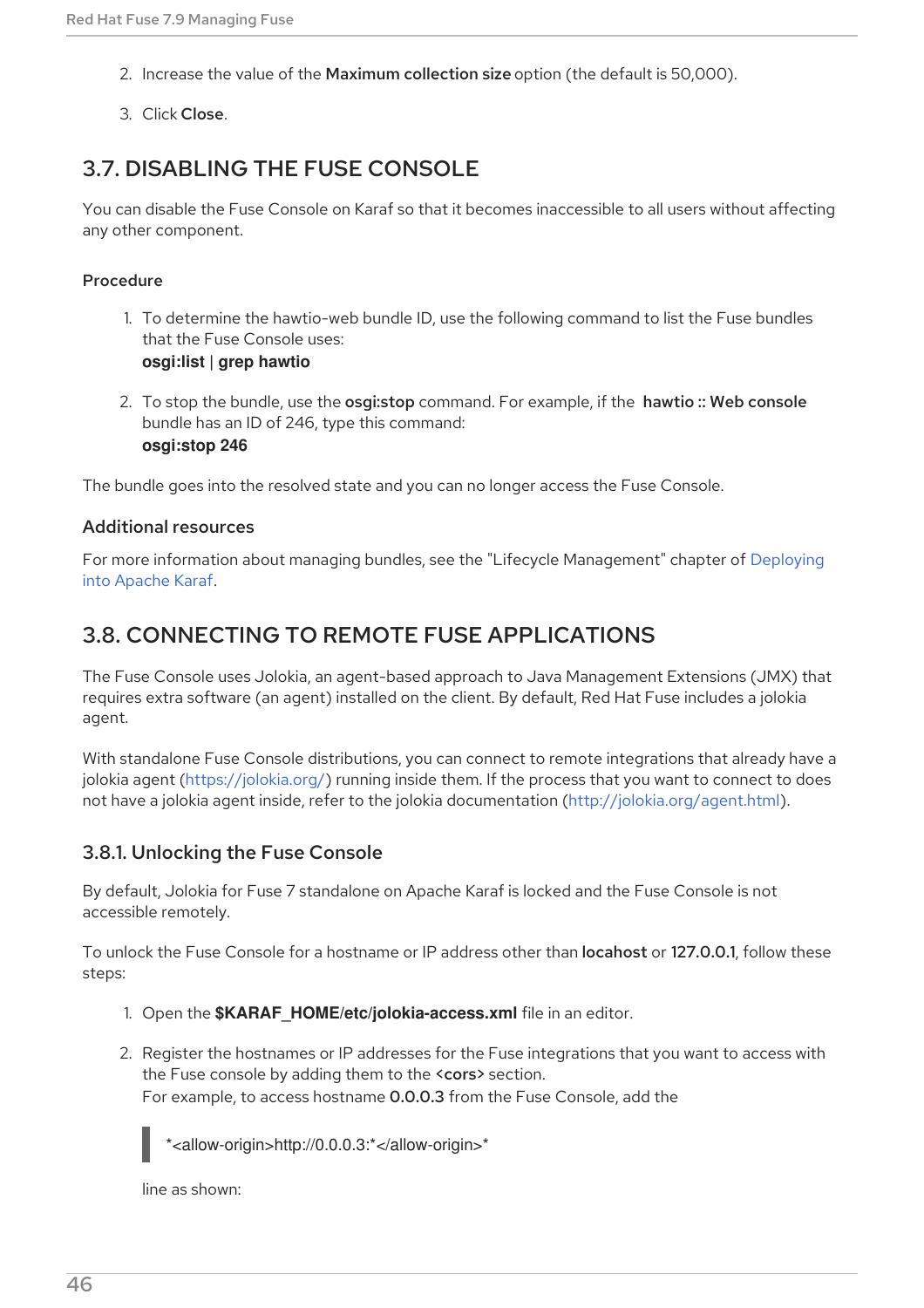```
۔۔|ے
       Cross-Origin Resource Sharing (CORS) restrictions
       By default, only CORS access within localhost is allowed for maximum security.
       You can add trusted hostnames in the <cors> section to unlock CORS access from them.
       -->
       <cors>
         <!-- Allow cross origin access only within localhost -->
         <allow-origin>http*://localhost:*</allow-origin>
         <allow-origin>http*://127.0.0.1:*</allow-origin>
         <allow-origin>http://0.0.0.3:*</allow-origin>
         <!-- Whitelist the hostname patterns as <allow-origin> -->
         \lt !--
         <allow-origin>http*://*.example.com</allow-origin>
         <allow-origin>http*://*.example.com:*</allow-origin>
         -->
         <!-- Check for the proper origin on the server side to protect against CSRF -->
         <strict-checking />
        </cors>
3. Save the file.
```
### 3.8.2. Restricting remote access

Optionally, you can restrict remote access to the Fuse Console for specific hosts and IP addresses.

You can grant overall access based on the IP address of an HTTP client. To specify these restrictions:

In the **jolokia-access.xml** file, add or edit a **<remote>** section that contains one or more **<host>** elements. For the **<host>** element, you can specify an IP address, a host name, or a netmask given in CIDR format (for example, **10.0.0.0/16** for all clients coming from the 10.0 network).

The following example allows access from localhost and all clients whose IP addresses start with **10.0**. For all other IP addresses, access is denied.

```
<remote>
<host>localhost</host>
<host>10.0.0.0/16</host>
</remote>
```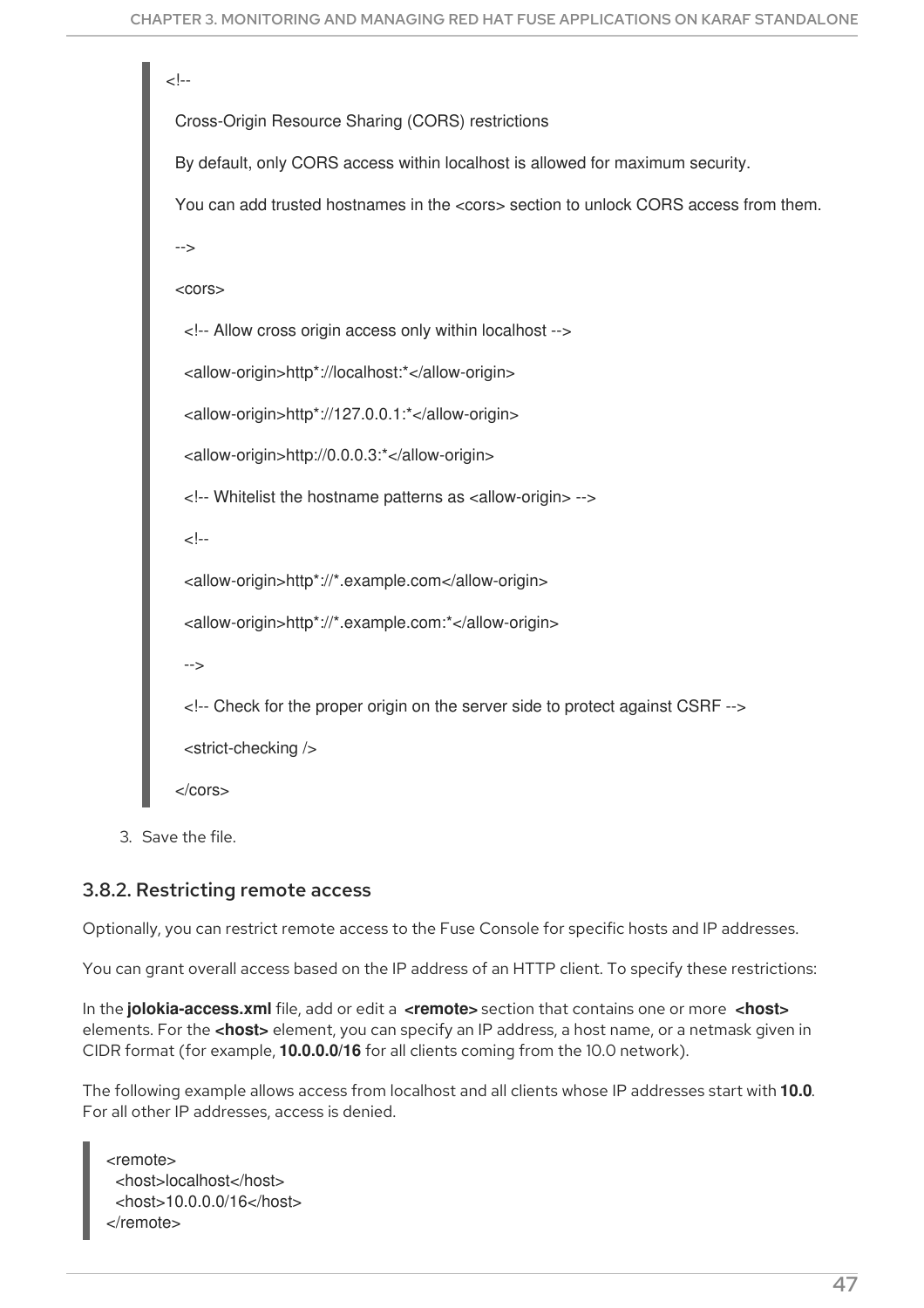For more details, see the Jolokia security documentation [\(https://jolokia.org/reference/html/security.html](https://jolokia.org/reference/html/security.html)).

## 3.8.3. Allowing connections to remote Fuse instances

The Fuse Console's proxy servlet uses whitelist host protection, with which by default the Fuse Console can only connect to localhost. If you want to connect the Fuse Console to other remote Fuse instances, you need to configure the whitelist as follows:

For Apache Karaf, make the following configuration changes in **etc/system.properties** file:

hawtio.proxyWhitelist = localhost, 127.0.0.1, myhost1, myhost2, myhost3

## 3.8.4. Connecting to a remote Jolokia agent

Before you begin, you need to know the connection details (host name, port, and path) of the remote Jolokia agent.

The default connection URL for the Jolokia agent for Fuse on Apache Karaf is **[http://<host>:8181/hawtio/jolokia](http://:8181/hawtio/jolokia)**.

As a system administrator, you can change this default.

Typically, the URL to remotely connect to a Jolokia agent is the URL to open the Fuse Console plus **/jolokia**. For example, if the URL to open the Fuse Console is **[http://<host>:1234/hawtio](http://:1234/hawtio)**, then the URL to remotely connect to it would probably be **[http://<host>:1234/hawtio/jolokia](http://:1234/hawtio/jolokia)**.

To connect to a remote Jolokia instance so that you can examine its JVM:

- 1. Click the Connect tab.
- 2. Click the Remote tab, and then Add connection.
- 3. Type the Name, Scheme (HTTP or HTTPS), and the hostname.
- 4. Click Test Connection.
- 5. Click Add.



#### **NOTE**

The Fuse Console automatically probes the local network interfaces other than localhost and 127.0.0.1 and adds them to the whitelist. Hence, you do not need to manually register the local machine's addresses to the whitelist.

### 3.8.5. Setting data moving preferences

You can change the following Jolokia preferences, for example, if you want to more frequently refresh data that displays in the Fuse Console. Note that increasing the frequency of data updates impacts networking traffic and increases the number of requests made to the server.

Update rate - The period between polls to Jolokia to fetch JMX data (the default is 5 seconds).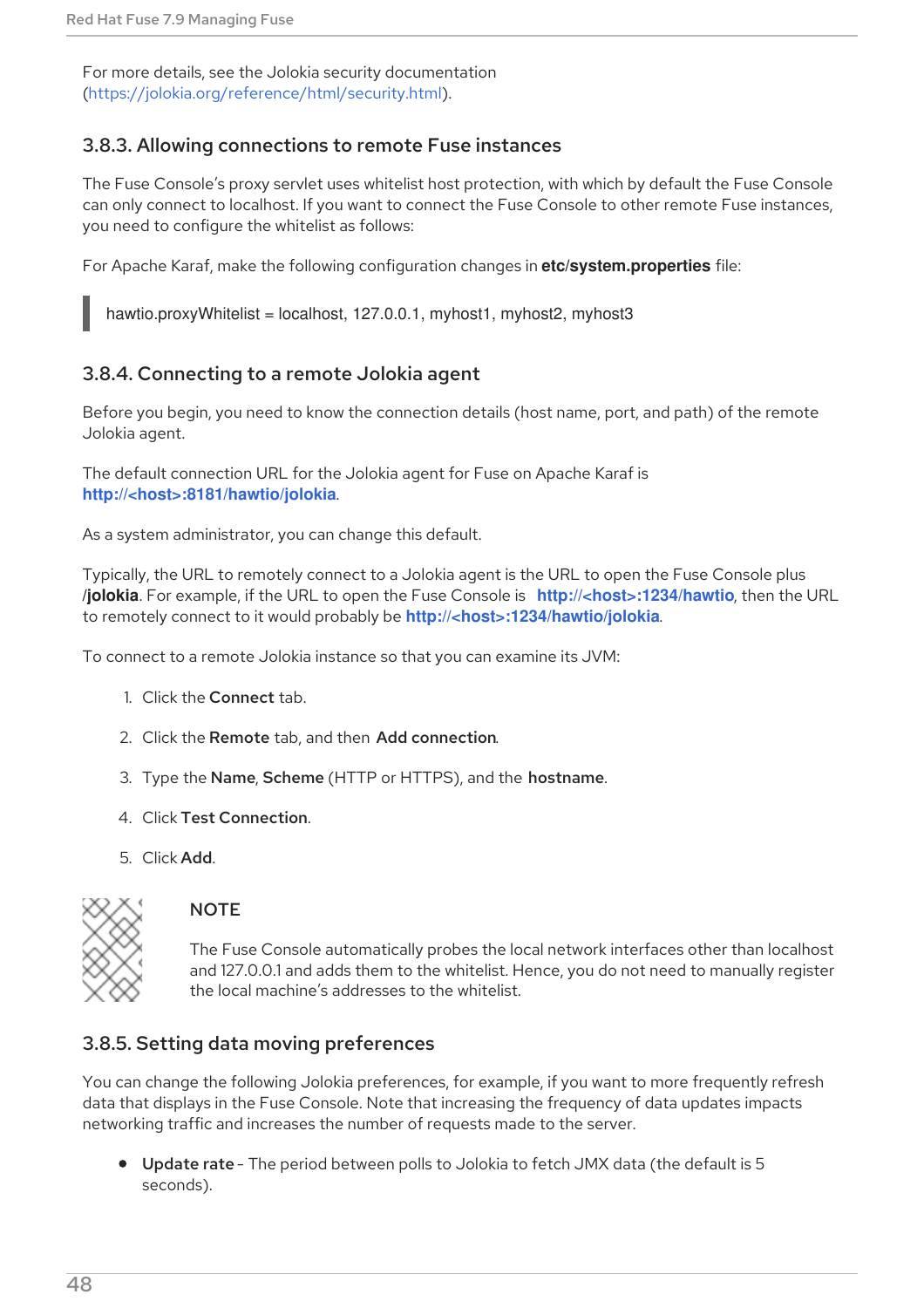- Maximum depth The number of levels that Jolokia will marshal an object to JSON on the server side before returning (the default is 7).
- Maximum collection size The maximum number of elements in an array that Jolokia marshals in a response (the default is 50,000).

To change the values of these settings:

1. In the upper right of the Fuse Console, click the user icon and then click Preferences.



2. Edit the options and then click Close.

## 3.8.6. Viewing JVM runtime information

To view JVM runtime information, such as system properties, metrics, and threads, click the Runtime tab.

## 3.9. VIEWING AND MANAGING APACHE CAMEL APPLICATIONS

In the Fuse Console's Camel tab, you view and manage Apache Camel contexts, routes, and dependencies.

You can view the following details:

- A list of all running Camel contexts
- Detailed information of each Camel context such as Camel version number and runtime statics
- Lists of all routes in each Camel application and their runtime statistics
- Graphical representation of the running routes along with real time metrics

You can also interact with a Camel application by:

- Starting and suspending contexts
- Managing the lifecycle of all Camel applications and their routes, so you can restart, stop, pause, resume, etc.
- Live tracing and debugging of running routes
- Browsing and sending messages to Camel endpoints

### **Prerequisite**

The Camel tab is only available when you connect to a container that uses one or more Camel routes.

## 3.9.1. Starting, suspending, or deleting a context

1. In the Camel tab's tree view, click Camel Contexts.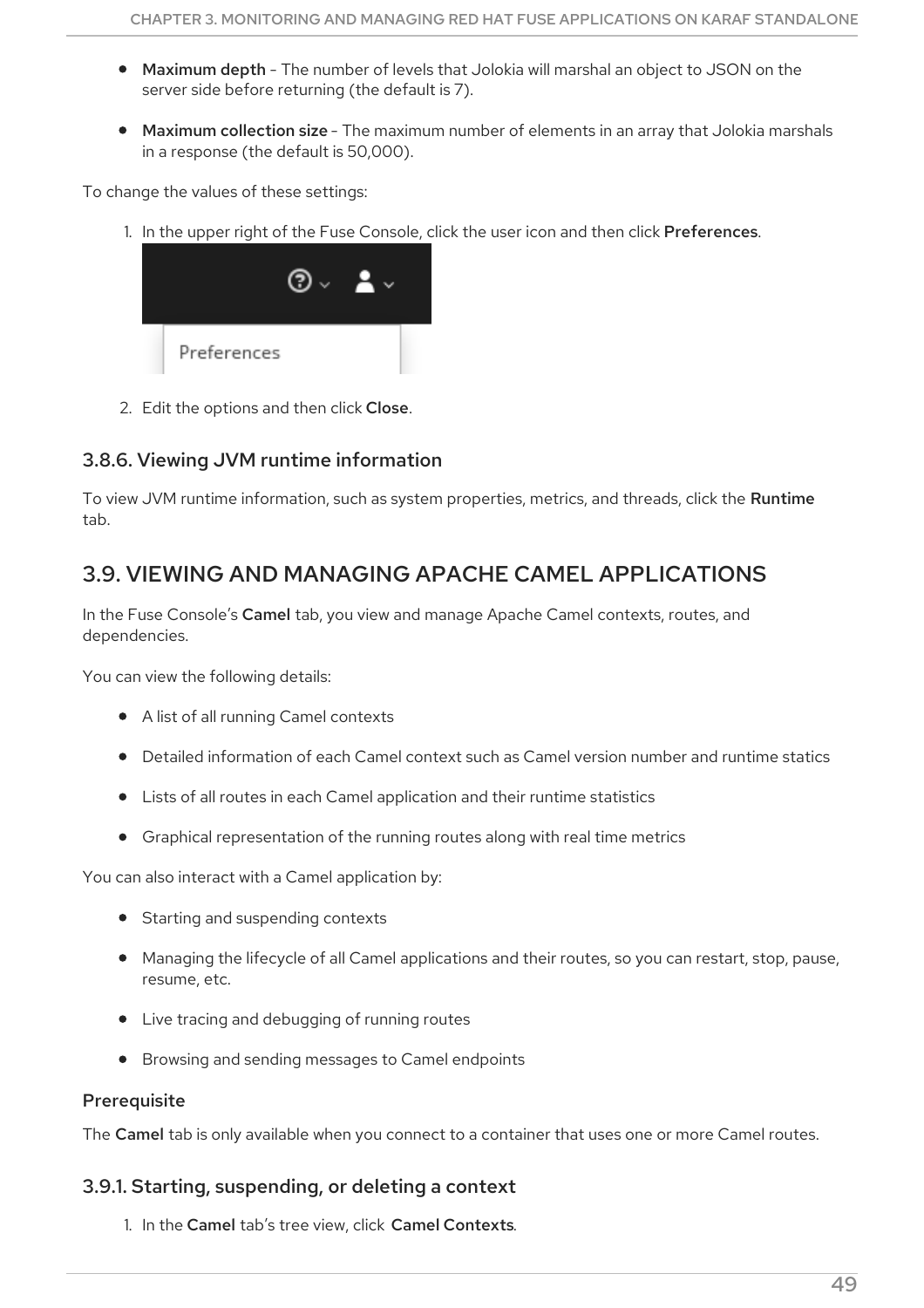- 2. Check the box next to one or more contexts in the list.
- 3. Click Start or Suspend.
- 4. To delete a context:
	- a. Stop the context.
	- b. Click the ellipse icon and then select Delete from the dropdown menu.



### **NOTE**

When you delete a context, you remove it from the deployed application.

### 3.9.2. Viewing Camel application details

- 1. In the Camel tab's tree view, click a Camel application.
- 2. To view a list of application attributes and values, click Attributes.
- 3. To view a graphical representation of the application attributes, click Chart and then click Edit to select the attributes that you want to see in the chart.
- 4. To view inflight and blocked exchanges, click Exchanges.
- 5. To view application endpoints, click Endpoints. You can filter the list by URL, Route ID, and direction.
- 6. To view, enable, and disable statistics related to the Camel built-in type conversion mechanism that is used to convert message bodies and message headers to different types, click Type Converters.
- 7. To view and execute JMX operations, such as adding or updating routes from XML or finding all Camel components available in the classpath, click Operations.

### 3.9.3. Viewing a list of the Camel routes and interacting with them

- 1. To view a list of routes:
	- a. Click the Camel tab.

Routes

b. In the tree view, click the application's routes folder:

| Start   Stop |           |         |
|--------------|-----------|---------|
| U            | Name ^    | State   |
| L            | _route1   | Started |
| U            | $_route2$ | Started |

2. To start, stop, or delete one or more routes: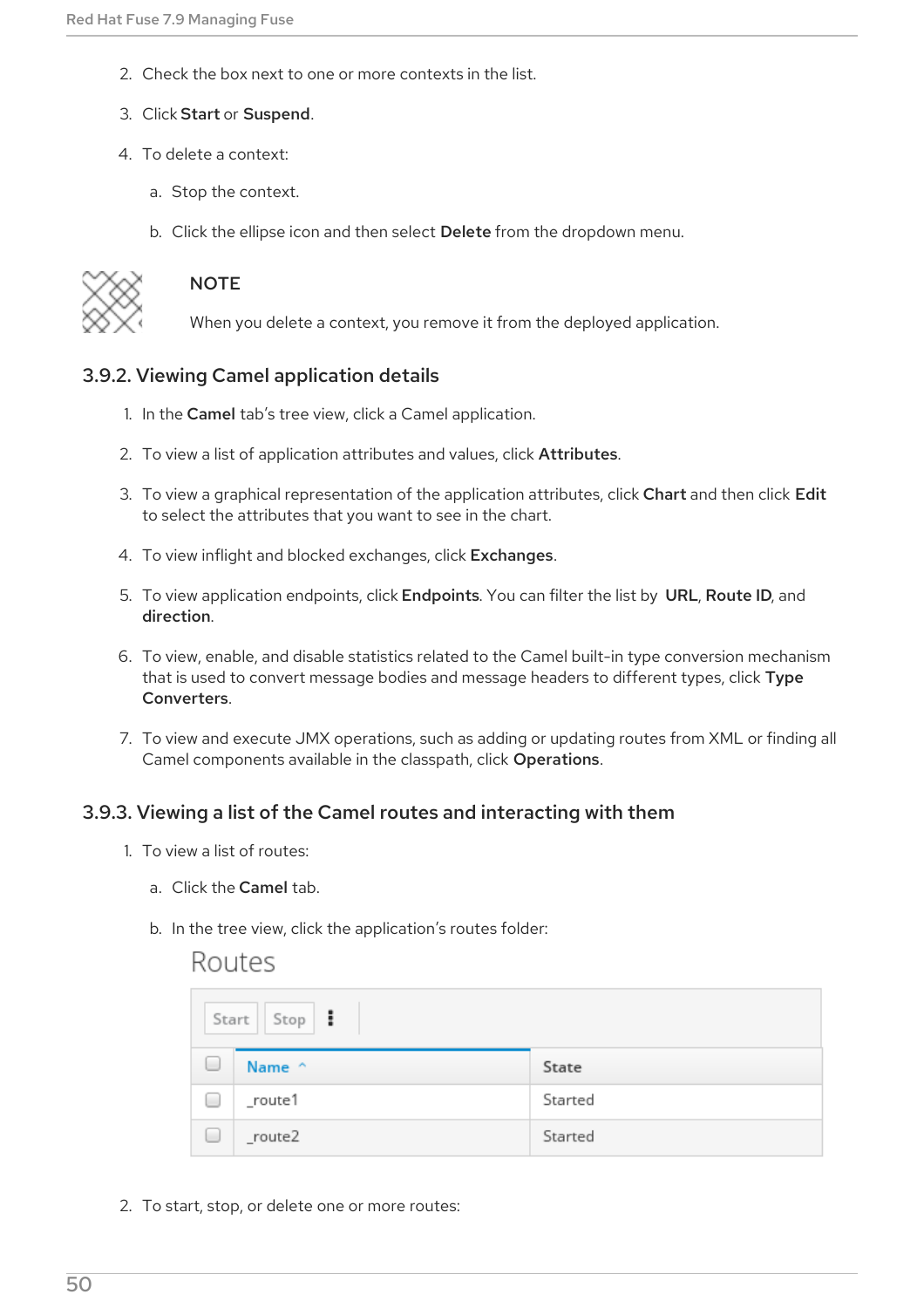- a. Check the box next to one or more routes in the list.
- b. Click Start or Stop.
- c. To delete a route, you must first stop it. Then click the ellipse icon and select Delete from the dropdown menu.

| Routes       |      |        |  |  |
|--------------|------|--------|--|--|
| Start   Stop |      |        |  |  |
|              | Name | Delete |  |  |



- **NOTE**
- When you delete a route, you remove it from the deployed application.
- You can also select a specific route in the tree view and then click the upper-right menu to start, stop, or delete it.
- 3. To view a graphical diagram of the routes, click Route Diagram.
- 4. To view inflight and blocked exchanges, click Exchanges.
- 5. To view endpoints, click Endpoints. You can filter the list by URL, Route ID, and direction.
- 6. Click Type Converters to view, enable, and disable statistics related to the Camel built-in type conversion mechanism, which is used to convert message bodies and message headers to different types.
- 7. To interact with a specific route:
	- a. In the Camel tab's tree view, select a route.
	- b. To view a list of route attributes and values, click Attributes.
	- c. To view a graphical representation of the route attributes, click Chart. You can click Edit to select the attributes that you want to see in the chart.
	- d. To view inflight and blocked exchanges, click Exchanges.
	- e. Click Operations to view and execute JMX operations on the route, such as dumping the route as XML or getting the route's Camel ID value.
- 8. To trace messages through a route:
	- a. In the Camel tab's tree view, select a route.
	- b. Select Trace, and then click Start tracing.
- 9. To send messages to a route:
	- a. In the Camel tab's tree view, open the context's endpoints folder and then select an endpoint.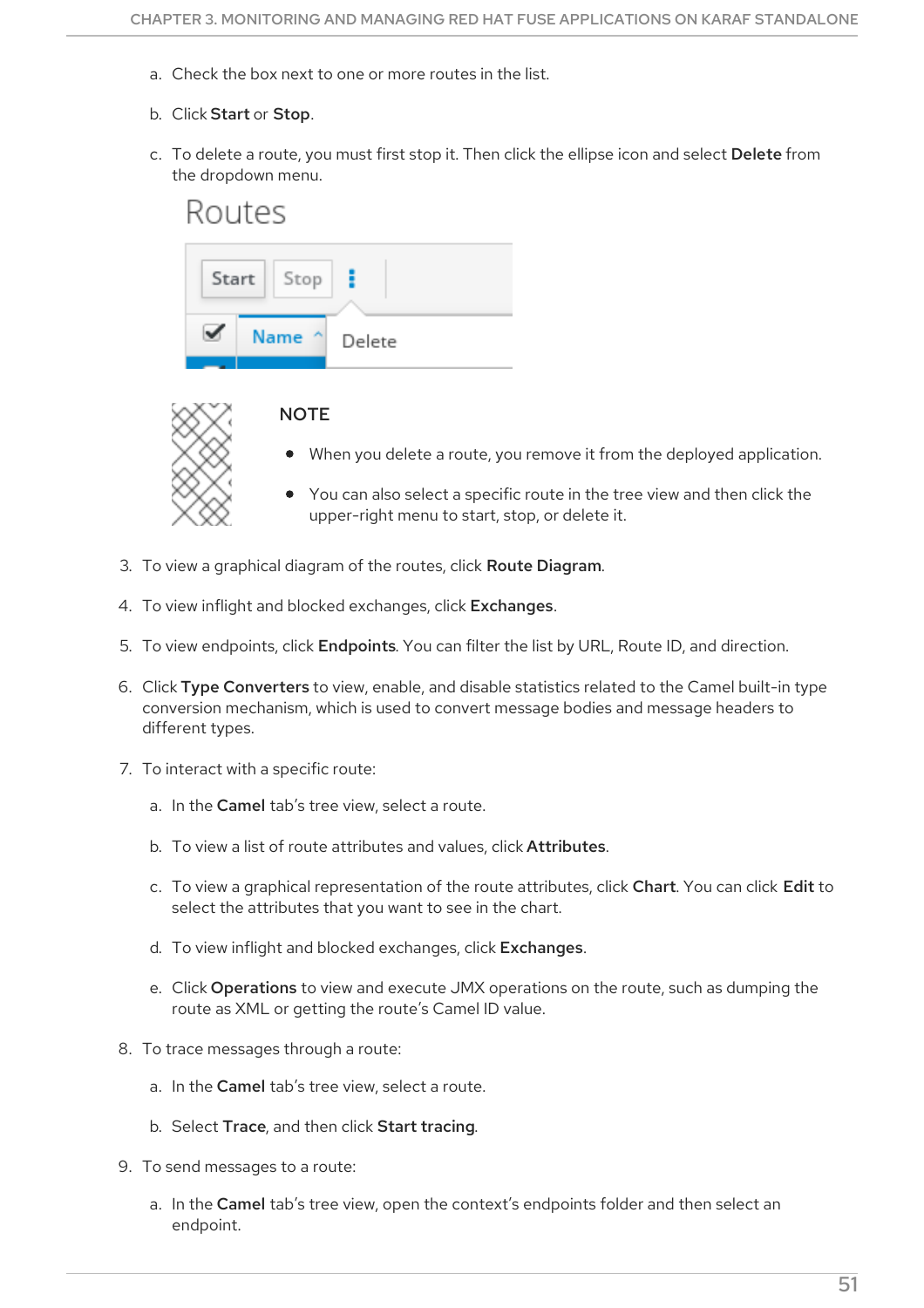- b. Click the Send subtab.
- c. Configure the message in JSON or XML format.
- d. Click Send.
- e. Return to the route's Trace tab to view the flow of messages through the route.

### 3.9.4. Debugging a route

- 1. In the Camel tab's tree view, select a route.
- 2. Select Debug, and then click Start debugging.
- 3. To add a breakpoint, select a node in the diagram and then click **Add breakpoint**. A red dot appears in the node:



The node is added to the list of breakpoints:

| Breakpoints |   |
|-------------|---|
| setBody1    | × |
| log1        | × |

- 4. Click the down arrow to step to the next node or the Play button to resume running the route.
- 5. Click the Pause button to suspend all threads for the route.
- 6. Click Stop debugging when you are done. All breakpoints are cleared.

## 3.10. VIEWING AND MANAGING JMX DOMAINS AND MBEANS

Java Management Extensions (JMX) is a Java technology that allows you to manage resources (services, devices, and applications) dynamically at runtime. The resources are represented by objects called MBeans (for Managed Bean). You can manage and monitor resources as soon as they are created, implemented, or installed.

With the JMX plugin on the Fuse Console, you can view and manage JMX domains and MBeans. You can view MBean attributes, run commands, and create charts that show statistics for the MBeans.

The JMX tab provides a tree view of the active JMX domains and MBeans organized in folders. You can view details and execute commands on the MBeans.

- 1. To view and edit MBean attributes:
	- a. In the tree view, select an MBean.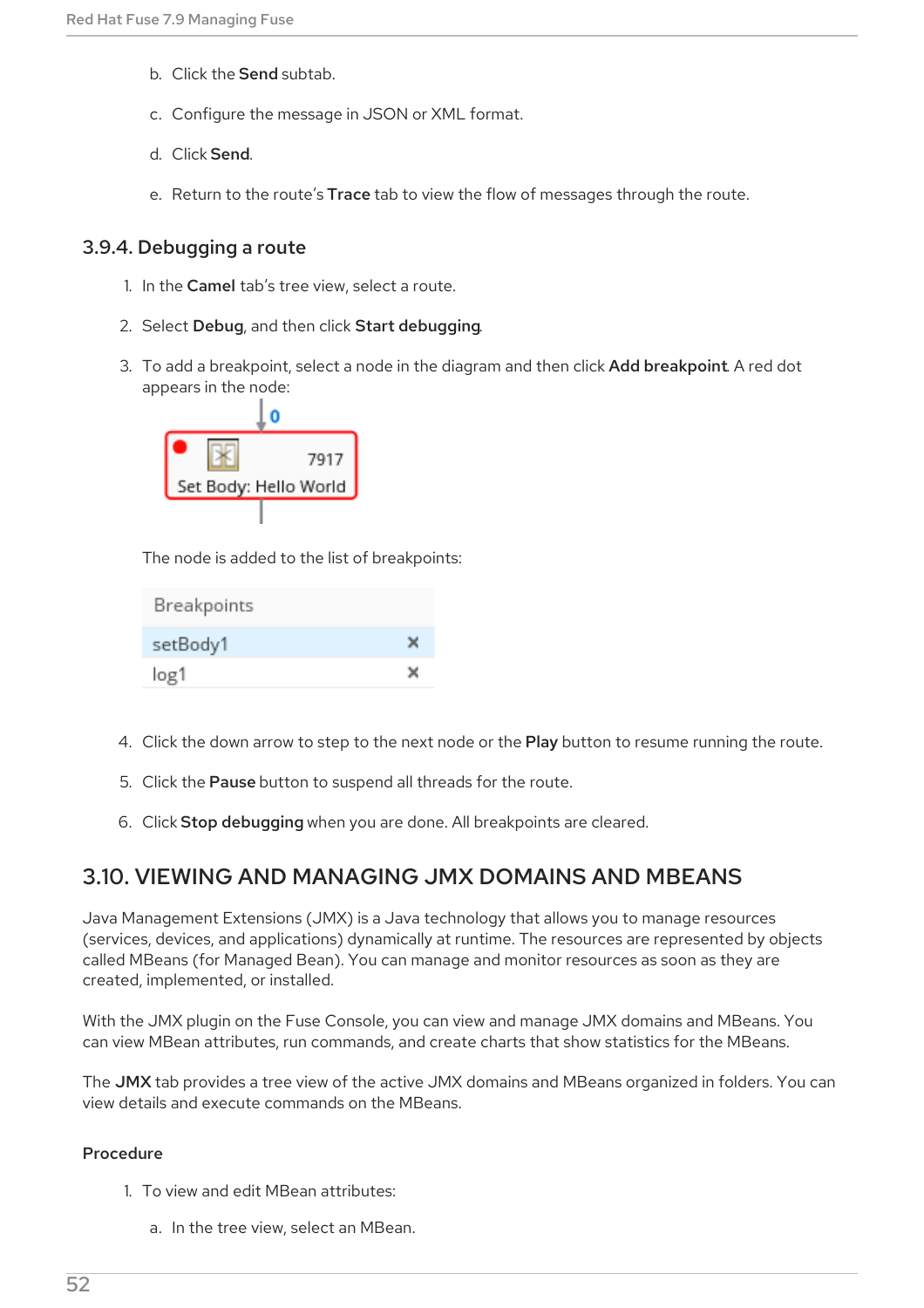- b. Click the Attributes tab.
- c. Click an attribute to see its details.
- 2. To perform operations:
	- a. In the tree view, select an MBean.
	- b. Click the Operations tab, expand one of the listed operations.
	- c. Click Execute to run the operation.
- 3. To view charts:
	- a. In the tree view, select an item.
	- b. Click the Chart tab.

## 3.11. VIEWING AND MANAGING QUARTZ SCHEDULES

Quartz [\(http://www.quartz-scheduler.org/\)](http://www.quartz-scheduler.org/) is a richly featured, open source job scheduling library that you can integrate within most Java applications. You can use Quartz to create simple or complex schedules for executing jobs. A job is defined as a standard Java component that can execute virtually anything that you program it to do.

The Fuse Console shows the Quartz tab if your Camel route deploys the **camel-quartz2** component. Note that you can alternately access Quartz mbeans through the JMX tree view.

#### Procedure

1. In the Fuse Console, click the Quartz tab.

The Quartz page includes a treeview of the Quartz Schedulers and Scheduler, Triggers, and Jobs tabs.

- 2. To pause or start a scheduler, click the buttons on the Scheduler tab.
- 3. Click the Triggers tab to view the triggers that determine when jobs will run. For example, a trigger can specify to start a job at a certain time of day (to the millisecond), on specified days, or repeated a specified number of times or at specific times.
	- To filter the list of triggers select State, Group, Name, or Type from the drop-down list. You can then further filter the list by selecting or typing in the fill-on field.
	- To pause, resume, update, or manually fire a trigger, click the options in the Action column.
- 4. Click the Jobs tab to view the list of running jobs. You can sort the list by the columns in the table: Group, Name, Durable, Recover, Job ClassName, and Description.

## 3.12. VIEWING AND MANAGING YOUR OSGI ENVIRONMENT

For Apache Karaf standalone distributions, you can view and manage the Red Hat Fuse OSGi environment. You can view and manage container bundles, features, and configurations, as well as Java packages and OSGi services.

The OSGi tab contains a series of subtabs with options for each container component: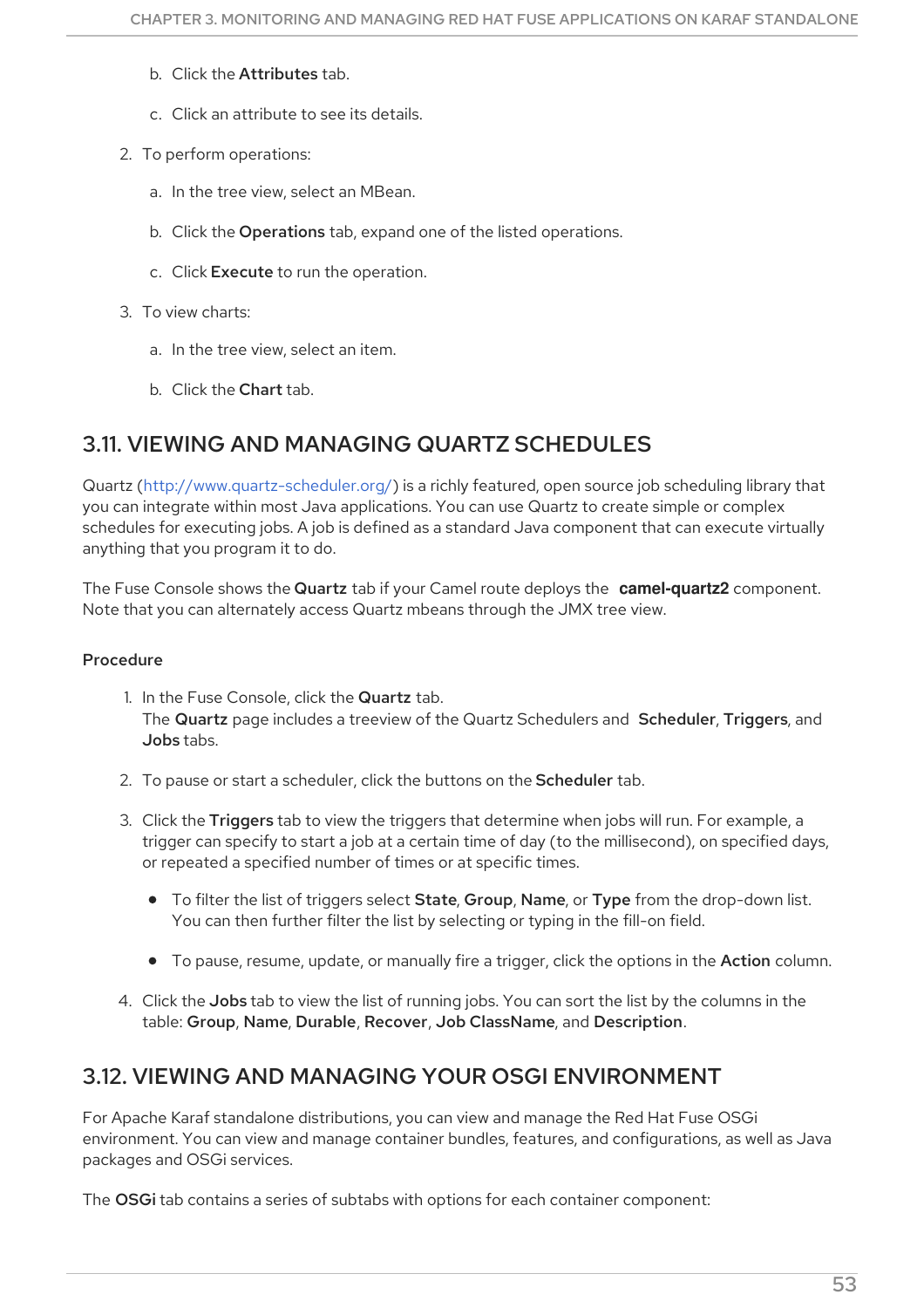#### Bundles

List of installed bundles. You can install and uninstall bundles, start and stop bundles, and edit bundle properties. You can also filter the list and toggle between list and grid view.

#### Features

List of available features. You can install and uninstall features or feature repositories, and drill down to view feature details.

#### **Packages**

List of installed Java packages. You can view package versions and associated bundles.

#### Services

List of running services. You can view service IDs, associated bundles and object classes.

#### Declarative Services

List of declarative OSGi services. You can view the service state and drill down to view service details. You can also activate and deactivate services.

#### Server

Detailed information about the local or remote host in read-only mode.

#### Framework

Configuration options for the container OSGi framework. You can set the framework start level and the initial bundle start level.

#### Configuration

List of configuration objects. You can view the state of each object and drill down to view or edit object details. You can also create a new configuration object.

## 3.13. VIEWING DIAGNOSTICS

Use the Diagnostics tab to view diagnostic information about the JVM via the JVM DiagnosticCommand and HotspotDiangostic interfaces.



### **NOTE**

The functionality is similar to the Diagnostic Commands view in Java Mission Control (jmc) or the command line tool jcmd. The plugin will provide corresponding jcmd commands in some scenarios.

#### Procedure

- 1. To retrieve the number of instances of loaded classes and the amount of bytes they take up, click Class Histogram. If the operation is repeated, the tab shows the difference since last run.
- 2. To view the JVM diagnostic flag setting, click the JVM flags.
- 3. For a running JVM, you can also modify the flag settings.

#### Additional resources

The supported JVM depends on the platform, for more information go to one of the following sources:

- <http://www.oracle.com/technetwork/java/vmoptions-jsp-140102.html>
- <http://openjdk.java.net/groups/hotspot/docs/RuntimeOverview.html>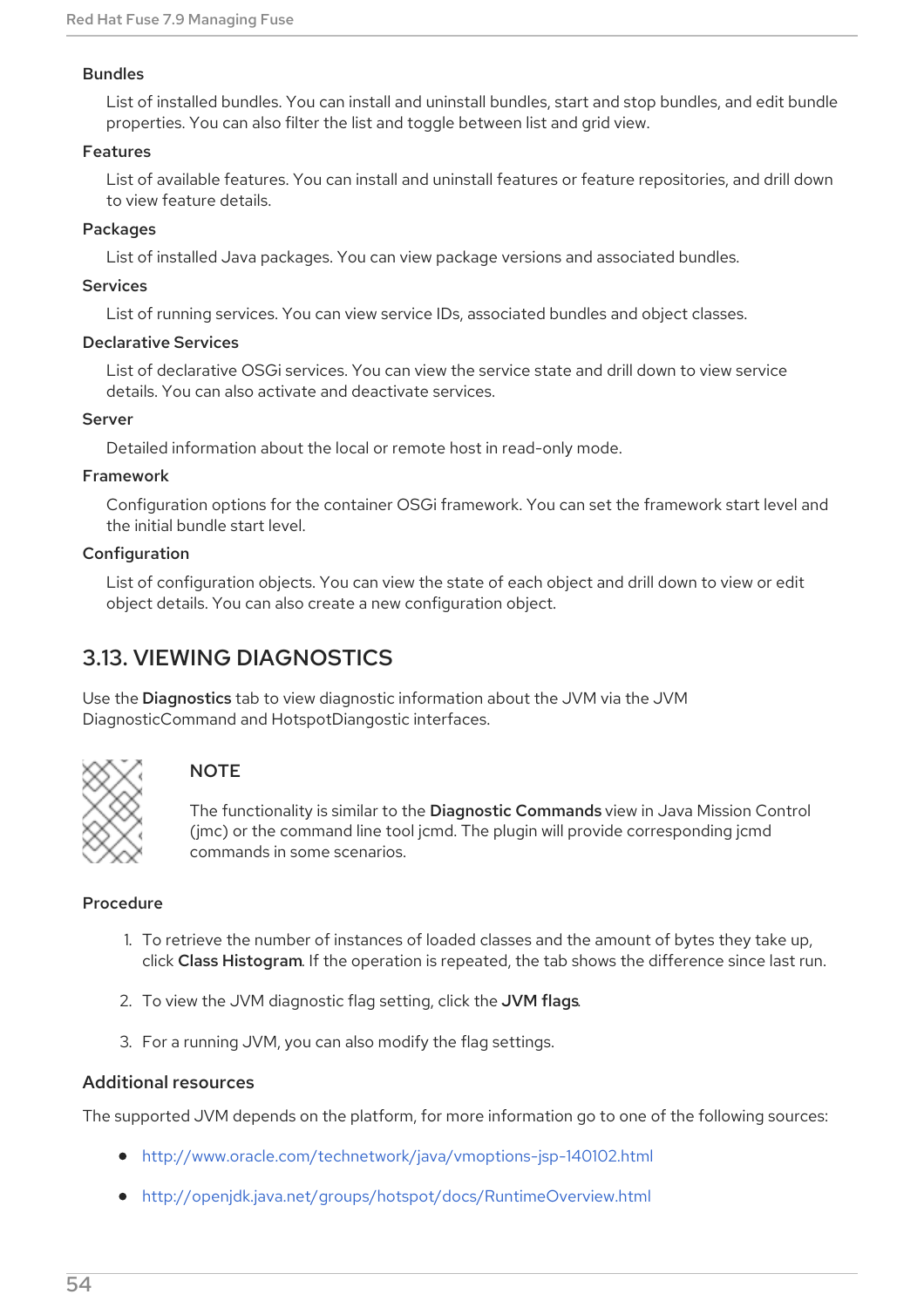## 3.14. VIEWING THREADS

You can view and monitor the state of threads.

## Procedure

- 1. Click the Runtime tab and then the Threads subtab. The Threads page lists active threads and stack trace details for each thread. By default, the thread list shows all threads in descending ID order.
- 2. To sort the list by increasing ID, click the ID column label.
- 3. Optionally, filter the list by thread state (for example, Blocked) or by thread name.
- 4. To drill down to detailed information for a specific thread, such as the lock class name and full stack trace for that thread, in the Actions column, click More.

## 3.15. VIEWING LOG ENTRIES

You can view log entries for Red Hat Fuse in the Logs tab.

## **Prerequisite**

The Logs tab is available when the Java application includes the Log MBean.

### Procedure

1. To view a list of the log entries, click the Log Entries tab. By default, the list shows log entries in ascending order.

You can drill down to each log entry to view detailed information about the log entry.

- 2. To filter the list of logs to show specific log types, click the Action Bar. You can filter the log entries section according to a text string or the logging level.
- 3. To change the Fuse Console default settings:
	- a. In the upper right corner of the Fuse Console, click the user icon and then click Preferences from the drop-down menu.



- b. To change the default sorting order, select **Server Logs** and then click the log entry link to drill down to details about the log entry, such as the bundle name, thread, and the full message text.
- c. Optionally, you can customize these settings for storing log messages:
	- The number of log statements to keep in the Fuse Console (the default is 100).
	- The global log level: INFO (the default), OFF, ERROR, WARN, and DEBUG.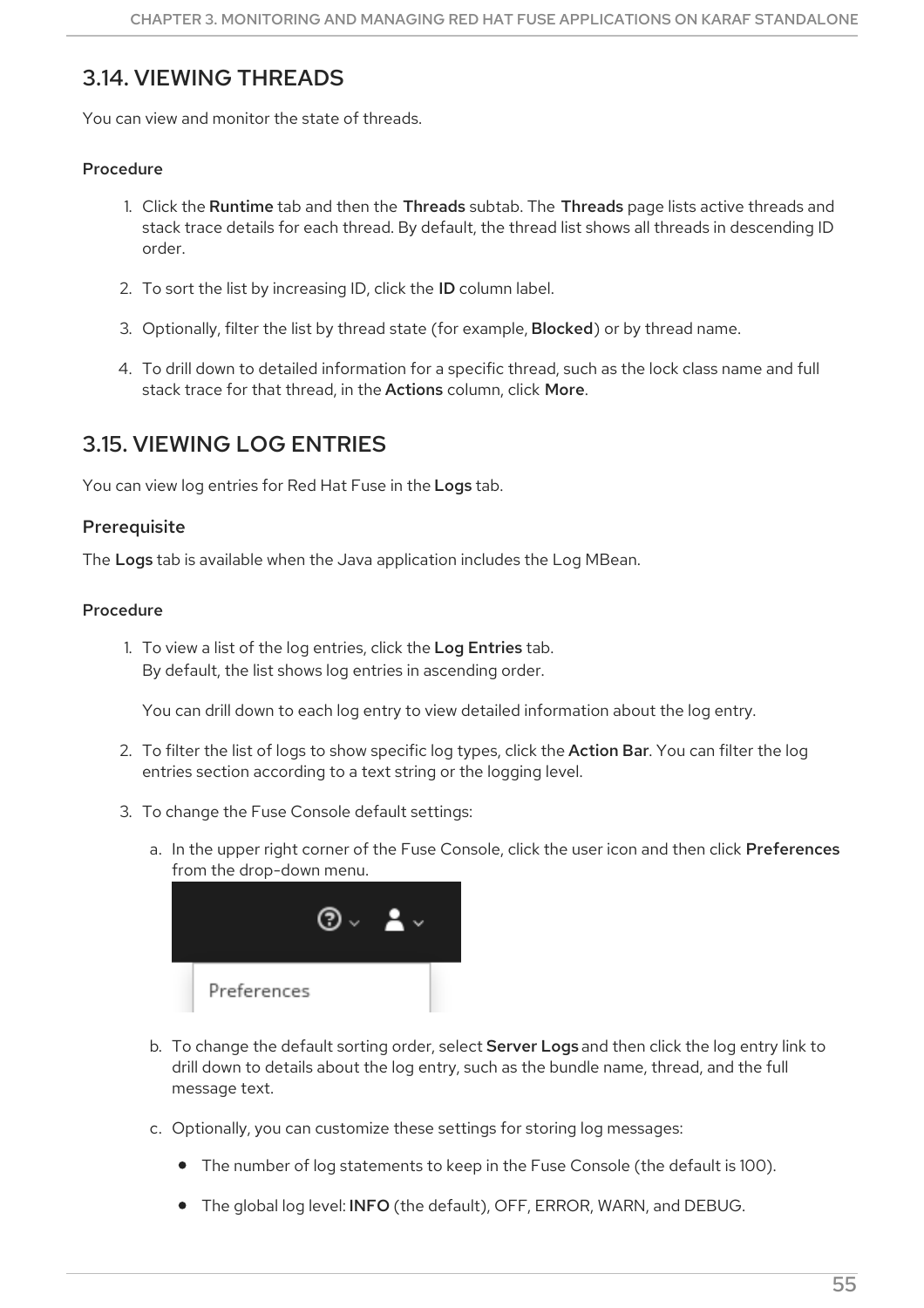- The child-level messages to include, such as **hawtio-oauth** and **hawtio-core-utils**.
- d. To reset the Fuse Console Logs settings to the default values, click Reset → Reset settings.

## 3.16. ENABLING PROMETHEUS METRICS

Prometheus is an open-source systems and service monitoring and alerting toolkit that you can use to monitor services deployed in a standalone Apache Karaf container. Prometheus collects and stores metrics from configured services at given intervals, evaluates rule expressions, displays the results, and can trigger alerts if a specified condition becomes true.



## IMPORTANT

Red Hat support for Prometheus is limited to the setup and configuration recommendations provided in Red Hat product documentation.

Prometheus uses "exporters" that are installed and configured on the clients to expose an endpoint to Prometheus format. This endpoint is an HTTP interface that provides a list of metrics and the current values of the metrics. Prometheus periodically scrapes each target-defined endpoint and writes the collected data to its database. Prometheus gathers data over an extended time, rather than just for the currently running session. Prometheus stores the data so that you can graphically visualize and run queries on the data.

## 3.16.1. Enabling the export of metrics from a standalone Apache Karaf container

Prometheus uses a configuration file ( **[https://raw.githubusercontent.com/jboss-fuse/application](https://raw.githubusercontent.com/jboss-fuse/application-templates/master/prometheus/prometheus-config.yml)templates/master/prometheus/prometheus-config.yml**) which includes metrics exposed by Camel.



### **NOTE**

The metrics that you can identify are limited to those supplied in JMX.

You must deploy a Fuse application in order for Apache Camel metrics to be generated.

### Procedure

To enable the export of Prometheus metrics from a standalone Apache Karaf container using the command line:

- 1. Open a command prompt and make sure you are in the **etc/** directory of your Apache Karaf installation.
- 2. Type the following command to create the Prometheus configuration file from the example file in the **etc/** directory:



cp prometheus-config.yml-example prometheus-config.yml

- 3. The exporter is only available when you use the **fuse** or **fuse.bat** command to start Fuse: run **bin/fuse** on Linux/Unix or **bin\fuse.bat** on Windows.
- 4. When Fuse has restarted, you can view the exposed metrics by opening a web browser at: **<http://localhost:9779>**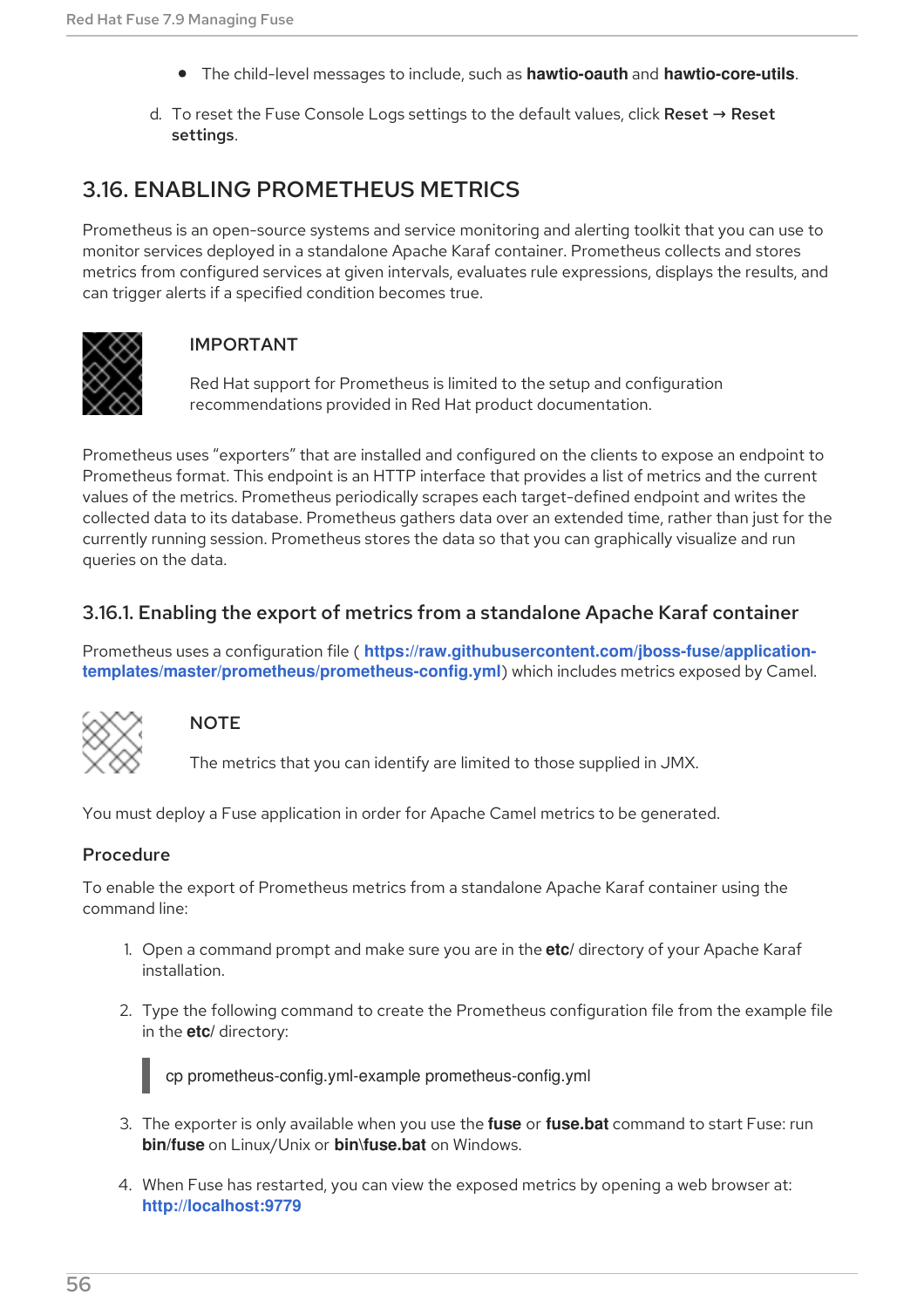## **NOTE**



Optionally you can change the default values of the **KARAF\_PROMETHEUS\_PORT** and **KARAF\_PROMETHEUS\_CONFIG** configuration variables from the command line.

## 3.16.2. Configuring the Prometheus server to scrape exposed metrics from the Apache Karaf container

To enable the Prometheus server to scrape metrics from the Apache Karaf container, the endpoint which exposes the metrics must be added to the **targets** property of the Prometheus configuration file.

### Procedure

- 1. Navigate to the **/prometheus.yml** configuration file in the Prometheus installation directory.
- 2. Add the Apache Karaf endpoint to scrape:

scrape\_configs: - job\_name: 'prometheus' *# metrics\_path defaults to '/metrics' # scheme defaults to 'http'.* static\_configs: - targets: ['localhost:9779']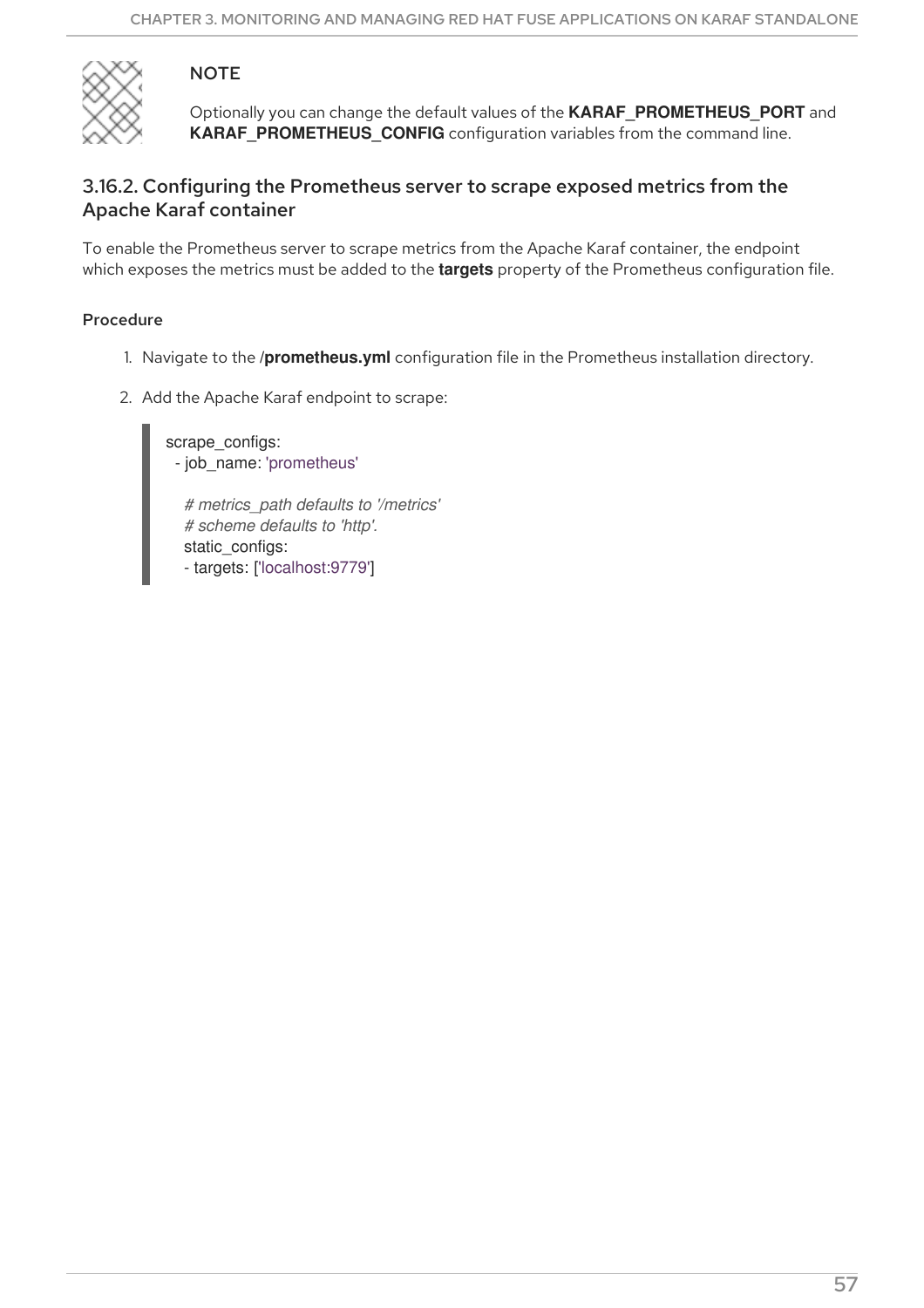# CHAPTER 4. MONITORING AND MANAGING RED HAT FUSE APPLICATIONS ON EAP STANDALONE

## 4.1. ABOUT THE FUSE CONSOLE

The Red Hat Fuse Console is a web console based on HawtIO open source software. For a list of supported browsers, go to Supported [Configurations.](https://access.redhat.com/articles/310603)

The Fuse Console provides a central interface to examine and manage the details of one or more deployed Fuse containers. You can also monitor Red Hat Fuse and system resources, perform updates, and start or stop services.

The Fuse Console is available when you install Red Hat Fuse standalone or use Fuse on OpenShift. The integrations that you can view and manage in the Fuse Console depend on the plugins that are running. Possible plugins include:

- Camel
- JMX
- OSGI
- Runtime
- Logs

## 4.2. ACCESSING THE FUSE CONSOLE

Follow these steps to access the Fuse Console for Red Hat JBoss Enterprise Application Platform.

#### **Prerequisite**

You must install Fuse on the JBoss EAP container. For [step-by-step](https://access.redhat.com/documentation/en-us/red_hat_fuse/7.9/html-single/installing_on_jboss_eap/index) instructions, see Installing on JBoss EAP.

### Procedure

To access the Fuse Console for a standalone JBoss EAP distribution:

1. Start Red Hat Fuse standalone with the following command: On Linux/Mac OS: **./bin/standalone.sh**

#### On Windows: **./bin/standalone.bat**

- 2. In a web browser, enter the URL to connect to the Fuse Console. For example: **<http://localhost:8080/hawtio>**
- 3. In the login page, enter your user name and password and then click Log In.

By default, the Fuse Console shows the Home page. The left navigation tabs indicate the running plugins.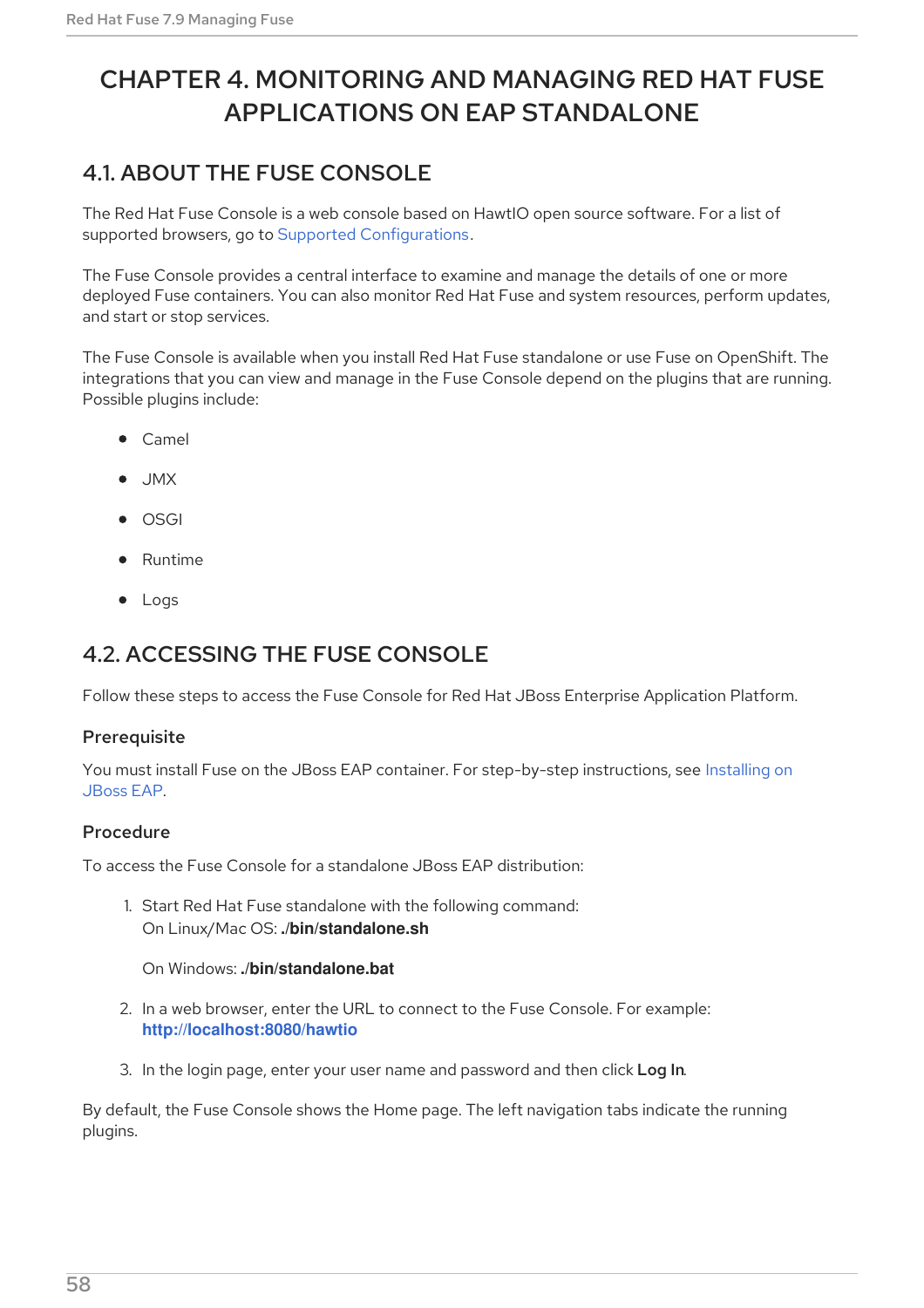# **NOTE**

If the main Fuse Console page takes a long time to display in the browser, you might need to reduce the number and the size of the log files. You can use the **periodic-sizerotating-file-handler** to rotate the file when it reaches a maximum size (rotate-size) and maintains a number of files (max-backup-index). For details on how to use this handler, see the Red Hat JBoss Enterprise Application Platform product documentation.

# 4.3. CUSTOMIZING THE FUSE CONSOLE BRANDING

You can customize the Fuse Console branding information, such as title, logo, and login page information, by using the Fuse Console branding plugin.

By default, the Fuse Console branding is defined in the **hawtconfig.json** that is located in the Fuse Console WAR file (**eap-install-dir/standalone/deployments/hawtio-wildfly-<version>.war**). When you implement the Fuse Console branding plugin, you can override the default branding with your own custom branding.

## Procedure

- 1. Download the branding plugin example from **<https://github.com/hawtio/hawtio/tree/master/examples/branding-plugin>** to a local directory of your choice.
- 2. In an editor of your choice, open the Fuse Console branding plugin's **src/main/webapp/plugin/brandingPlugin.js** file to customize the Fuse Console branding. You can change the values of the configuration properties listed in Table A.1, "Fuse Console [Configuration](#page-76-0) Properties".
- 3. Save your changes.
- 4. In an editor of your choice, open the Fuse Console branding plugin's **pom.xml** file to its **<parent>** section:

<parent> <groupId>io.hawt</groupId> <artifactId>project</artifactId> <version>2.9-SNAPSHOT</version> <relativePath>../..</relativePath> </parent>

- 5. Edit the **<parent>** section as follows:
	- a. Change the value of the **<version>** property to match the version of your Fuse on EAP installation. For example, if your Fuse on EAP installation directory name is 2.0.0.fuse-760015, set the version to 2.0.0.fuse-760015.
	- b. Remove the **<relativePath>../..</relativePath>** line. For example:

<parent> <groupId>io.hawt</groupId> <artifactId>project</artifactId> <version> 2.0.0.fuse-760015</version> </parent>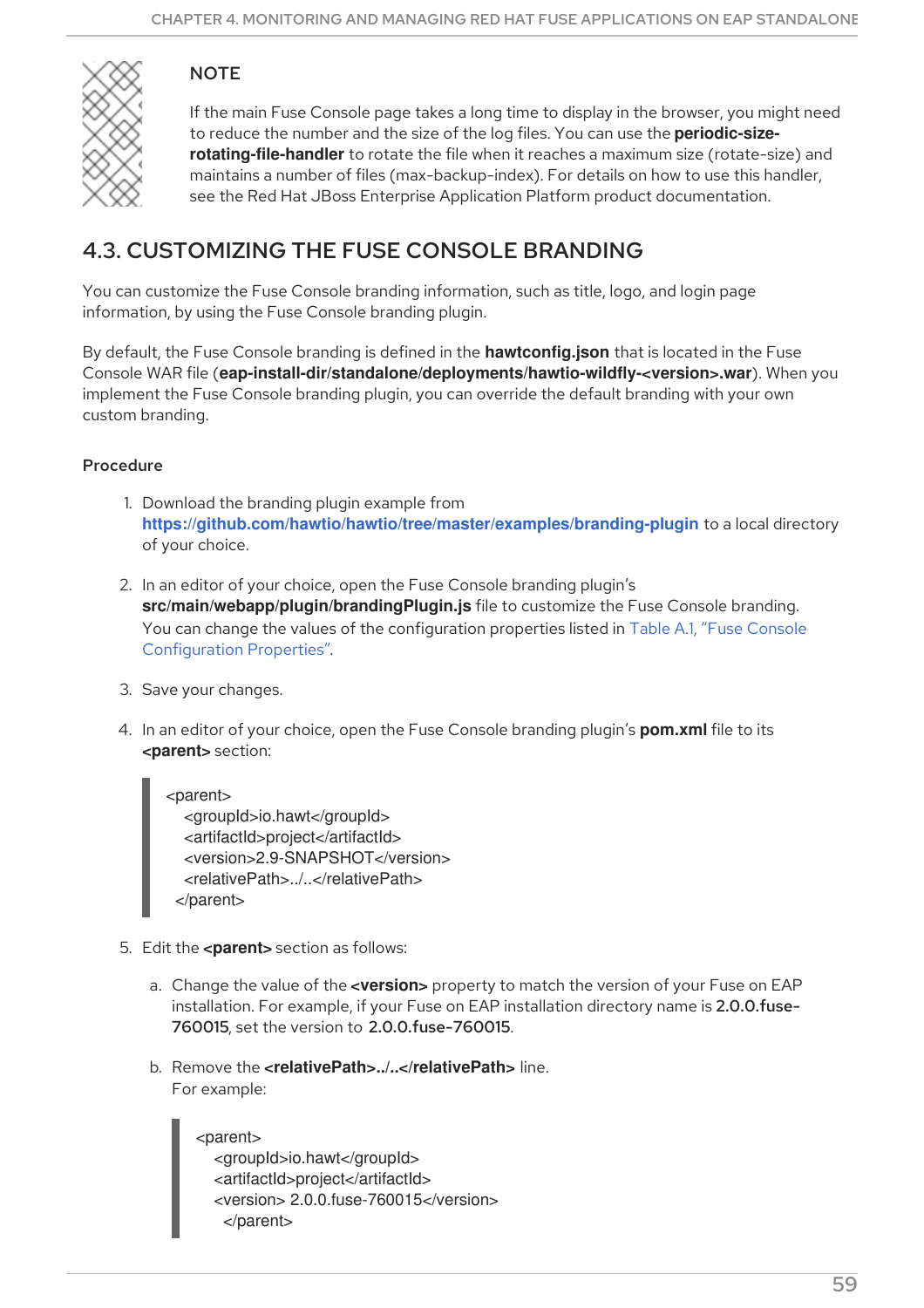6. In a Terminal window, build the branding-plugin project by running the following command:

mvn clean install

This command creates a **branding-plugin.war** file in the project's **/target** folder.

- 7. Copy the **branding-plugin.war** file to your EAP installation's **standalone/deployments** directory.
- 8. If Fuse is not already running, start it by running the following command: On Linux/Mac OS: **./bin/standalone.sh**

On Windows: **./bin/standalone.bat**

9. In a web browser, open the Fuse Console by using the URL that the start command returned in the previous step (the default URL is **<http://localhost:8080/hawtio>**).



## **NOTE**

If you have already run the Fuse Console in a web browser, the branding is stored in the browser's local storage. To use new branding settings, you must clear the browser's local storage.

# 4.4. SECURING THE FUSE CONSOLE

To secure the Fuse Console on EAP:

Disable the Fuse Console's proxy servlet when deploying to AWS If you want to deploy a standalone Fuse application to Amazon Web Services (AWS), you should disable the Fuse Console's proxy servlet by setting the **hawtio.disableProxy** system property to **true**.



## **NOTE**

When you disable the Fuse Console proxy servlet, the Fuse Console's Connect tab is disabled and you cannot connect to other JVMs from the Fuse Console. If you want to deploy more than one Fuse application on AWS, you must deploy the Fuse Console for each application.

• Set HTTPS as the required protocol

You can use the **hawtio.http.strictTransportSecurity** property to require web browsers to use the secure HTTPS protocol to access the Fuse Console. This property specifies that web browsers that try to use HTTP to access the Fuse Console must automatically convert the request to use HTTPS.

Use public keys to secure responses

You can use the **hawtio.http.publicKeyPins** property to secure the HTTPS protocol by telling the web browser to associate a specific cryptographic public key with the Fuse Console to decrease the risk of "man-in-the-middle" attacks with forged certificates.

### Procedure

1. Set the **hawtio.http.strictTransportSecurity** and the **hawtio.http.publicKeyPins** properties in the system-properties section of the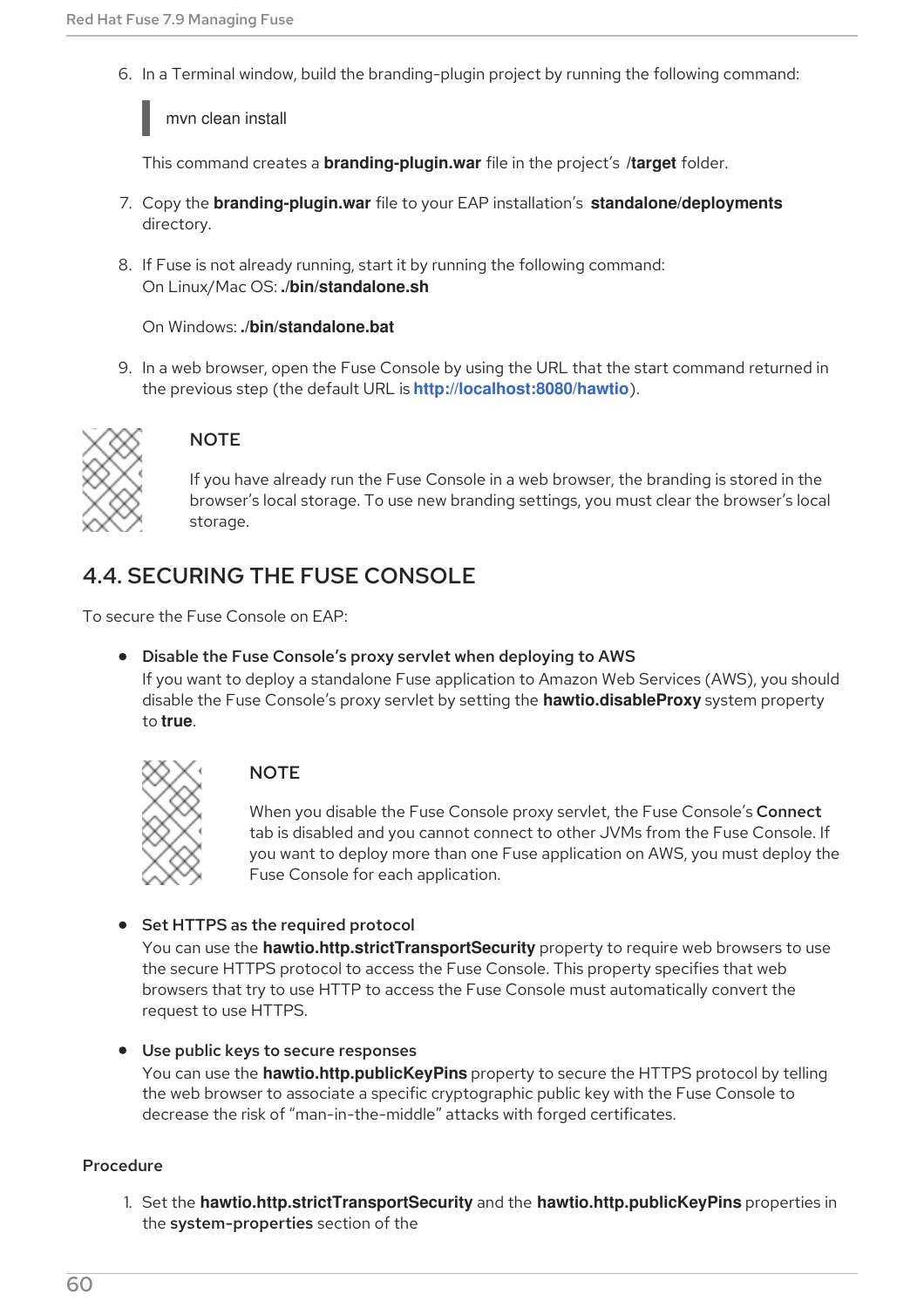**\$EAP\_HOME/standalone/configuration/standalone\*.xml** file as shown in the following example:

<property name="hawtio.http.strictTransportSecurity" value="max-age=31536000; includeSubDomains; preload"/> <property name="hawtio.http.publicKeyPins" value="pinsha256=cUPcTAZWKaASuYWhhneDttWpY3oBAkE3h2+soZS7sWs"; max-age=5184000; includeSubDomains"/>

2. (For deploying on AWS only) To disable the Fuse Console's proxy servlet, set the **hawtio.disableProxy** property in the system-properties section of the **\$EAP\_HOME/standalone/configuration/standalone\*.xml** file as shown in the following example:

<property name="hawtio.disableProxy" value="true"/>

#### Additional resources

- For a description of the **hawtio.http.strictTransportSecurity** property's syntax, see the description page for the HTTP Strict [Transport](https://developer.mozilla.org/en-US/docs/Web/HTTP/Headers/Strict-Transport-Security) Security (HSTS) response header.
- For a description of the **hawtio.http.publicKeyPins** property's syntax, including instructions on how to extract the Base64 encoded public key, see the [description](https://developer.mozilla.org/en-US/docs/Web/HTTP/Public_Key_Pinning) page for the HTTP Public Key Pinning response header.

# 4.5. ENSURING THAT DATA DISPLAYS CORRECTLY IN THE FUSE **CONSOLE**

If the display of the queues and connections in the Fuse Console is missing queues, missing connections, or displaying inconsistent icons, adjust the Jolokia collection size parameter that specifies the maximum number of elements in an array that Jolokia marshals in a response.

### Procedure

1. In the upper right corner of the Fuse Console, click the user icon and then click Preferences.



- 2. Increase the value of the Maximum collection size option (the default is 50,000).
- 3. Click Close.

## 4.6. DISABLING THE FUSE CONSOLE

You can disable the Fuse Console on JBoss EAP so that it becomes inaccessible to all users without affecting any other component.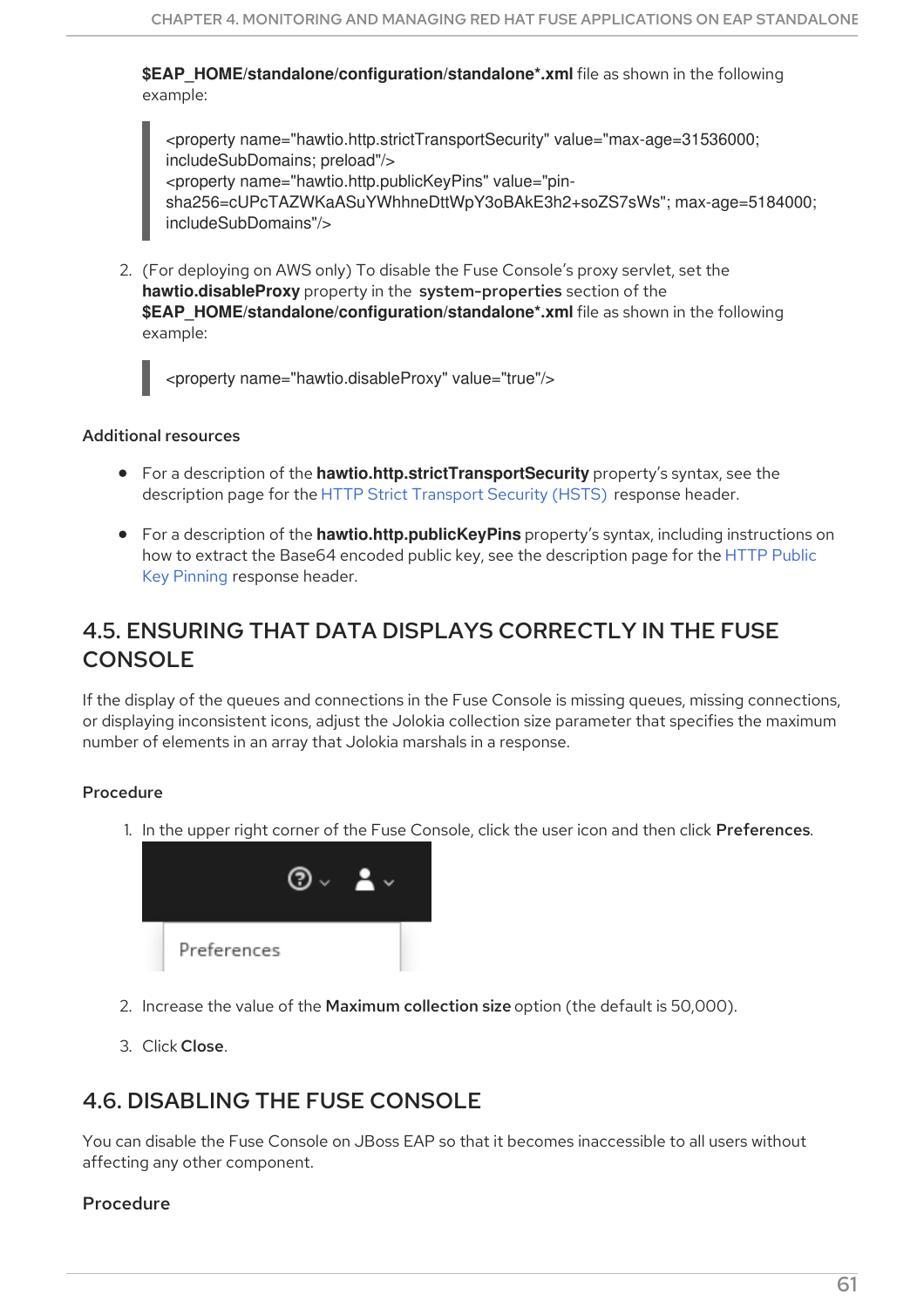To disable the Fuse Console on JBoss EAP, do one of the following:

- **•** Remove the Fuse Console deployment file: **\$EAP\_HOME/standalone/deployments/hawtiowildfly-xxxxx.war**
- Undeploy the Fuse Console by using the JBoss EAP admin console or command line interface.

## 4.7. CONNECTING TO REMOTE FUSE APPLICATIONS

The Fuse Console uses Jolokia, an agent-based approach to Java Management Extensions (JMX) that requires extra software (an agent) installed on the client. By default, Red Hat Fuse includes a jolokia agent.

With standalone Fuse Console distributions, you can connect to remote integrations that already have a jolokia agent [\(https://jolokia.org/\)](https://jolokia.org/) running inside them. If the process that you want to connect to does not have a jolokia agent inside, refer to the jolokia documentation [\(http://jolokia.org/agent.html](http://jolokia.org/agent.html)).

## 4.7.1. Unlocking the Fuse Console

By default, Jolokia for Fuse 7 standalone on JBoss EAP) is locked and the Fuse Console is not accessible remotely.

To unlock the Fuse Console for a hostname or IP address other than locahost or 127.0.0.1, follow these steps:

- 1. Open the **\$EAP\_HOME/standalone/configuration/jolokia-access.xml** file in an editor.
- 2. Register the hostnames or IP addresses for the Fuse integrations that you want to access with the Fuse console by adding them to the <cors> section. For example, to access hostname 0.0.0.3 from the Fuse Console, add the



\*<allow-origin>http://0.0.0.3:\*</allow-origin>\*

line as shown:

<!--

Cross-Origin Resource Sharing (CORS) restrictions

By default, only CORS access within localhost is allowed for maximum security.

You can add trusted hostnames in the <cors> section to unlock CORS access from them.

-->

<cors>

<!-- Allow cross origin access only within localhost -->

<allow-origin>http\*://localhost:\*</allow-origin>

<allow-origin>http\*://127.0.0.1:\*</allow-origin>

<allow-origin>http://0.0.0.3:\*</allow-origin>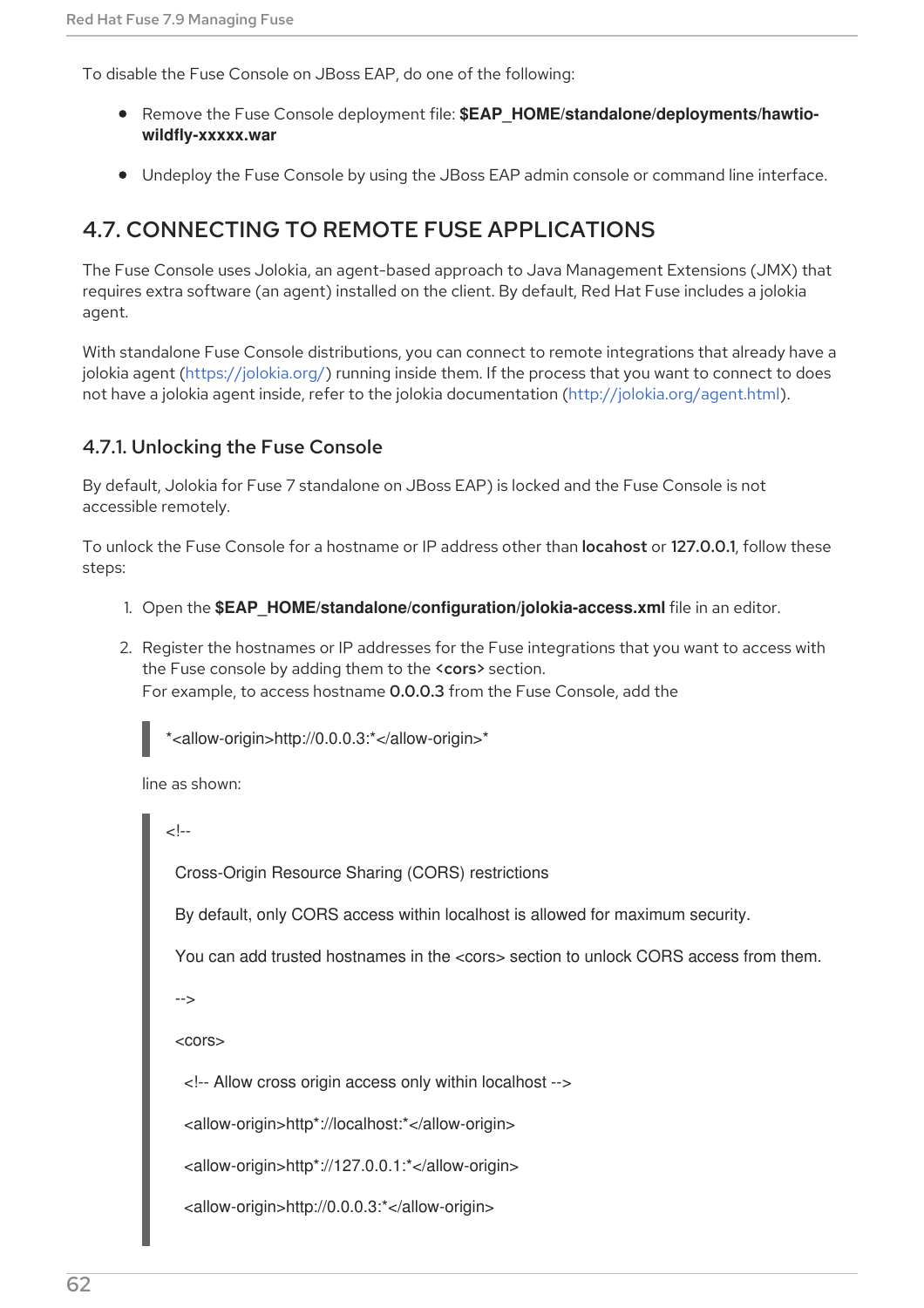```
<!-- Whitelist the hostname patterns as <allow-origin> -->
 <!--
<allow-origin>http*://*.example.com</allow-origin>
 <allow-origin>http*://*.example.com:*</allow-origin>
 -->
<!-- Check for the proper origin on the server side to protect against CSRF -->
 <strict-checking />
</cors>
```
3. Save the file.

## 4.7.2. Restricting remote access

Optionally, you can restrict remote access to the Fuse Console for specific hosts and IP addresses.

You can grant overall access based on the IP address of an HTTP client. To specify these restrictions:

In the **jolokia-access.xml** file, add or edit a **<remote>** section that contains one or more **<host>** elements. For the **<host>** element, you can specify an IP address, a host name, or a netmask given in CIDR format (for example, **10.0.0.0/16** for all clients coming from the 10.0 network).

The following example allows access from localhost and all clients whose IP addresses start with **10.0**. For all other IP addresses, access is denied.

<remote> <host>localhost</host> <host>10.0.0.0/16</host> </remote>

For more details, see the Jolokia security documentation [\(https://jolokia.org/reference/html/security.html](https://jolokia.org/reference/html/security.html)).

## 4.7.3. Allowing connections to remote Fuse instances

The Fuse Console's proxy servlet uses whitelist host protection, with which by default the Fuse Console can only connect to localhost. If you want to connect the Fuse Console to other remote Fuse instances, make the following configuration changes in the **standalone/configuration/standalone-\*.xml** file:

<property name=hawtio.proxyWhitelist" value="localhost, 127.0.0.1, myhost1, myhost2, myhost3"/>

## 4.7.4. Connecting to a remote Jolokia agent

Before you begin, you need to know the connection details (host name, port, and path) of the remote Jolokia agent.

The default connection URLs for the Jolokia agent on Red Hat JBoss EAP is **[http://<host>:8080/hawtio/jolokia](http://:8080/hawtio/jolokia)**.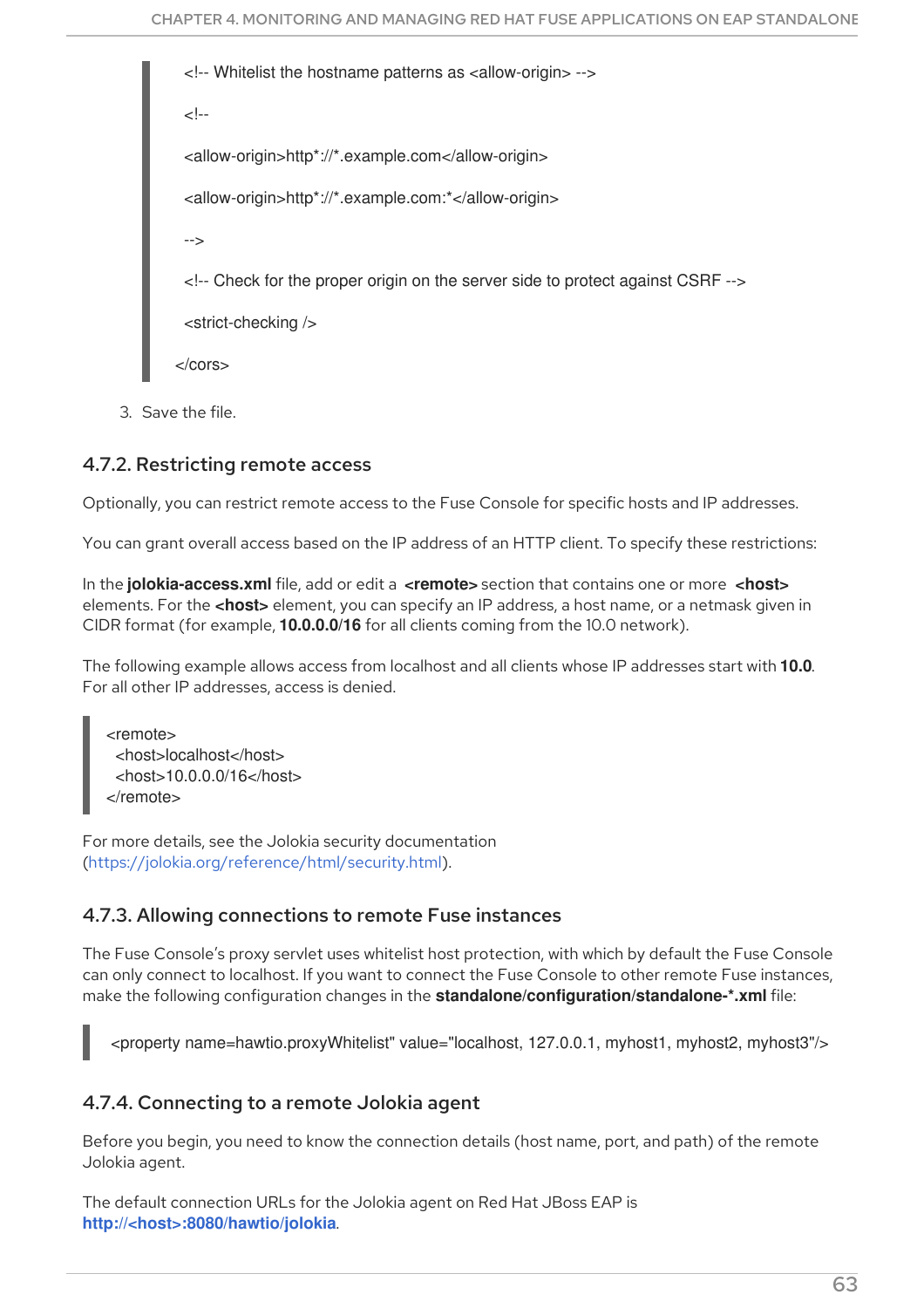As a system administrator, you can change this default.

Typically, the URL to remotely connect to a Jolokia agent is the URL to open the Fuse Console plus **/jolokia**. For example, if the URL to open the Fuse Console is **[http://<host>:1234/hawtio](http://:1234/hawtio)**, then the URL to remotely connect to it would probably be **[http://<host>:1234/hawtio/jolokia](http://:1234/hawtio/jolokia)**.

To connect to a remote Jolokia instance so that you can examine its JVM:

- 1. Click the Connect tab.
- 2. Click the Remote tab, and then Add connection.
- 3. Type the Name, Scheme (HTTP or HTTPS), and the hostname.
- 4. Click Test Connection.
- 5. Click Add.



## **NOTE**

The Fuse Console automatically probes the local network interfaces other than localhost and 127.0.0.1 and adds them to the whitelist. Hence, you do not need to manually register the local machine's addresses to the whitelist.

## 4.7.5. Setting data moving preferences

You can change the following Jolokia preferences, for example, if you want to more frequently refresh data that displays in the Fuse Console. Note that increasing the frequency of data updates impacts networking traffic and increases the number of requests made to the server.

- Update rate The period between polls to Jolokia to fetch JMX data (the default is 5 seconds).
- Maximum depth The number of levels that Jolokia will marshal an object to JSON on the server side before returning (the default is 7).
- Maximum collection size The maximum number of elements in an array that Jolokia marshals in a response (the default is 50,000).

To change the values of these settings:

1. In the upper right of the Fuse Console, click the user icon and then click Preferences.



2. Edit the options and then click Close.

## 4.7.6. Viewing JVM runtime information

To view JVM runtime information, such as system properties, metrics, and threads, click the **Runtime** tab.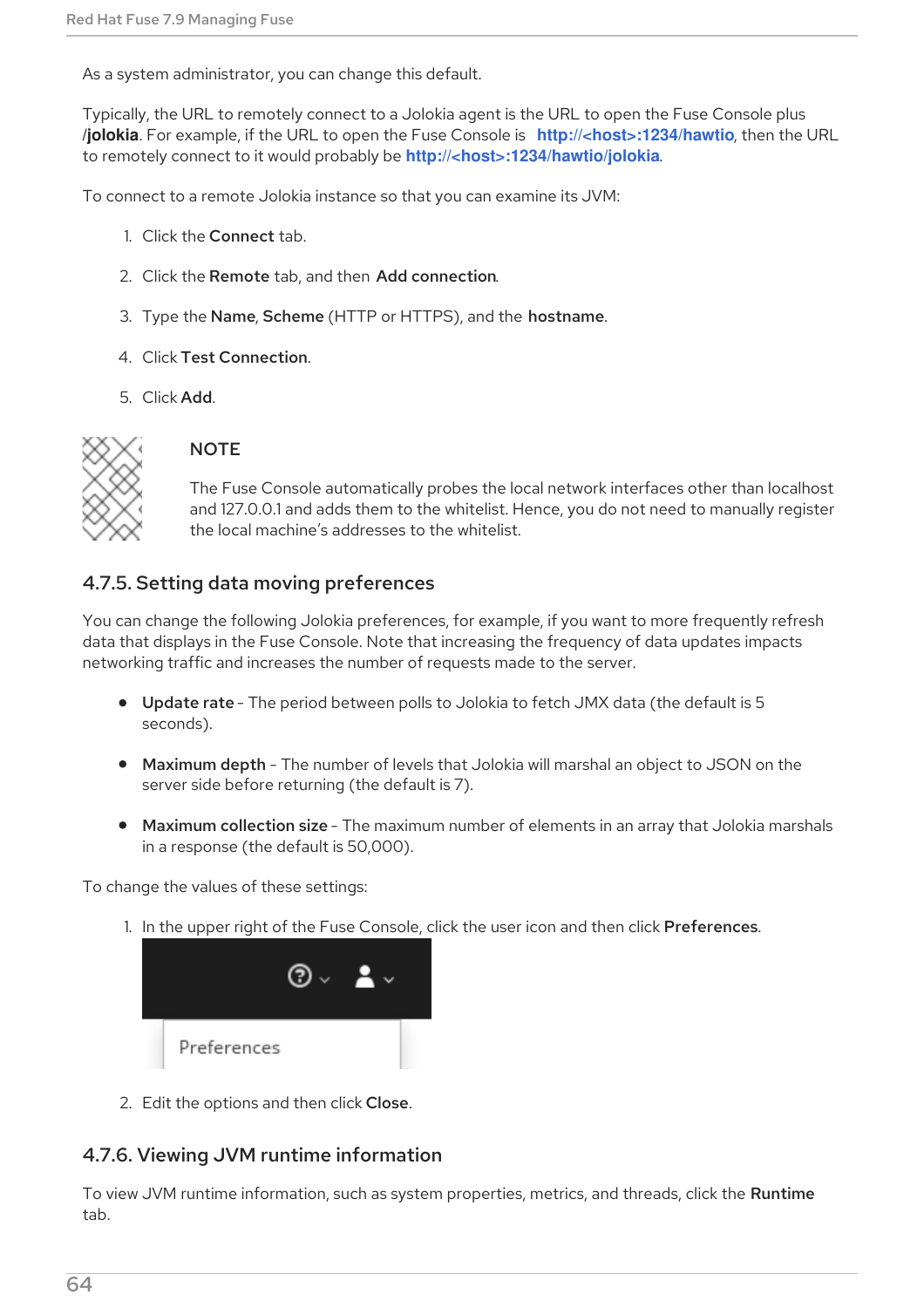## 4.8. VIEWING AND MANAGING APACHE CAMEL APPLICATIONS

In the Fuse Console's Camel tab, you view and manage Apache Camel contexts, routes, and dependencies.

You can view the following details:

- A list of all running Camel contexts
- Detailed information of each Camel context such as Camel version number and runtime statics
- Lists of all routes in each Camel application and their runtime statistics
- Graphical representation of the running routes along with real time metrics

You can also interact with a Camel application by:

- Starting and suspending contexts
- Managing the lifecycle of all Camel applications and their routes, so you can restart, stop, pause, resume, etc.
- Live tracing and debugging of running routes
- Browsing and sending messages to Camel endpoints

### **Prerequisite**

The Camel tab is only available when you connect to a container that uses one or more Camel routes.

### 4.8.1. Starting, suspending, or deleting a context

- 1. In the Camel tab's tree view, click Camel Contexts.
- 2. Check the box next to one or more contexts in the list.
- 3. Click Start or Suspend.
- 4. To delete a context:
	- a. Stop the context.
	- b. Click the ellipse icon and then select Delete from the dropdown menu.



### **NOTE**

When you delete a context, you remove it from the deployed application.

## 4.8.2. Viewing Camel application details

- 1. In the Camel tab's tree view, click a Camel application.
- 2. To view a list of application attributes and values, click Attributes.
- 3. To view a graphical representation of the application attributes, click Chart and then click Edit to select the attributes that you want to see in the chart.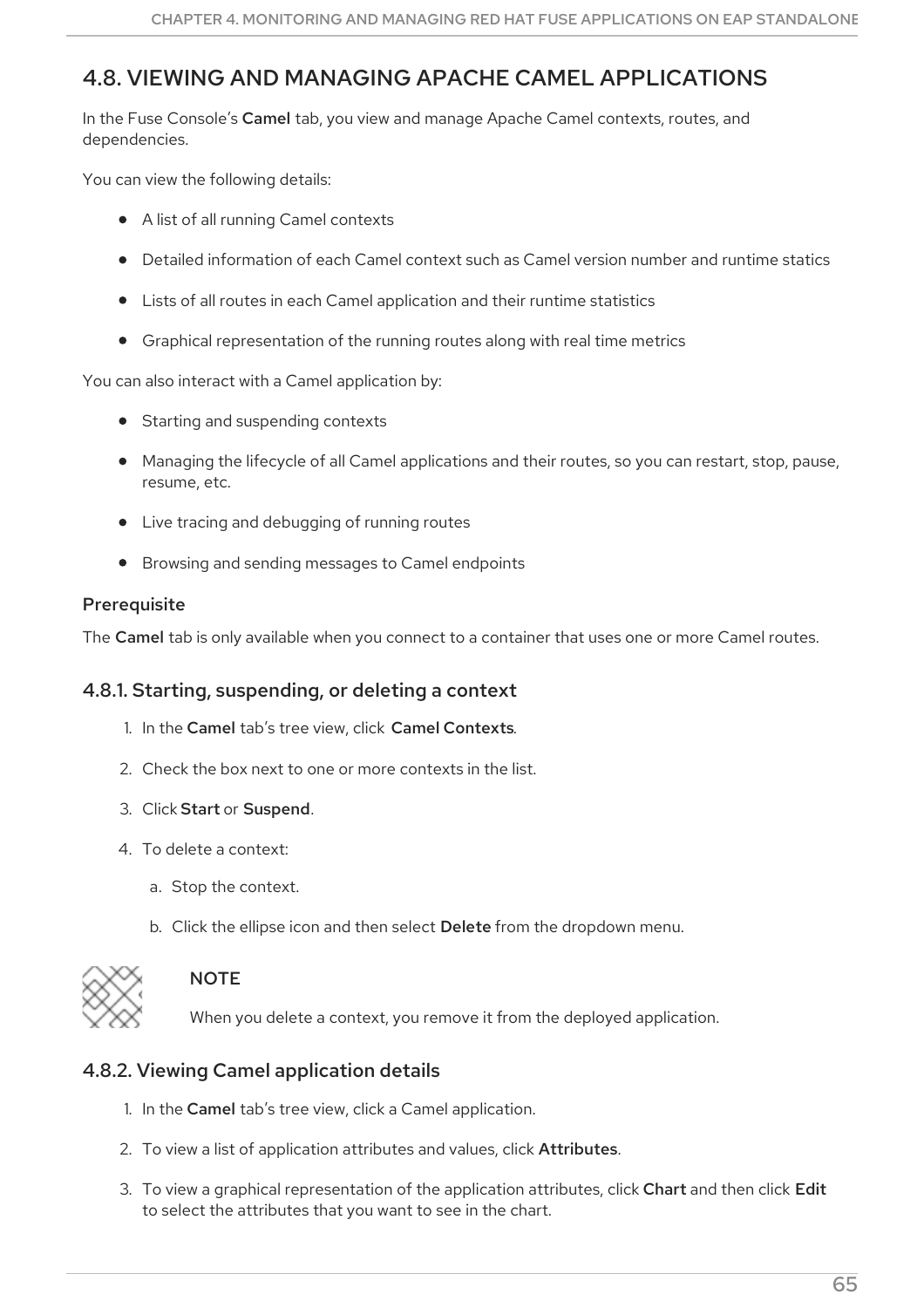- 4. To view inflight and blocked exchanges, click Exchanges.
- 5. To view application endpoints, click Endpoints. You can filter the list by URL, Route ID, and direction.
- 6. To view, enable, and disable statistics related to the Camel built-in type conversion mechanism that is used to convert message bodies and message headers to different types, click Type Converters.
- 7. To view and execute JMX operations, such as adding or updating routes from XML or finding all Camel components available in the classpath, click Operations.

### 4.8.3. Viewing a list of the Camel routes and interacting with them

- 1. To view a list of routes:
	- a. Click the Camel tab.
	- b. In the tree view, click the application's routes folder:

## Routes

|        | $Start \mid Stop \mid$ |         |
|--------|------------------------|---------|
| U      | Name ^                 | State   |
| $\Box$ | _route1                | Started |
| $\Box$ | $_route2$              | Started |

- 2. To start, stop, or delete one or more routes:
	- a. Check the box next to one or more routes in the list.
	- b. Click Start or Stop.
	- c. To delete a route, you must first stop it. Then click the ellipse icon and select Delete from the dropdown menu.





#### **NOTE**

- When you delete a route, you remove it from the deployed application.
- You can also select a specific route in the tree view and then click the upper-right menu to start, stop, or delete it.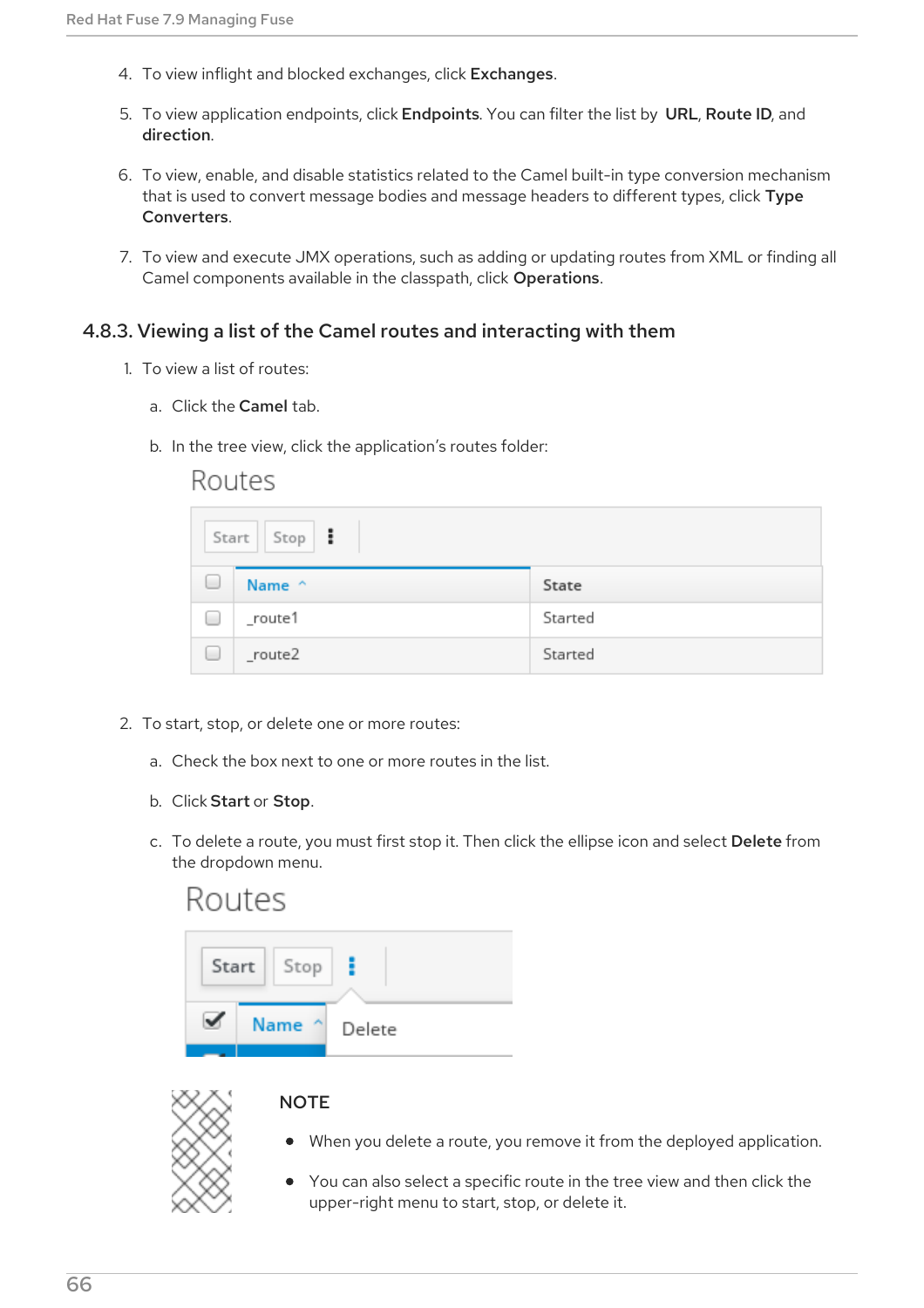- 3. To view a graphical diagram of the routes, click Route Diagram.
- 4. To view inflight and blocked exchanges, click Exchanges.
- 5. To view endpoints, click Endpoints. You can filter the list by URL, Route ID, and direction.
- 6. Click Type Converters to view, enable, and disable statistics related to the Camel built-in type conversion mechanism, which is used to convert message bodies and message headers to different types.
- 7. To interact with a specific route:
	- a. In the Camel tab's tree view, select a route.
	- b. To view a list of route attributes and values, click Attributes.
	- c. To view a graphical representation of the route attributes, click Chart. You can click Edit to select the attributes that you want to see in the chart.
	- d. To view inflight and blocked exchanges, click Exchanges.
	- e. Click Operations to view and execute JMX operations on the route, such as dumping the route as XML or getting the route's Camel ID value.
- 8. To trace messages through a route:
	- a. In the Camel tab's tree view, select a route.
	- b. Select Trace, and then click Start tracing.
- 9. To send messages to a route:
	- a. In the Camel tab's tree view, open the context's endpoints folder and then select an endpoint.
	- b. Click the Send subtab.
	- c. Configure the message in JSON or XML format.
	- d. Click Send.
	- e. Return to the route's Trace tab to view the flow of messages through the route.

### 4.8.4. Debugging a route

- 1. In the Camel tab's tree view, select a route.
- 2. Select Debug, and then click Start debugging.
- 3. To add a breakpoint, select a node in the diagram and then click Add breakpoint. A red dot appears in the node:

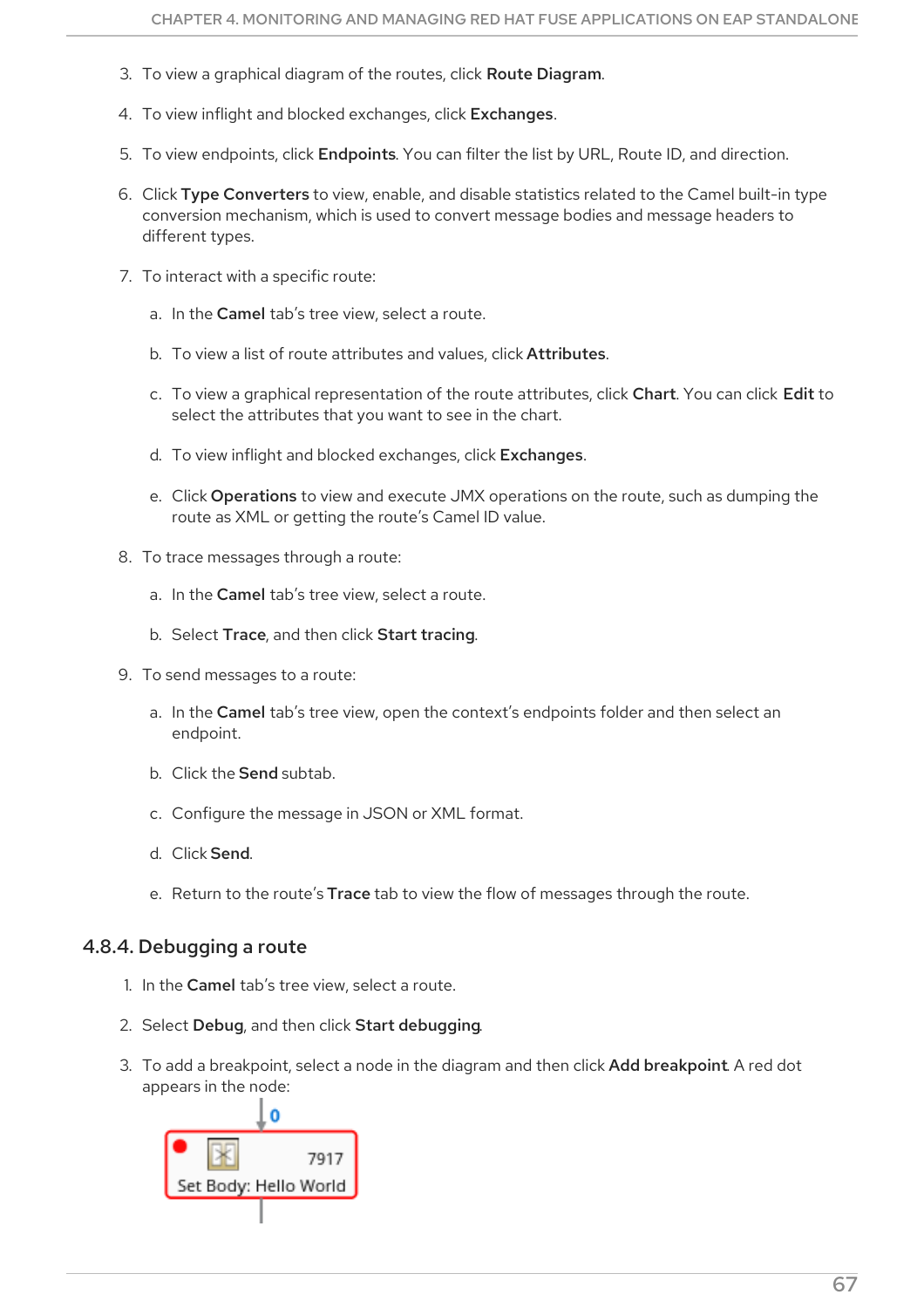The node is added to the list of breakpoints:

| Breakpoints |  |
|-------------|--|
| setBody1    |  |
| log1        |  |

- 4. Click the down arrow to step to the next node or the Play button to resume running the route.
- 5. Click the Pause button to suspend all threads for the route.
- 6. Click Stop debugging when you are done. All breakpoints are cleared.

## 4.9. VIEWING AND MANAGING JMX DOMAINS AND MBEANS

Java Management Extensions (JMX) is a Java technology that allows you to manage resources (services, devices, and applications) dynamically at runtime. The resources are represented by objects called MBeans (for Managed Bean). You can manage and monitor resources as soon as they are created, implemented, or installed.

With the JMX plugin on the Fuse Console, you can view and manage JMX domains and MBeans. You can view MBean attributes, run commands, and create charts that show statistics for the MBeans.

The JMX tab provides a tree view of the active JMX domains and MBeans organized in folders. You can view details and execute commands on the MBeans.

#### Procedure

- 1. To view and edit MBean attributes:
	- a. In the tree view, select an MBean.
	- b. Click the Attributes tab.
	- c. Click an attribute to see its details.
- 2. To perform operations:
	- a. In the tree view, select an MBean.
	- b. Click the Operations tab, expand one of the listed operations.
	- c. Click Execute to run the operation.
- 3. To view charts:
	- a. In the tree view, select an item.
	- b. Click the Chart tab.

## 4.10. VIEWING AND MANAGING QUARTZ SCHEDULES

Quartz [\(http://www.quartz-scheduler.org/\)](http://www.quartz-scheduler.org/) is a richly featured, open source job scheduling library that you can integrate within most Java applications. You can use Quartz to create simple or complex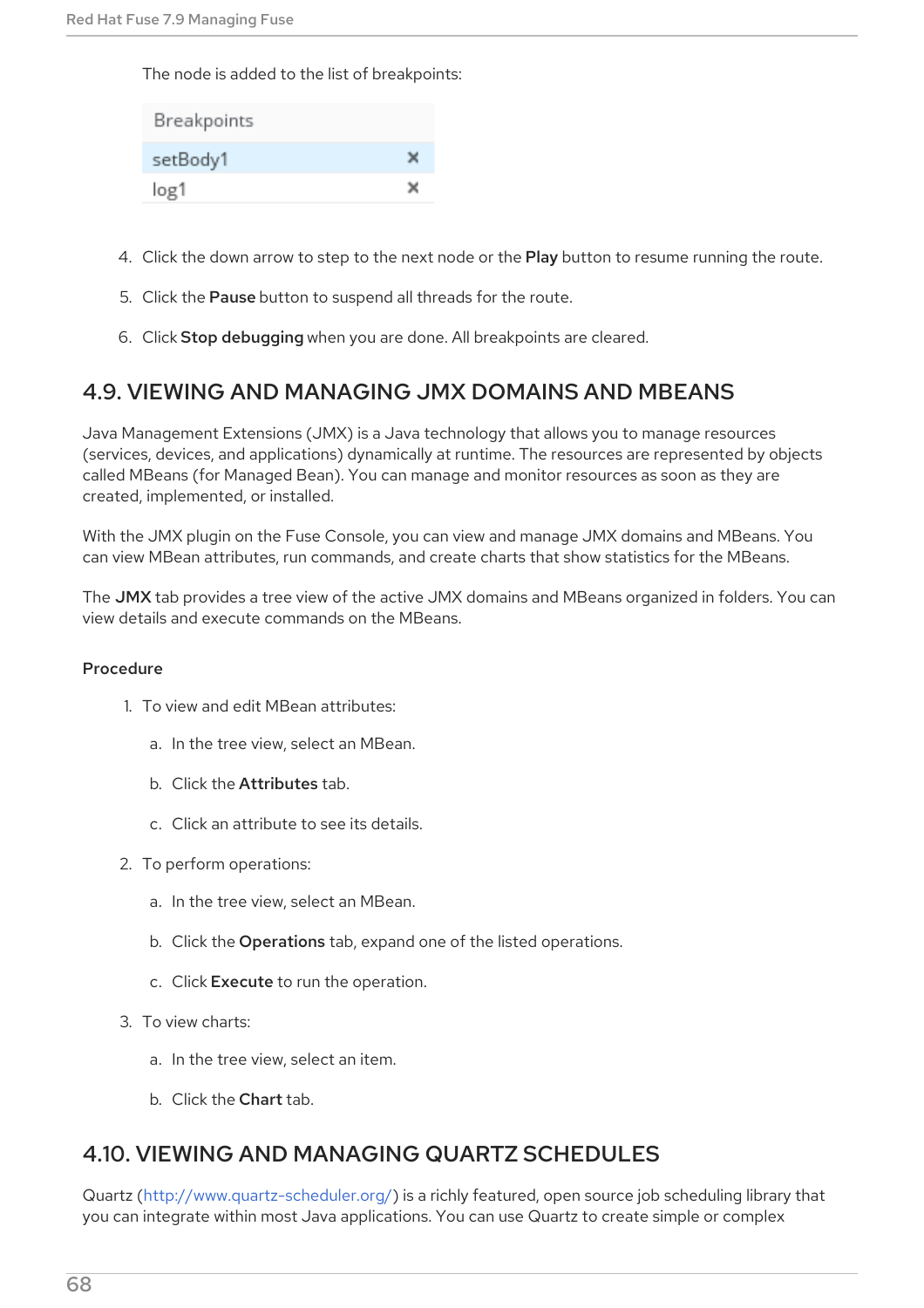schedules for executing jobs. A job is defined as a standard Java component that can execute virtually anything that you program it to do.

The Fuse Console shows the Quartz tab if your Camel route deploys the **camel-quartz2** component. Note that you can alternately access Quartz mbeans through the JMX tree view.

## Procedure

- 1. In the Fuse Console, click the Quartz tab. The Quartz page includes a treeview of the Quartz Schedulers and Scheduler, Triggers, and Jobs tabs.
- 2. To pause or start a scheduler, click the buttons on the Scheduler tab.
- 3. Click the Triggers tab to view the triggers that determine when jobs will run. For example, a trigger can specify to start a job at a certain time of day (to the millisecond), on specified days, or repeated a specified number of times or at specific times.
	- To filter the list of triggers select State, Group, Name, or Type from the drop-down list. You can then further filter the list by selecting or typing in the fill-on field.
	- To pause, resume, update, or manually fire a trigger, click the options in the Action column.
- 4. Click the Jobs tab to view the list of running jobs. You can sort the list by the columns in the table: Group, Name, Durable, Recover, Job ClassName, and Description.

# 4.11. VIEWING DIAGNOSTICS

Use the Diagnostics tab to view diagnostic information about the JVM via the JVM DiagnosticCommand and HotspotDiangostic interfaces.



## **NOTE**

The functionality is similar to the Diagnostic Commands view in Java Mission Control (jmc) or the command line tool jcmd. The plugin will provide corresponding jcmd commands in some scenarios.

#### Procedure

- 1. To retrieve the number of instances of loaded classes and the amount of bytes they take up, click Class Histogram. If the operation is repeated, the tab shows the difference since last run.
- 2. To view the JVM diagnostic flag setting, click the JVM flags.
- 3. For a running JVM, you can also modify the flag settings.

#### Additional resources

The supported JVM depends on the platform, for more information go to one of the following sources:

- <http://www.oracle.com/technetwork/java/vmoptions-jsp-140102.html>
- <http://openjdk.java.net/groups/hotspot/docs/RuntimeOverview.html>

# 4.12. VIEWING THREADS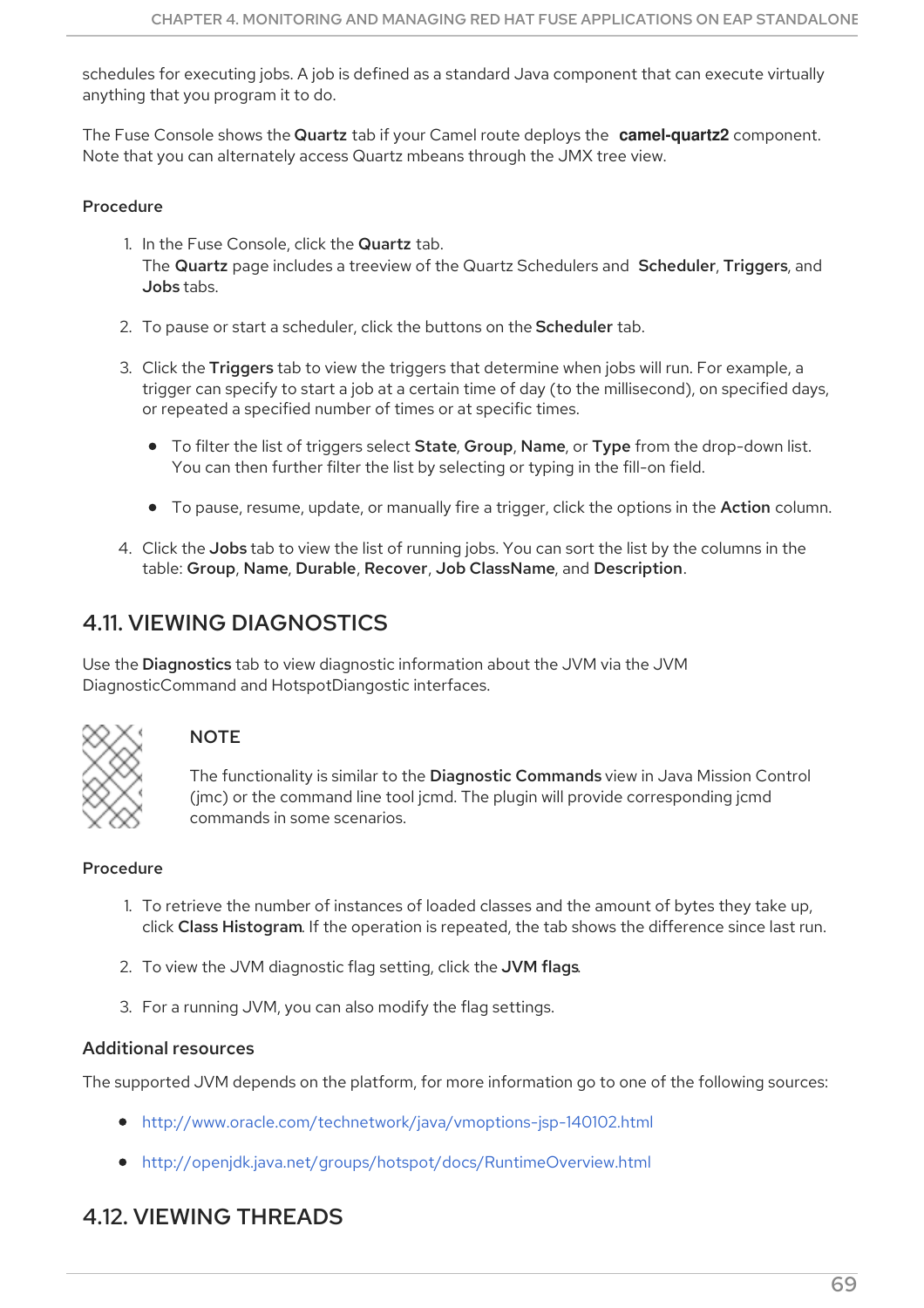You can view and monitor the state of threads.

#### Procedure

- 1. Click the Runtime tab and then the Threads subtab. The Threads page lists active threads and stack trace details for each thread. By default, the thread list shows all threads in descending ID order.
- 2. To sort the list by increasing ID, click the ID column label.
- 3. Optionally, filter the list by thread state (for example, Blocked) or by thread name.
- 4. To drill down to detailed information for a specific thread, such as the lock class name and full stack trace for that thread, in the Actions column, click More.

## 4.13. VIEWING LOG ENTRIES

You can view log entries for Red Hat Fuse in the Logs tab.

## **Prerequisite**

The Logs tab is available when the Java application includes the Log MBean.

#### Procedure

1. To view a list of the log entries, click the Log Entries tab. By default, the list shows log entries in ascending order.

You can drill down to each log entry to view detailed information about the log entry.

- 2. To filter the list of logs to show specific log types, click the **Action Bar**. You can filter the log entries section according to a text string or the logging level.
- 3. To change the Fuse Console default settings:
	- a. In the upper right corner of the Fuse Console, click the user icon and then click Preferences from the drop-down menu.



- b. To change the default sorting order, select Server Logs and then click the log entry link to drill down to details about the log entry, such as the bundle name, thread, and the full message text.
- c. Optionally, you can customize these settings for storing log messages:
	- The number of log statements to keep in the Fuse Console (the default is 100).
	- The global log level: INFO (the default), OFF, ERROR, WARN, and DEBUG.
	- The child-level messages to include, such as **hawtio-oauth** and **hawtio-core-utils**.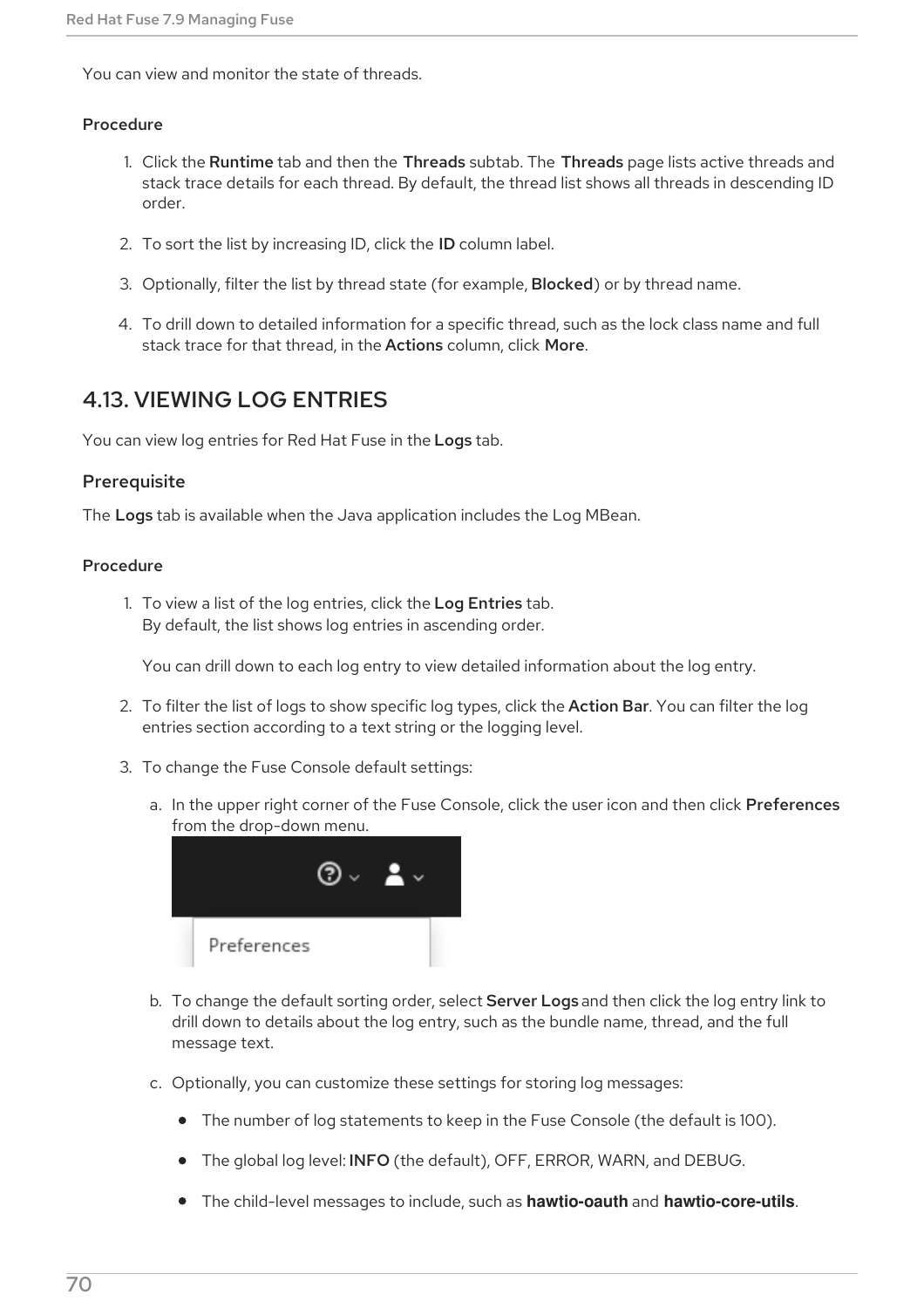d. To reset the Fuse Console Logs settings to the default values, click Reset  $\rightarrow$  Reset settings.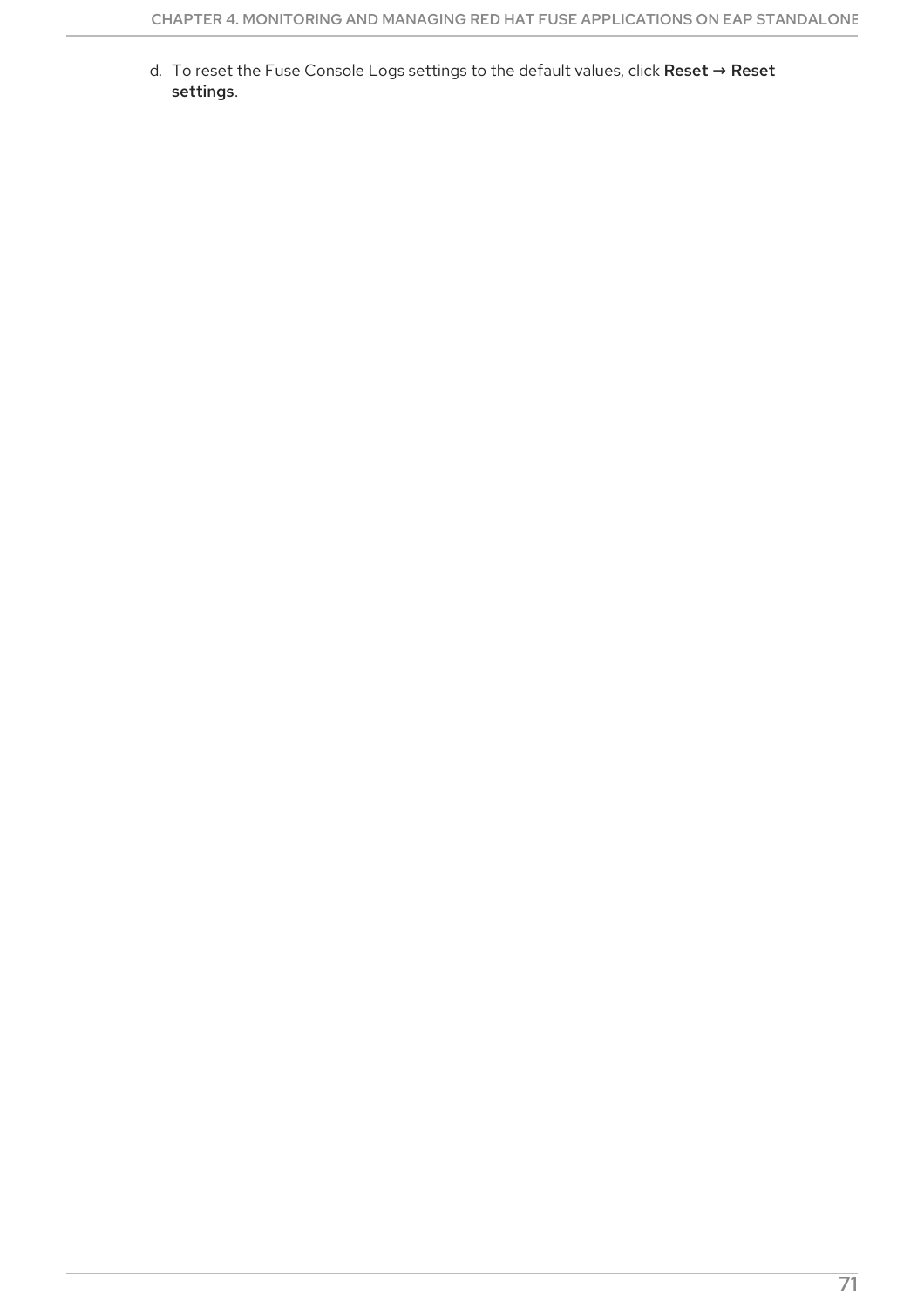# APPENDIX A. FUSE CONSOLE CONFIGURATION PROPERTIES

By default, the Fuse Console configuration is defined in the **hawtconfig.json** file. You can customize the Fuse Console configuration information, such as title, logo, and login page information.

Table A.1, "Fuse Console [Configuration](#page-76-0) Properties" provides a description of the properties and lists whether or not each property requires a value.

| <b>Table A.1. Fuse Console Configuration Properties</b> |  |  |
|---------------------------------------------------------|--|--|
|---------------------------------------------------------|--|--|

| <b>Section</b> | <b>Property Name</b> | <b>Default Value</b>                          | Description                                                                                         | Required? |
|----------------|----------------------|-----------------------------------------------|-----------------------------------------------------------------------------------------------------|-----------|
| About          | Title                | Red Hat Fuse<br>Management<br>Console         | The title that<br>shows on the<br>About page of the<br>Fuse Console.                                | Required  |
|                | productInfo          | Empty value                                   | Product<br>information that<br>shows on the<br>About page of the<br>Fuse Console.                   | Optional  |
|                | additionalInfo       | Empty value                                   | Any additional<br>information that<br>shows on the<br>About page of the<br>Fuse Console.            | Optional  |
|                | copyright            | Empty value                                   | Copyright<br>information that<br>shows on the<br>About page of the<br>Fuse Console.                 | Optional  |
|                | imgSrc               | img/Logo-<br>RedHat-A-<br>Reverse-<br>RGB.png | The image that<br>appears on the<br>About page of the<br>Fuse Console.                              | Required  |
| branding       | appName              | Red Hat Fuse<br>Management<br>Console         | The name for your<br>application. This<br>name displays in<br>the title bar of the<br>Fuse Console. | Required  |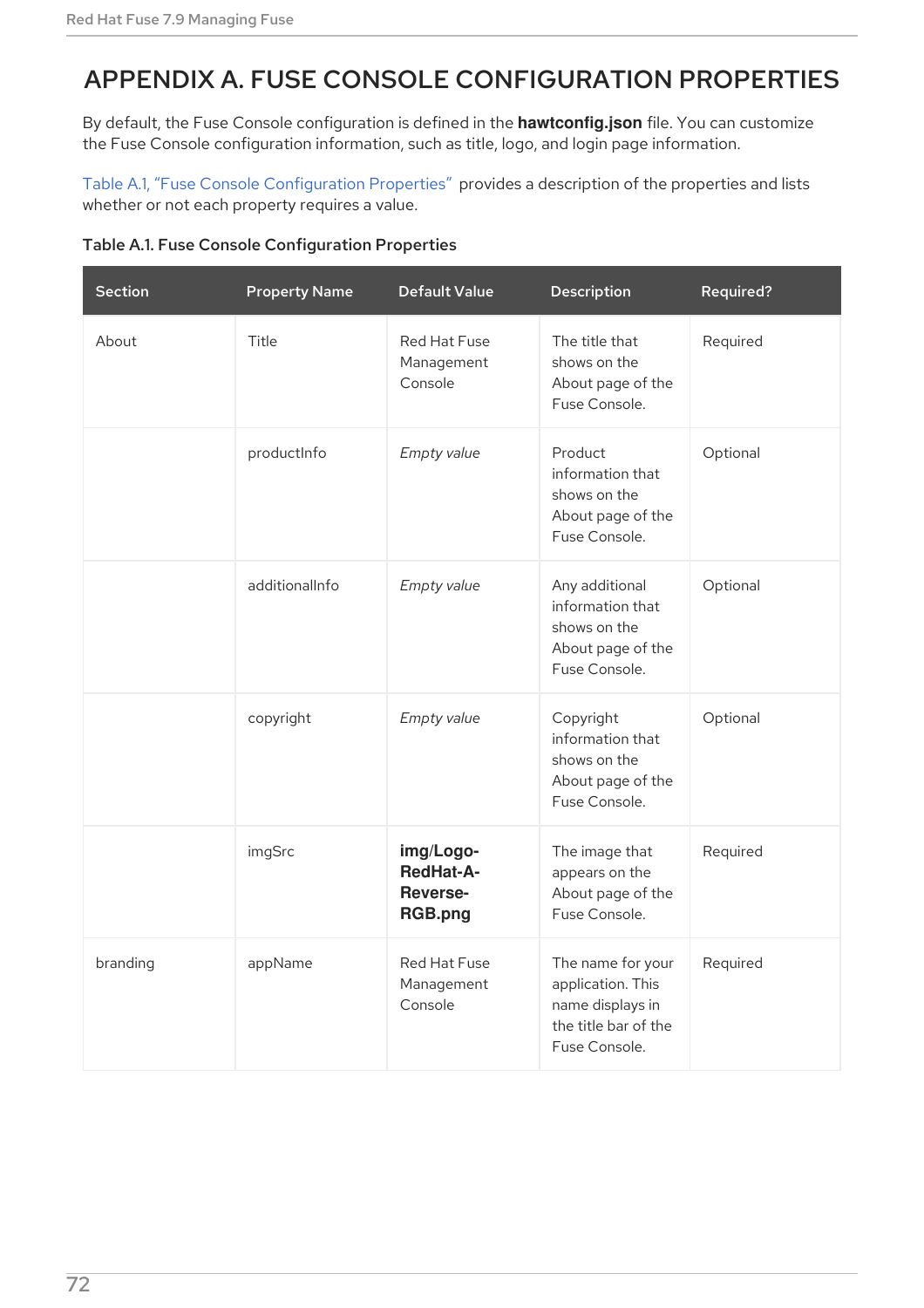<span id="page-76-0"></span>

| <b>Section</b> | <b>Property Name</b> | <b>Default Value</b>                                        | Description                                                                                                                                                                                                 | Required? |
|----------------|----------------------|-------------------------------------------------------------|-------------------------------------------------------------------------------------------------------------------------------------------------------------------------------------------------------------|-----------|
|                | appLogoUrl           | img/Logo-<br>Red Hat-Fuse-<br>A-Reverse-<br>RGB.png         | The path to your<br>application logo<br>image file that<br>displays in the<br>Fuse Console<br>}navigation bar.<br>The value can be a<br>path relative to the<br>Hawtio status URL<br>or an absolute<br>URL. | Required  |
|                | Css                  |                                                             | The URL of an<br>external CSS<br>stylesheet, that<br>can be used to<br>style the<br>application. It can<br>be a path, relative<br>to the Hawtio<br>status URL, or it<br>can be an absolute<br>URL.          | Optional  |
|                | companyLogoUrl       | img/Logo-<br><b>RedHat-A-</b><br><b>Reverse-</b><br>RGB.png | The path to your<br>company logo<br>image file.                                                                                                                                                             | Required  |
|                | Favicon              |                                                             | The URL of the<br>favicon, that<br>usually displays in<br>the Web browser<br>tab. It can be a<br>path, relative to<br>the Hawtio status<br>URL, or it can be<br>an absolute URL.                            | Optional  |
| login          | description          | Empty value                                                 | Descriptive text<br>that displays on<br>the Fuse Console<br>Login page (for<br>example,<br>http://localhost:<br>8181/hawtio).                                                                               | Optional  |